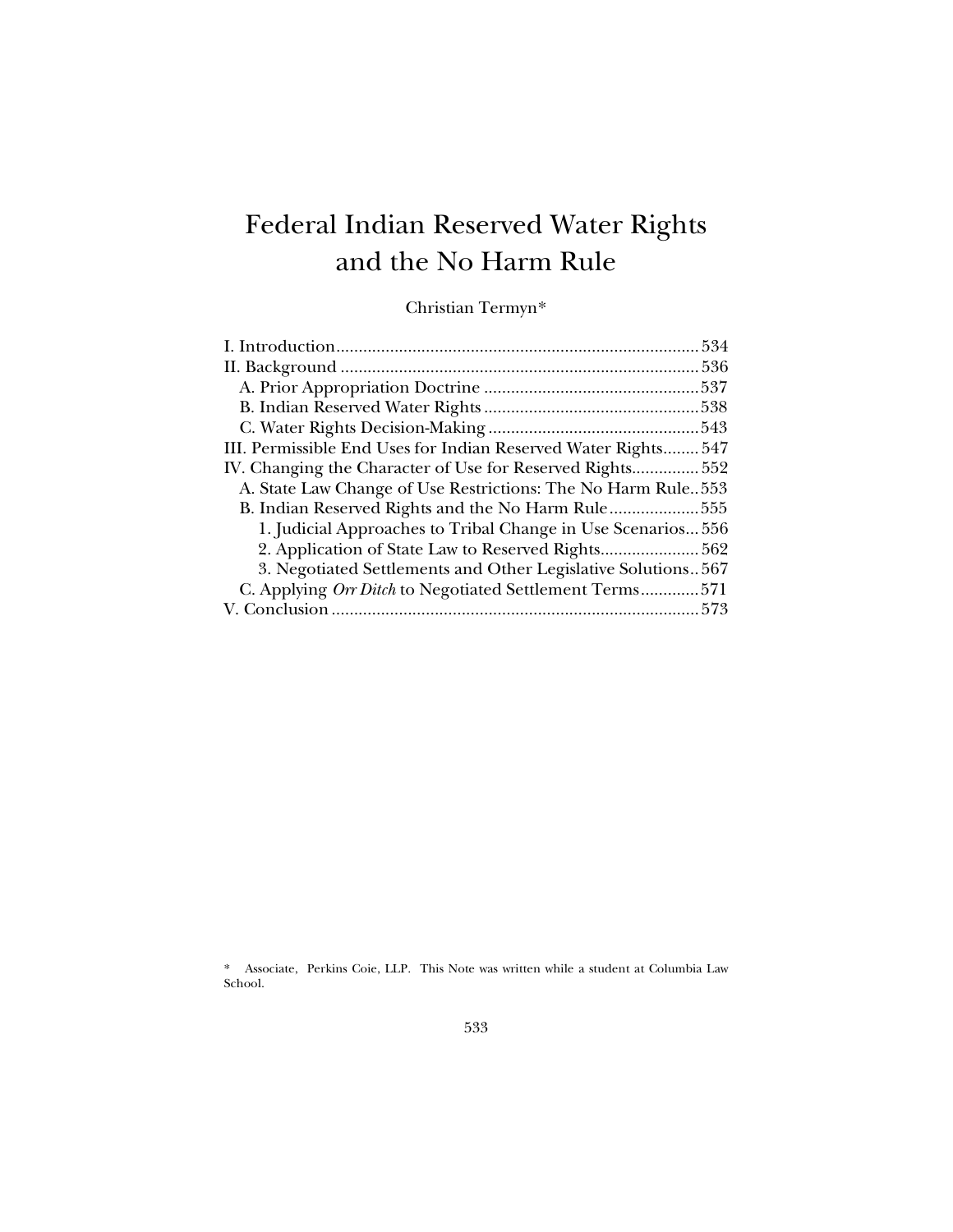#### <span id="page-1-7"></span>I. INTRODUCTION

Most American Indian rights to water trace their origins to 19th century treaty negotiations with the United States.<sup>[1](#page-1-0)</sup> The 1908 Supreme Court case *Winters v. United States* established that the federal statutes and treaties setting aside land for Indian reservations also impliedly reserved sufficient water to fulfill the purpose of those reservations.<sup>[2](#page-1-1)</sup> In the century since *Winters*, the development of a legal doctrine around reserved water rights has centered largely on defining and quantifying the amount of water to which tribes are entitled.<sup>[3](#page-1-2)</sup> With an increasing number of tribes holding quantified water rights, a more recent project (and the broad focus of this Note) seeks to integrate tribal water use within the dominant system of western water law: state prior appropriation doctrine.

<span id="page-1-8"></span>Where water is scarce, even a slight change in practice by one water user may affect the availability of water to other users of a common source.<sup>[4](#page-1-3)</sup> One challenge facing tribes holding reserved rights is that they are typically entitled to much more water on paper than they currently use.<sup>5</sup> This might sound like a good problem to have, however, it is fundamentally at odds with state prior appropriation doctrine, under which water rights are created and maintained exclusively through actual water use.<sup>[6](#page-1-5)</sup> This and other key differences between the two water law regimes raise intractable questions of on-the-ground administration in water systems stressed by environment conditions and human development.<sup>[7](#page-1-6)</sup> The open issues are as basic as who will make the

1. *See infra* not[e 27](#page-6-0) and accompanying text.

<span id="page-1-1"></span><span id="page-1-0"></span>2. *See* Winters v. United States, 207 U.S. 564, 576 (1908); *see also* FELIX S. COHEN'S HANDBOOK OF FEDERAL INDIAN LAW § 19.02 (Nell Jessup Newton et al. eds., 2012) [hereinafter COHEN'S HANDBOOK].

<span id="page-1-2"></span>3. Tribes have pursued quantification of their water rights through both litigation and negotiated settlement.

4. *See infra* Part IV.A.

6. *See infra* Part II.A.

<span id="page-1-6"></span><span id="page-1-5"></span>7. There have already been a handful of dramatic clashes between federal reserved rights and state prior appropriation doctrine. As discussed in Part IV.B.1 *infra*, they have done

<span id="page-1-4"></span><span id="page-1-3"></span><sup>5.</sup> *See infra* Part II.B. Explaining that, unlike with appropriative rights, perfecting a reserved right does not require actual application of the right to water. The distinction is often referenced as one of "wet rights" (a right reflective of actual appropriation of water) versus "paper rights" (a right to use a certain amount of water irrespective of whether the rightsholder is actually using water).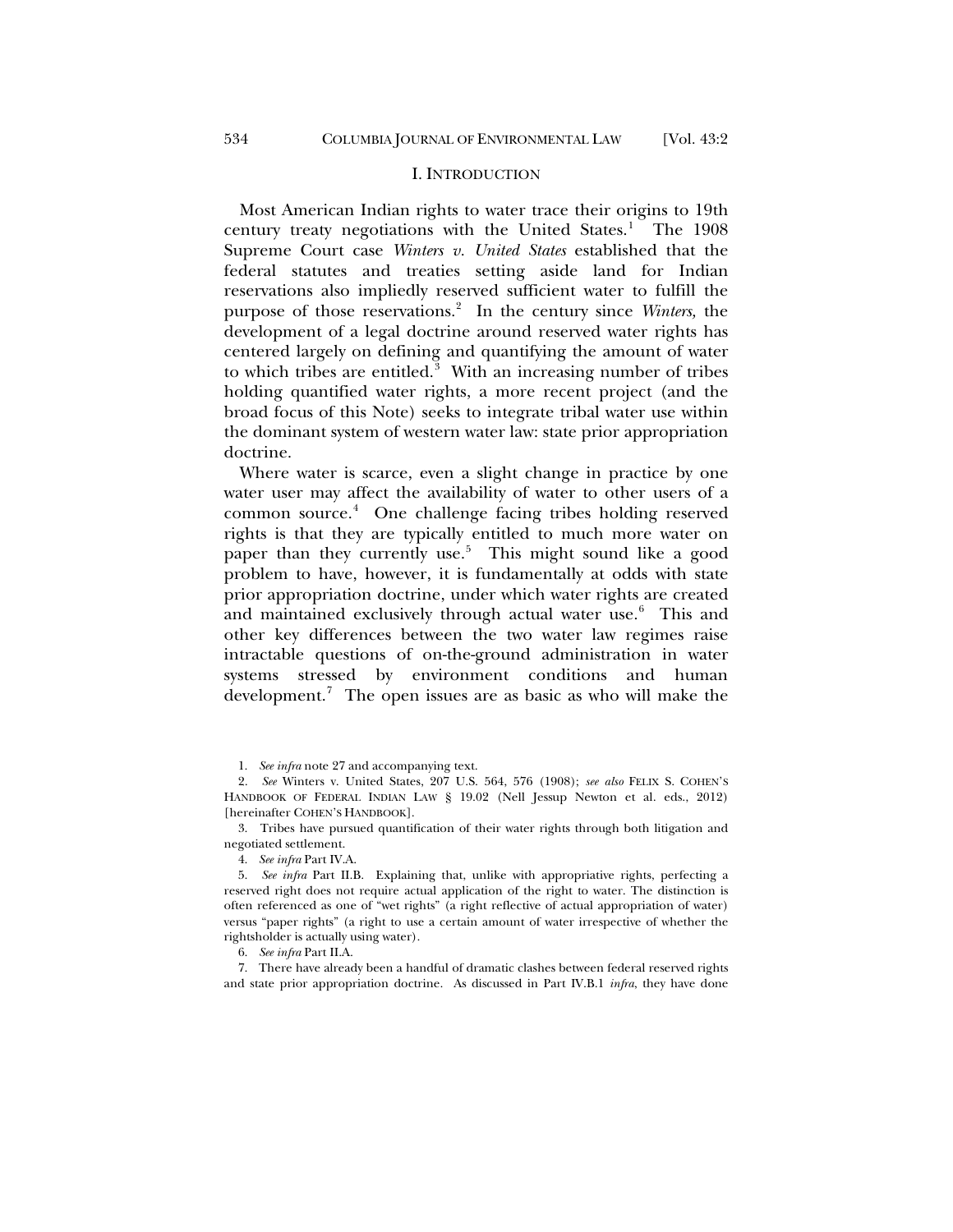decisions, and what body of law will apply when reserved rights and state water rights are in conflict.

Harold Ranquist, a lawyer in the United States Department of the Interior ("DOI"), issue-spotted some of these key questions in a short paper published in 1972.<sup>[8](#page-2-0)</sup> This Note uses Ranquist's framing of the issues as a jumping-off point to discuss legal developments in tribal water rights administration in the last fifty years. There are surprisingly few, but two are worthy of attention. First, though administration of tribal rights poses a federal question, for a variety of practical and political reasons the modern trend in the negotiated settlement of reserved rights has been to expressly subject tribal water uses to state administration.<sup>[9](#page-2-1)</sup> The second development is a federal case, *United States v. Orr Water Ditch*, [10](#page-2-2) which adopted a useful framework for approaching injury to state water users resulting from a tribe's change in use of its water.

Part II starts with a brief history of the prior appropriation doctrine, then reviews the reserved rights doctrine and the tension in integrating distinct property rights to a common resource. Reserved rights reflect a concept of water acquisition and ownership wholly at odds with prior appropriation doctrine, yet both rights claim a common resource. Part II also discusses how water rights disputes involving tribal rights are resolved, historically through general stream adjudications, and increasingly through negotiated settlement.

Part III addresses potential limitations on the *nature* of tribal water use. Once the basis and measure of the right is established, what flexibility do tribes have to apply the right to various end uses? This Part summarizes scholarship and case law in general agreement (with some notable exceptions) that a tribal reserved right, once quantified, is not restricted to an antiquated agrarian vision of reservations, but can be flexibly applied to contemporary livelihoods and economic development opportunities. Establishing that reserved rightsholders can change the nature of their water use is prerequisite to exploring limitations based on changes to the *character* of use, including the timing and location of diversion from

<span id="page-2-2"></span><span id="page-2-1"></span><span id="page-2-0"></span>more to highlight rather than resolve the challenging questions around integrating tribal reserved rights within state law water systems.

<sup>8.</sup> *See infra* not[e 65](#page-14-0) and accompanying text.

<sup>9.</sup> *See infra* Part II.C.

<sup>10.</sup> *See infra* Part IV.B.1*.*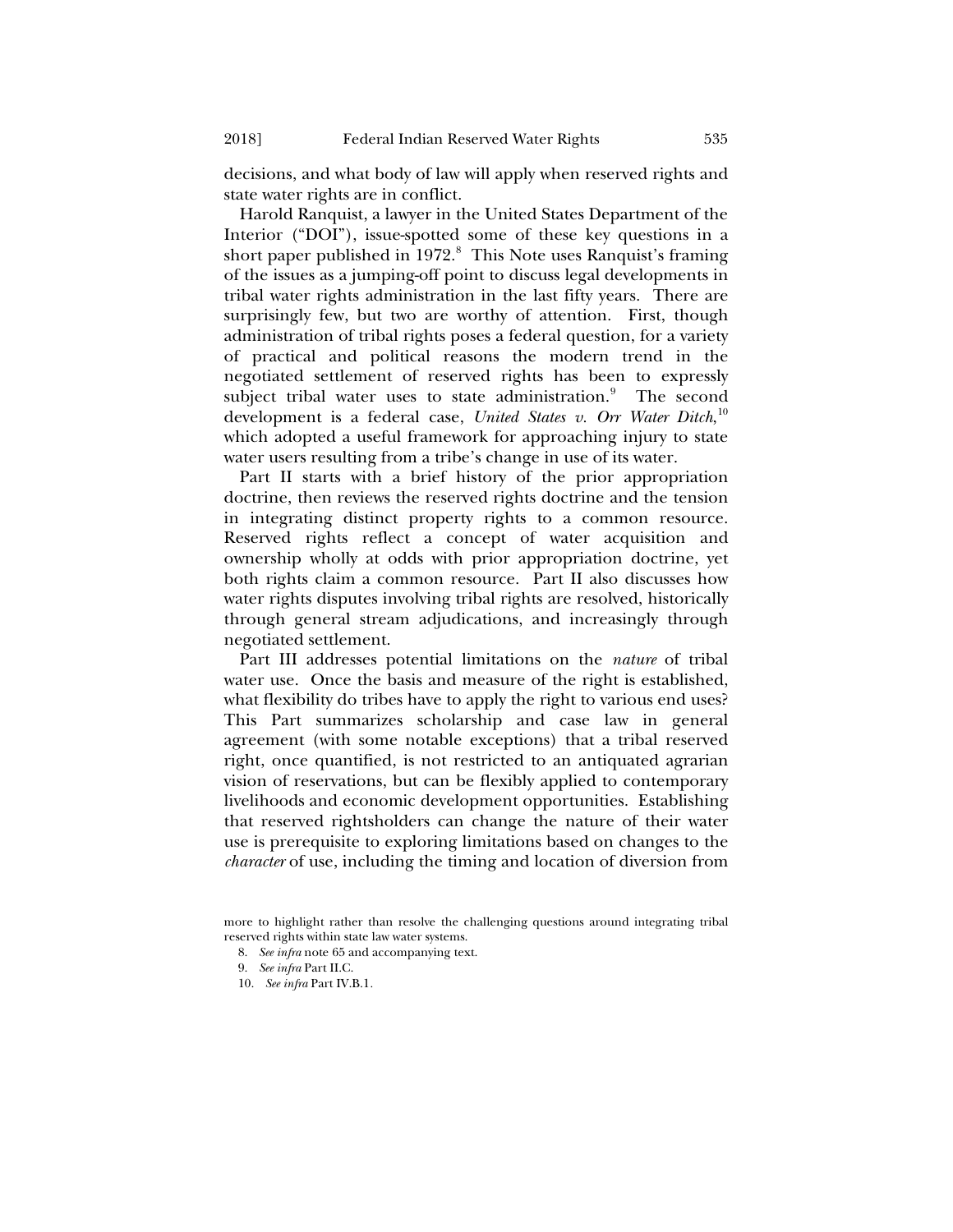the source, as well as consumptive use, return flow, and other variables. $11$ 

Part IV gets to the heart of the question: if a tribe changes the end use of its water right, and consequently affects the rights of other federal or private users in the same system, how will those impacts be adjudicated, according to what law, and by whom? Changing the nature of water use, for instance, from irrigated agriculture to municipal use, may change the amount of water consumed as well as the place, timing and other characteristics of the water right. Any clear answer under controlling federal law is elusive, but might theoretically rest in judge-made law or a legislative solution.

The path of least resistance for state water administrators would be simply to apply state substantive and procedural water law to reserved rights. Part IV addresses how many negotiated settlement agreements quantifying tribes' reserved water rights provide that tribal water use will be administered pursuant to state law. This is not mandated by federal common law, but in ratifying these settlement agreements Congress is creating piecemeal federal authority for application of state law to reserved rights. Also, establishing which body of law applies nonetheless leaves many open questions regarding administration of the unique attributes of reserved rights. Building off the federal district court's reasoning in *Orr Ditch*, this Note concludes that where tribal change in water use is subject to state law, courts should be reluctant to find injury to a state water user until the tribe has exercised the full extent of its water right.

#### II. BACKGROUND

This Part discusses critical water law basics. It opens with a brief history of the prior appropriation doctrine in western states—the origin of most rights to use surface water in that region. It goes on to discuss the unique characteristics of tribal reserved rights and the serious tensions that arise where both tribal and state appropriative water rightsholders have claims to water from a common source.

<span id="page-3-0"></span><sup>11.</sup> *See infra* note[s 94](#page-20-0)[–95](#page-20-1) and accompanying text.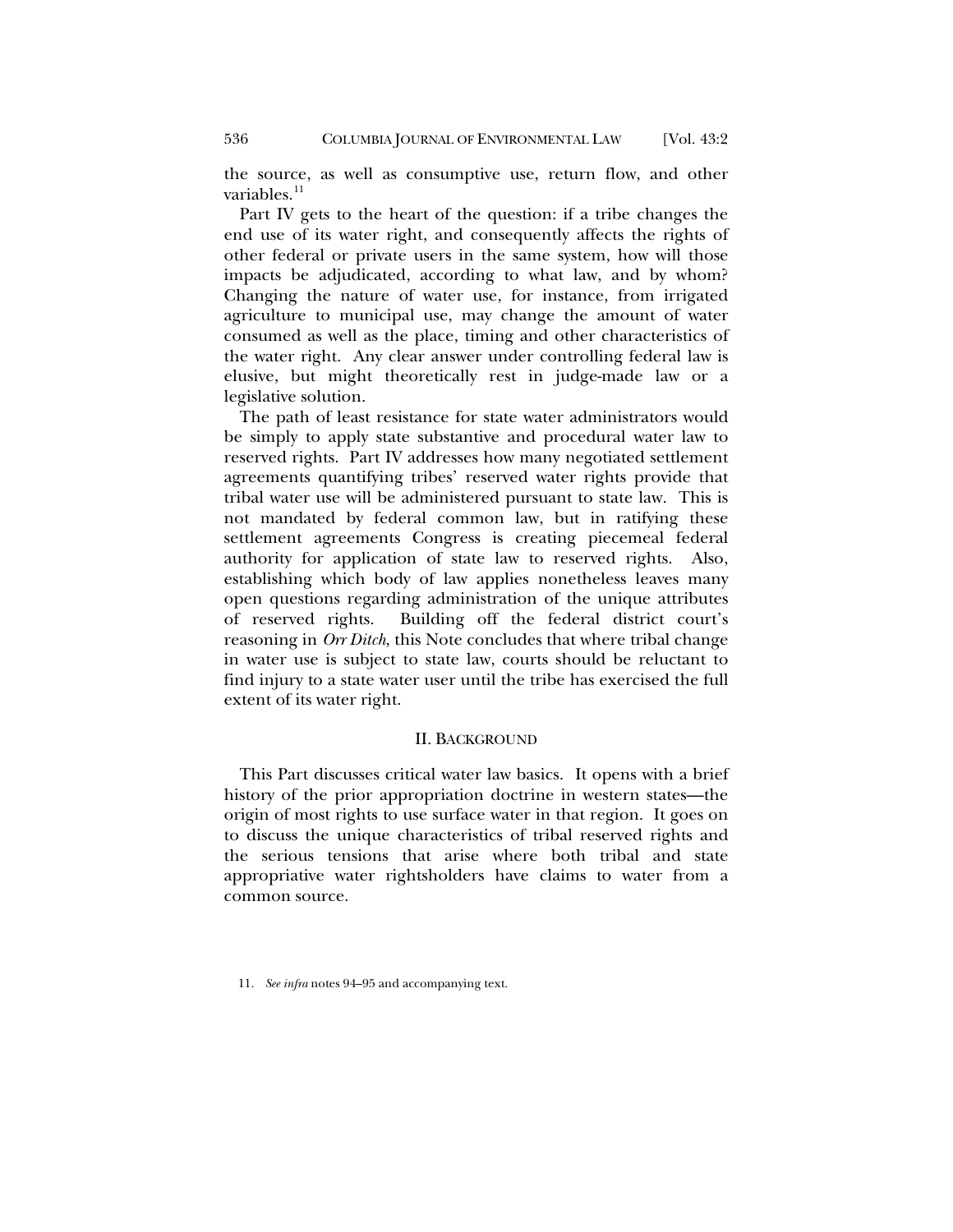### A. Prior Appropriation Doctrine

<span id="page-4-9"></span><span id="page-4-8"></span><span id="page-4-0"></span>In western states, water is generally a public resource for all to use, subject to governmental regulation.<sup>[12](#page-4-1)</sup> Though there is considerable variation in specific regulatory approaches, there is a group of western states that consistently follows some form of the "prior appropriation" doctrine,<sup>[13](#page-4-2)</sup> which developed to deal with arid conditions unfamiliar to the common law of England and the moist climate of the eastern states. $14$  The basic principle of prior appropriation is that someone may acquire an exclusive right to use a specific quantity of surface water by applying it to a beneficial use.[15](#page-4-4) This right does not constitute ownership of the "corpus" of the water, but rather an intangible right to the flow and use of the water.<sup>[16](#page-4-5)</sup>

Another key principle of prior appropriation is that first-in-time is generally first-in-right.<sup>[17](#page-4-6)</sup> This principle arose in California during the mid-nineteenth century gold rush, where custom dictated that putting water to beneficial use established a priority over those seeking access to the same water source at a later time.<sup>18</sup> In periods of shortage, priority among confirmed rights is determined according to the date of initial diversion, or the "priority date." The older the priority date, the closer a user is to the proverbial front of the line for access to surface water. When there is not

<span id="page-4-3"></span>14. Most water rights are managed according to one of two state defined systems: the riparian doctrine or the prior appropriation doctrine. Riparian rights require a relationship between the source of water and the locus of use, which appropriative rights do not. *See* A. DAN TARLOCK, LAW OF WATER RIGHTS AND RESOURCES § 5:30 (2017) [hereinafter WATER RIGHTS AND RESOURCES].

<span id="page-4-4"></span>15. A typical provision of state law reads: "Beneficial use shall be the basis, the measure and the limit of the right to the use of water." *See e.g.,* N.M. CONST. art. XVI, § 3; NEV. REV. STAT. § 533.035 (2017).

<span id="page-4-5"></span>16. WATER RIGHTS AND RESOURCES, *supra* note [14,](#page-4-0) § 5:14; *see also* Joyce Livestock Co. v. United States, 156 P.3d 502, 508 (2007); Samuel C. Wiel, *Origin and Comparative Development of the Law of Water Courses in the Common Law and in the Civil Law*, 6 CAL. L. REV. 245, 254 (1918).

17. WATER RIGHTS AND RESOURCES, *supra* not[e 14,](#page-4-0) § 5:31.

<span id="page-4-7"></span><span id="page-4-6"></span>18. *See* Irwin v. Phillips, 5 Cal. 140 (1855); *see also* Stephen V. Quesenberry et al., *Tribal Strategies for Protecting and Preserving Groundwater*, 41 WM. MITCHELL L. REV 431, 442 (2015).

<span id="page-4-1"></span><sup>12.</sup> Robert T. Anderson, *Water Rights, Water Quality, and Regulatory Jurisdiction in Indian Country*, 34 STANFORD ENVTL. L.J. 195, 203 (2015).

<span id="page-4-2"></span><sup>13.</sup> These states are Alaska, Arizona, California, Colorado, Idaho, Kansas, Montana, Nebraska, Nevada, New Mexico, North Dakota, Oklahoma, Oregon, South Dakota, Texas, Utah, Washington and Wyoming. *See* AMY KELLY, WATERS AND WATER RIGHTS § 12.02(d) (3d ed. 2018).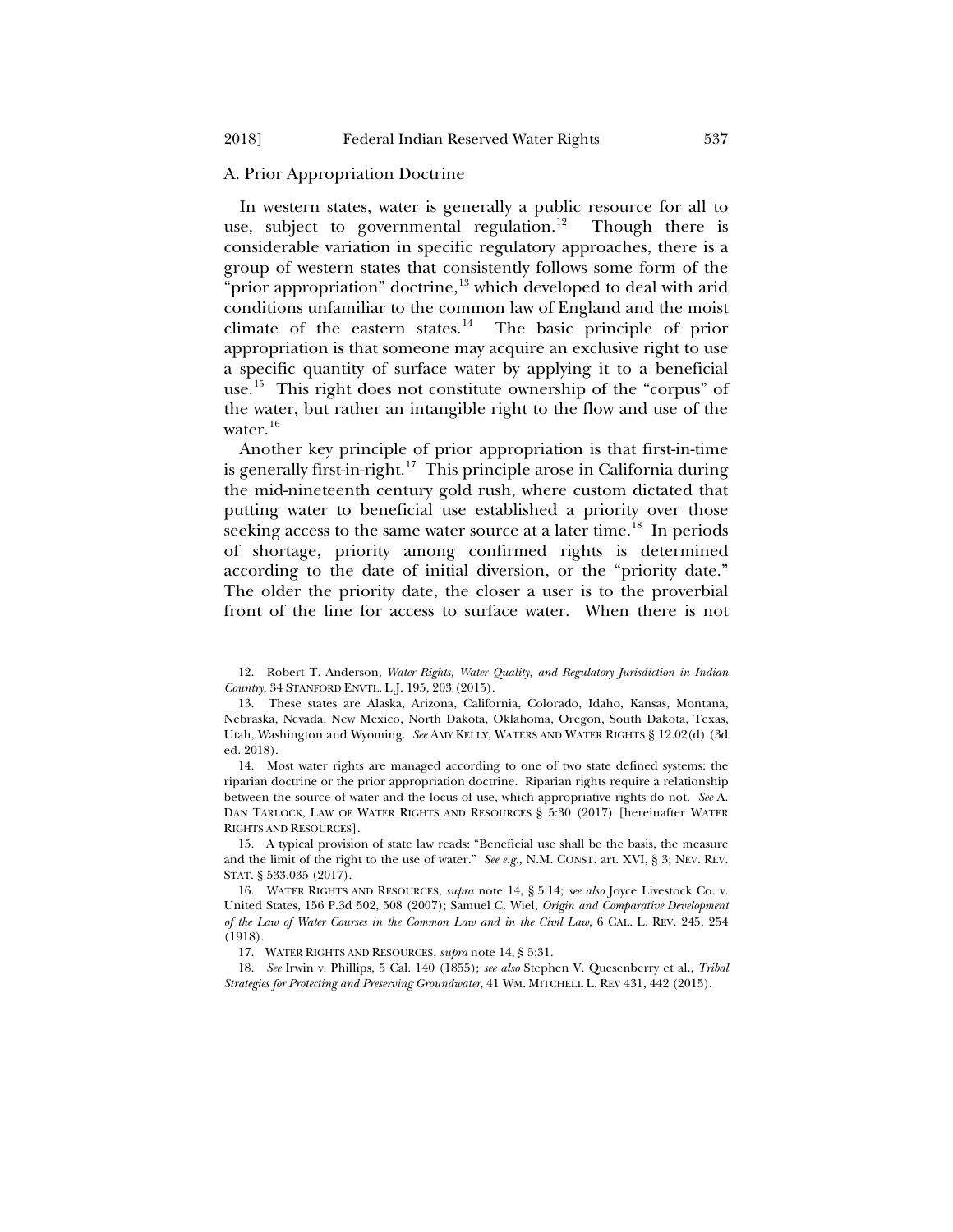enough water for all users, the rights of junior water rights-holders are restricted until the rights of senior holders have been satisfied.<sup>[19](#page-5-0)</sup>

Regulation of water use in prior appropriation states reflects a timeless debate over who has the right to use water and for what purposes[.20](#page-5-1) Society considers some applications of water to be more useful than others, and state water law doctrine only provides protection for "beneficial uses" of water. The limitation of appropriative water rights to "beneficial uses" will necessarily evolve over time.<sup>[21](#page-5-2)</sup> "Beneficial uses" traditionally include consumptive uses such as for agricultural, municipal, and domestic supply, but may also include non-consumptive uses such as groundwater replenishment, preservation of rare and endangered species, and instream flow.<sup>[22](#page-5-3)</sup> Where Indian and non-Indian water users share a common source, some of the most dramatic conflicts have arisen where a tribal use is not recognized as "beneficial" under state  $law.<sup>23</sup>$  $law.<sup>23</sup>$  $law.<sup>23</sup>$ 

### B. Indian Reserved Water Rights

Indian tribes can acquire water rights through the prior appropriation regime just as other western water users. However, federally recognized tribes typically have a more substantial, higher priority water right based on federal reserved rights doctrine.<sup>[24](#page-5-5)</sup>

Across the west, Congress and the federal government gave states control over private water use for non-navigable waters on lands

<span id="page-5-2"></span>21. *See* Anderson, *supra* note [12,](#page-4-8) at 203 ("The question inevitably becomes who or what has the right to use water for some purpose considered useful by society. This notion of providing legal protection only for 'beneficial uses' of water remains the touchstone of western water law, but the definition of beneficial use has changed over time.").

<span id="page-5-5"></span><span id="page-5-4"></span><span id="page-5-3"></span>22. For a particularly broad swath of defined beneficial uses, see CAL. WATER BOARDS, S.F. BAY–R2, CHAPTER 2: BENEFICIAL USES, available at https://www.waterboards.ca.gov/sanfr anciscobay/water\_issues/programs/planningtmdls/basinplan/web/bp\_ch2.html [https:// perma.cc/MC2H-YHWV].

23. See *infra* Part IV.B.1, specifically the discussion of the *Big Horn* litigation.

24. Anderson, *supra* not[e 12,](#page-4-8) at 204.

<span id="page-5-0"></span><sup>19.</sup> This is referred to as "priority enforcement" and is generally carried out by the state engineer or other state executive branch agency tasked with water rights administration. Priority enforcement can entail physically shutting the headgate to whatever ditch, pipe, or other technology diverts water to a junior rights holder's point of use.

<span id="page-5-1"></span><sup>20.</sup> Water users who may establish an appropriative right include private and public entities, cities, units of state and federal government, Indian tribes, individuals, public utilities, corporations, and other entities.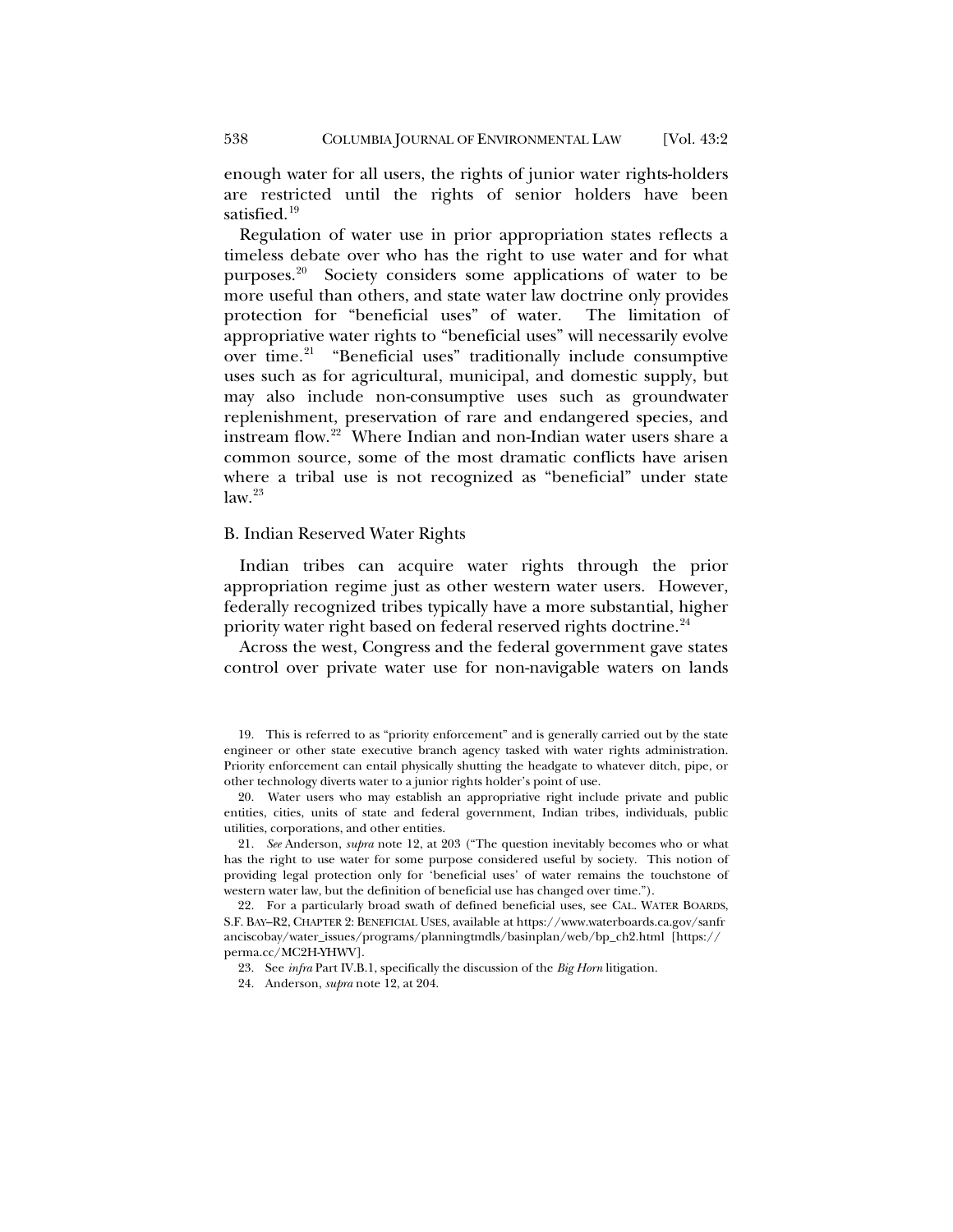<span id="page-6-10"></span>severed from the public domain.<sup>25</sup> Congress and the Executive also routinely "reserve" lands from the public domain for particular purposes such as national parks, forest reserves, national monuments, and Indian reservations. However, in reserving federal land from private settlement, "Congress has seldom expressly reserved" rights to water for those lands even though water would be critical to most productive uses there. $26$ 

<span id="page-6-0"></span>Indian tribes were settled by the federal government on reserved lands, most often by forced removal from their ancestral territories.<sup>27</sup> Though these reservation lands were generally arid, the federal acts creating these reservations were silent as to appurtenant water rights.<sup>[28](#page-6-5)</sup> Tribes were also much slower to put water to use in order to establish appropriative water rights compared to non-Indian irrigators, who feverishly appropriated surface waters in western stream systems.<sup>[29](#page-6-6)</sup>

<span id="page-6-9"></span><span id="page-6-1"></span>A turning point for tribes came in 1908, when federal officials filed a lawsuit asserting that Congress, with the treaty creating the Fort Belknap Indian Reservation in Montana, reserved for the Assiniboine and Gros Ventre tribes a right to water from the Milk River.[30](#page-6-7) The Supreme Court, in *Winters v. United States*, held that an implied reservation of water for an Indian reservation will be found where it is necessary to fulfill the purposes of the reservation. $31$ Congress' silence had not renounced federal water rights for

<span id="page-6-2"></span>25. The United States retained rights to the use of water on the public domain until the passage of the Public Land Acts of 1866 and 1870, and the Desert Land Act of 1877, which severed federal ownership of non-navigable waters from the public domain. Water rights which had already developed under the practice and custom of appropriation were confirmed. *See* WELLS A. HUTCHINS ET AL., WATER RIGHTS LAWS IN THE NINETEEN WESTERN STATES 172–75 (1971).

26. *See* United States v. New Mexico, 438 U.S. 696, 699 (1978).

<span id="page-6-4"></span><span id="page-6-3"></span>27. *See Addressing the Needs of Native Communities Through Indian Water Rights Settlements: Hearing Before the S. Comm. on Indian Affairs*, 114th Cong. 2–4 (2015) (testimony of Steven C. Moore, Senior Staff Attorney, Native American Rights Fund); *see also* COHEN'S HANDBOOK, *supra* not[e 2,](#page-1-7) § 1.03(4)(a) (discussing how Indian treaty making in the mid-19th century was "concerned primarily with removing certain tribes to western territories").

<span id="page-6-5"></span>28. "Appurtenant" refers to a right being attached to the land rather than to an individual.

<span id="page-6-6"></span>29. *See* CHARLES V. STERN, CONG. RESEARCH SERV., R44148, INDIAN WATER RIGHTS SETTLEMENTS 6 (2017).

<span id="page-6-8"></span><span id="page-6-7"></span>30. *See* Winters v. United States, 207 U.S. 564, 565; *see also* JOHN SHURTS, INDIAN RESERVED WATER RIGHTS: THE WINTERS DOCTRINE IN ITS SOCIAL AND LEGAL CONTEXT, 1880S–1930S (2000).

31. *Winters*, 207 U.S. 564; SHURTS, *supra* note [30.](#page-6-1)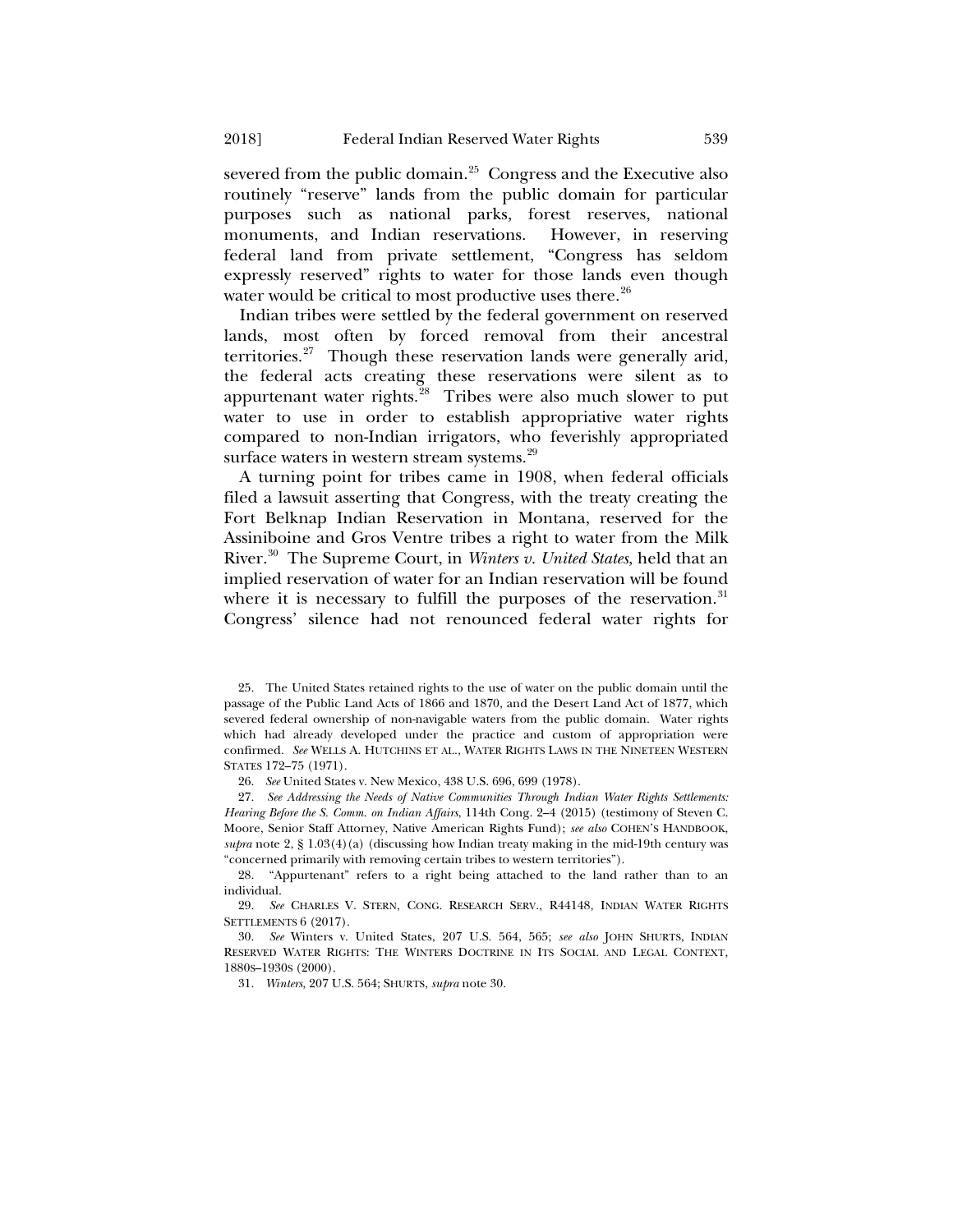federal retained lands.<sup>[32](#page-7-0)</sup> More than a century later, the enduring legal principle is that where water is necessary to accomplish the purpose of a federal Indian reservation, a reservation of appurtenant water is implied.<sup>33</sup>

Establishing the water right is only a small step towards actual water use, however. Adjudicating water rights for federal reservations is a case-by-case analysis beginning with an examination of the purpose for which the federal land was reserved. In the context of tribal water rights, federal courts became yet another forum to debate (and relive) the federal government's justification for resettling tribes to reservations. Why exactly did we relegate tribes to these sparse pockets of our interior? The answer would be the key variable in establishing tribes' right to an essential resource. Thus, as tribes and their advocates began to adjudicate water rights claims, the "purpose of the reservation" evolved as a strand of reserved rights doctrine.<sup>[34](#page-7-2)</sup>

<span id="page-7-0"></span>32. The theory is that when the federal government reserves land from what was once the vast public domain, it is not creating new property rights but maintaining old ones. Reservations of federal land did not create new water rights "any more than a landowner reserving a profit a prendre in land she is donating to another party is creating a new right. She is instead reserving a pre-existing right." *See* Michael C. Blumm, *Federal Reserved Water Rights as a Rule of Law*, 52 IDAHO L. REV. 369, 374 (2016) (explaining that reservations are commonplace in private land transactions, and that a reserved right is a declaration that the landowner intends to hold pre-existing rights).

<span id="page-7-1"></span>33. *See* United States v. New Mexico, 438 U.S. 696, 698 (1978) (citing *Winters*, 207 U.S. at 577; Cappaert v. United States, 426 U.S. 128, 143–46 (1976)) ("[W]hatever powers the States acquired over their waters as a result of congressional Acts and admission into the Union . . . Congress did not intend thereby to relinquish its authority to reserve unappropriated water in the future for use on appurtenant lands withdrawn from the public domain for specific federal purposes."); *see also Cappaert,* 426 U.S. at 139.

<span id="page-7-2"></span>34. Winters concluded that the purpose of the Fort Belknap reservation was to transform the Indians' "nomadic and uncivilized" habits into "a pastoral and civilized people." *Winters*, 207 U.S. at 576. Without water to irrigate the lands, the reservation would have been "practically valueless" and "'civilized communities could not be established thereon,'" with the effect of "impair[ing] or defeat[ing]" the purpose of reserving land for the Indians. *Id.*  at 576–77. In another seminal case, the Court found an implied reservation of water where it was "essential to the life of the Indian people." Arizona v. California, 373 U.S. 546, 599 (1963). In the adjudication of water rights along the Colorado River, the state of Arizona argued that there was "a lack of evidence" showing that the United States had intended to reserve water for several tribes in establishing reservations along the river. *Id.* at 598. The Court, however, found it:

[I]mpossible to believe that when Congress created the great Colorado River Indian Reservation and when the Executive Department of this Nation created the other reservations they were unaware that most of the lands were of the desert kind—hot, scorching sands—and that water from the river would be essential to the life of the Indian people and to the animals they hunted and the crops they raised.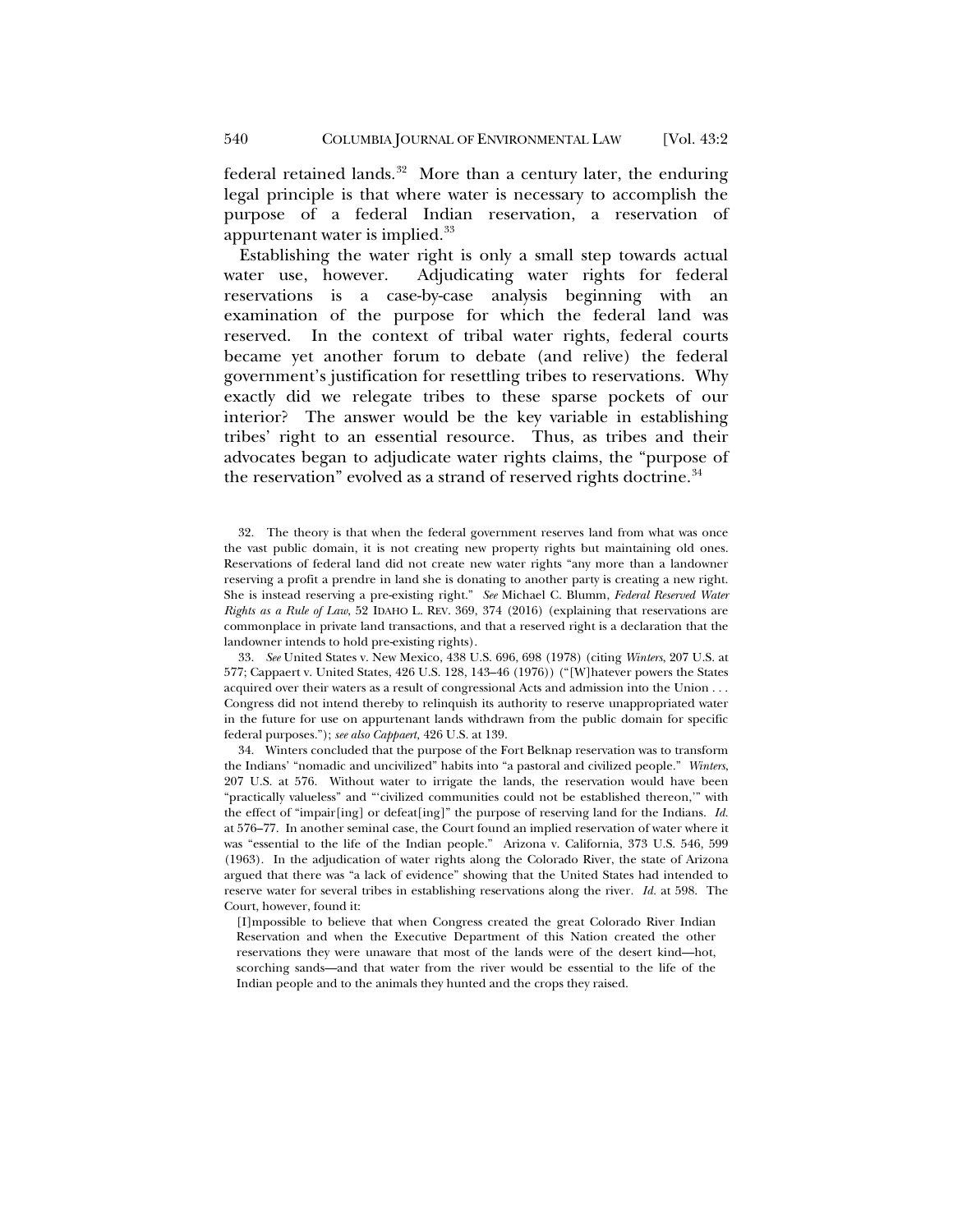*Winters*' lasting influence is its simple affirmation that tribal lands should have water even as non-Indians raced to establish appropriative rights through actual use. As this Note discusses, however, simply recognizing a purposive right to water does little to establish the parameters of that right or integrate the water user into the administrative law system. Beyond simply quantifying reserved rights, which courts tied to the purpose of the reservation, courts have struggled to determine the range of uses to which a tribe can apply its water. For instance, opponents of tribal reserved rights have argued that the purpose of the reservation should serve not only as the basis of the right, but also a limitation on the range of uses to which the water may be applied.<sup>35</sup> In other words, if the court adjudicating the water right finds that the federal purpose in reserving the land was to assimilate a tribe to an agrarian lifestyle, then the tribe would be restricted to agricultural end uses of water. As discussed herein, there is general agreement among scholars and courts (with a few notable exceptions) that tribes should not be so limited by the purpose of the reservation.<sup>[36](#page-8-1)</sup>

Another challenge for courts has been integrating federal reserved water rights of all types into state law water systems. The earliest appropriative rights looked to state law for recognition, and by the time federal courts recognized federal reserved rights, states had developed sophisticated administrative systems for apportioning the resource. Thus, despite the preemptive effect of federal law, for practical purposes the project has been to integrate federal water rights into state legal systems.

In defining the most basic contours of common law reserved rights, federal courts made a few consequential decisions that lessened the blow of integrating these tribal property rights into state systems. The first was to conclude that although the basis and measure of a reserved water right is established long after the reservation itself, reserved rights are present perfected rights vesting on the date the reservation was created. $37$  Reserved rights are also assigned a priority date in order to incorporate them into

*Id*. at 599.

<span id="page-8-2"></span><span id="page-8-1"></span><span id="page-8-0"></span><sup>35.</sup> In fact, the Supreme Court adopted such a limitation on non-tribal federal reserved rights: the federal government only impliedly reserves water sufficient to establish the primary purpose of its reservation, and must acquire water to satisfy any secondary purpose by other means. *See New Mexico,* 438 U.S. at 715.

<sup>36.</sup> *See infra* Part III.

<sup>37.</sup> *See Cappaert*, 426 U.S. at 138.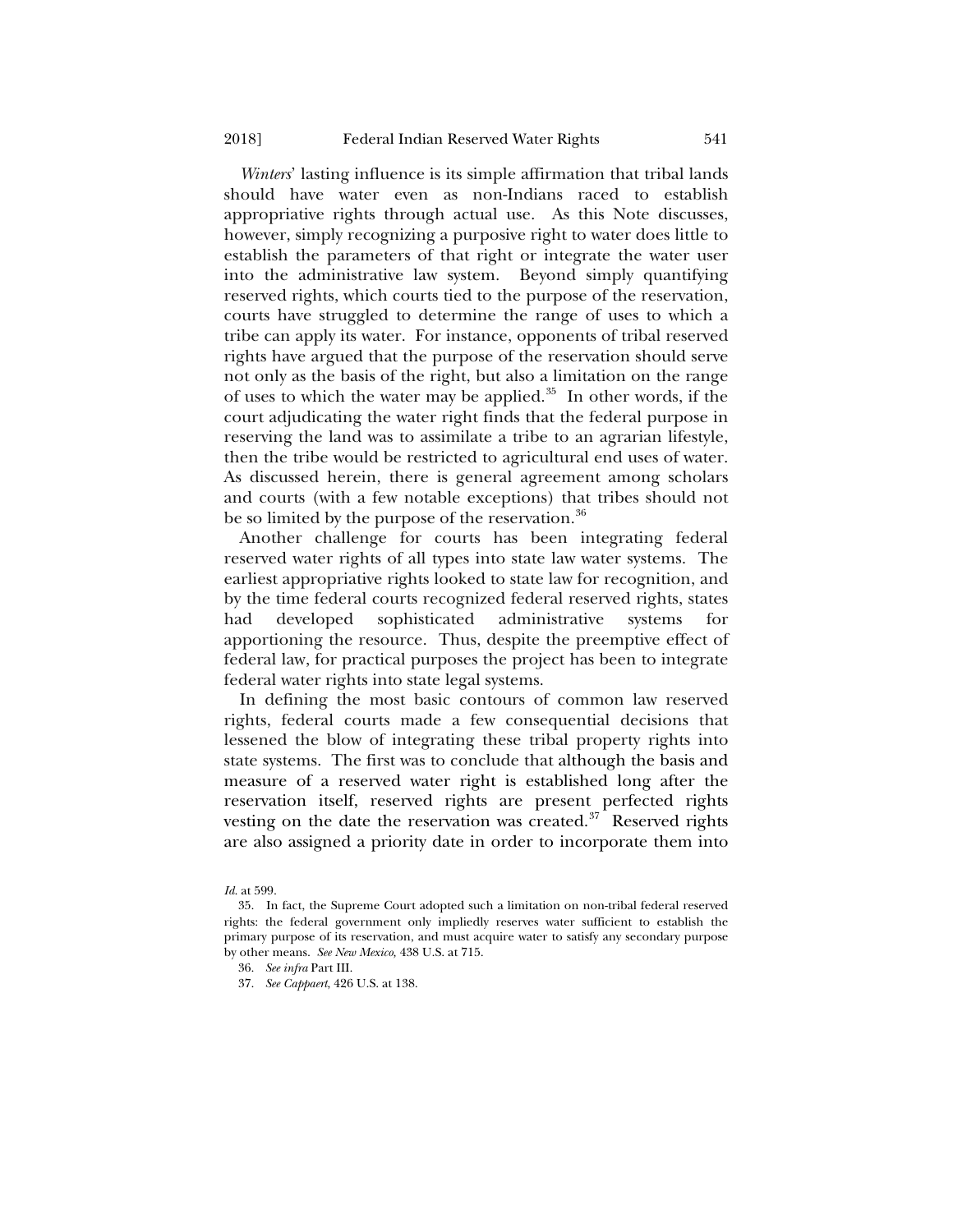states' temporal priority schemes for appropriative rights.<sup>38</sup> Since most reservations were established before non-Indians had perfected significant rights to use the water, tribes generally hold a very senior (if not the most senior) right in surface water systems.<sup>[39](#page-9-1)</sup>

The most consequential difference between the prior appropriation regime and the reserved rights doctrine concerns how a water user maintains her water right. The basis of an appropriative right is the amount of water actually and continuously diverted to beneficial use. Future consumption generally may never exceed historic use, and continued beneficial use is required in order to maintain the right. A water rightsholder may lose her right by abandonment, or by forfeiture, which is the unexcused failure to use the water for a specified period of time under state law. In short, appropriative rights are "use it or lose it."

Reserved rights, by contrast, do not arise solely from existing water uses at the time of the reservation. If an appropriative right is a "wet right," requiring continual application to maintain the right, a reserved right is a "paper right" to sufficient water to satisfy future needs.[40](#page-9-2) Beneficial use is not the basis, measure, or limit of a federal reserved water right, nor can a reserved right be subject to diminution or loss due to "forfeiture, abandonment, and the failure to perfect."<sup>[41](#page-9-3)</sup> Furthermore, based on the Supreme Court's quantification technique for reserved rights, the amount of water to which a tribe is entitled can be enormous.<sup>[42](#page-9-4)</sup>

<span id="page-9-1"></span>39. *See, e.g.*, William H. Veeder, *Indian Prior and Paramount Rights Versus State Rights,* 51 N.D. L. REV. 107 (1974); *see also* COHEN'S HANDBOOK *supra* note 2, § 19.01(1) ("Thus, a reservation established in 1865 that starts putting water to use in 1981 under its reserved rights has, in times of shortage, a priority that is superior to any non-Indian water right with a state-law priority acquired after 1865.").

40. *See supra* not[e 5.](#page-1-8)

41. United States v. Orr Water Ditch Co., 309 F. Supp. 2d 1245, 1248 (D. Nev. 2004).

<span id="page-9-4"></span><span id="page-9-3"></span><span id="page-9-2"></span>42. With the purpose of the reservation as the basis of the right, the Supreme Court developed a standard for measuring the right based on the "practically irrigable acreage" ("PIA") of the reservation. *See* Arizona v. California, 373 U.S. 546, 600–01 (1963). Since many Indian reservations are enormous in terms of acreage, the quantification of water rights based on the PIA may result in a huge water rights award. *See* COHEN'S HANDBOOK,

<span id="page-9-0"></span><sup>38.</sup> *See generally* COHEN'S HANDBOOK, *supra* note [2,](#page-1-7) § 19.03(3) ("The priority date of the tribal water right depends on the type of right involved and whether the use of the water existed prior to the establishment of the reservation. If water was reserved for uses or purposes that did not exist before the reservation was established, the priority date is the date the reservation was created," however, a court may find an implied reservation for uses predating the reservation, such as aboriginal hunting or fishing practices, in which case the assigned priority date is time immemorial.).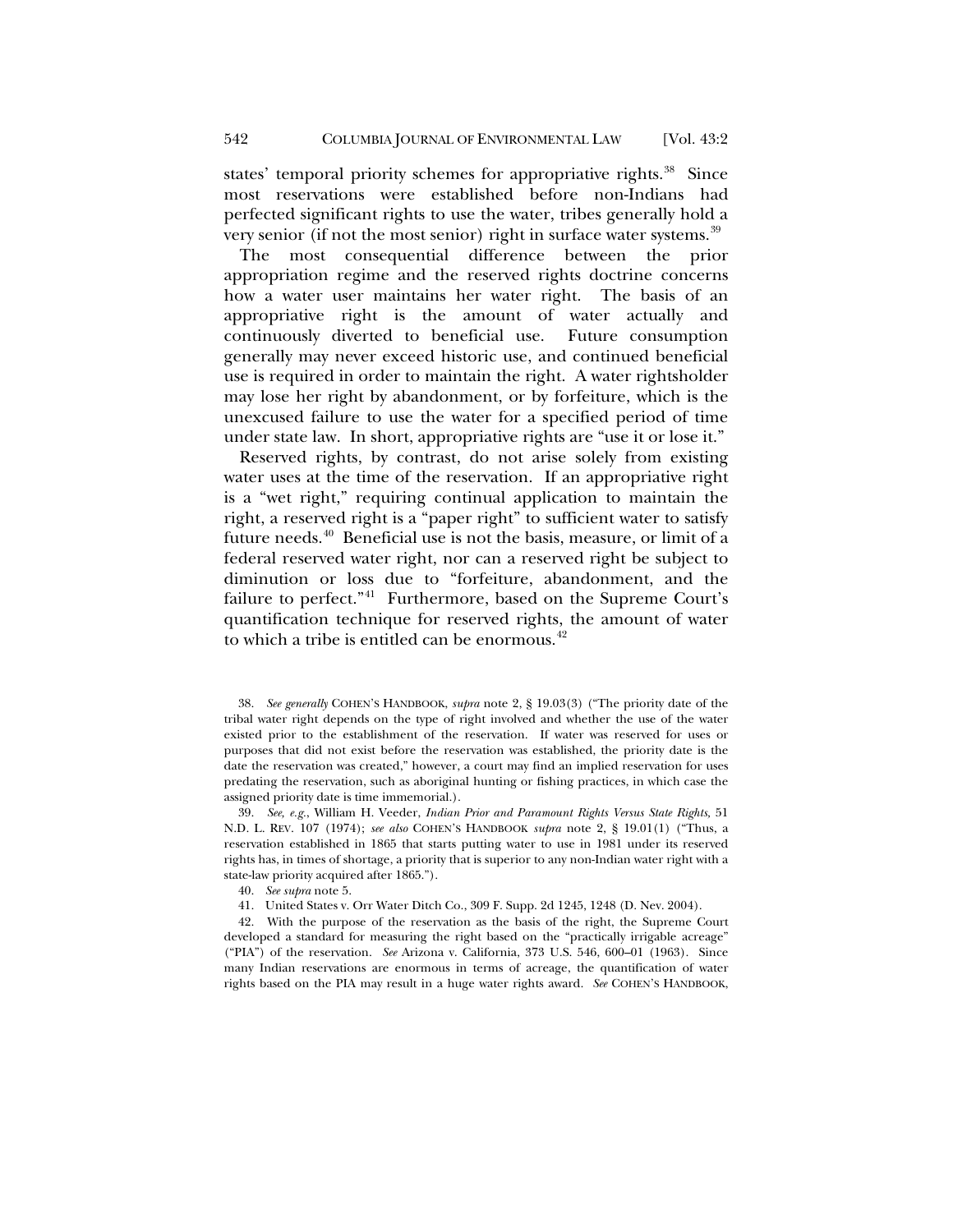Though we have known since 1908 that reservations have a water right, non-Indians have appropriated surface water systems with little practical or hydrologic concern for any tribal entitlement. The result is a situation in which superior tribal legal rights and moral claims must overcome powerful countervailing interests in accessing a scarce resource.<sup>[43](#page-10-1)</sup>

## <span id="page-10-7"></span>C. Water Rights Decision-Making

<span id="page-10-6"></span>In the west, water claims emerged long before state procedures to establish and record legal use rights based on such claims.<sup>[44](#page-10-2)</sup> States generally turned to a judicial proceeding known as a "general stream adjudication" to "correct the deficiencies of a noncentralized system of water rights acquisition and exercise."[45](#page-10-3) At the conclusion of a general stream adjudication, existing uses of water from a common source are comprehensively decreed and catalogued by priority date, quantity, point of diversion, permitted uses, place of use, and flow rates. [46](#page-10-4)

<span id="page-10-0"></span>General stream adjudications are cumbersome and lengthy court proceedings, often involving tens of thousands of claimants and spanning decades. $47$  States have initiated these proceedings to

*supra* note [2,](#page-1-7) § 19.03(5) (reviewing the so-called "practically irrigable acreage" quantification standard along with other standards of quantification considered by the courts).

<span id="page-10-1"></span>43. Water projects can require millions of dollars in investment. There is a fear that, should tribes use the full extent of their reserved water rights, non-Indian capital investments depending on the same water supply will be impaired. A recurring theme in early literature regarding reserved rights was the sense that reserved rights represent a "cloud" of uncertainty on water-dependent western economies, and that uncertainty reduces incentives to develop and invest in water resources. *See* Charles J. Meyers, Book Review, 77 YALE L.J. 1036, 1042 n.15 (1968) (reviewing WATER AND WATER RIGHTS: A TREATISE ON THE LAW OF WATER RIGHTS AND ALLIED PROBLEMS (Robert Emmet Clark ed., 1967)) (noting that if the full allotment were used, Los Angeles would receive no Colorado River water, even though it had invested \$500 million on an aqueduct to import 1.3 million acre-feet per year); Note, *Indian Reserved Water Rights: The Winters of Our Discontent*, 88 YALE L. J. 1689, 1693 n.30 (1979) (citing the decree in *Arizona v. California*, as demonstrating "the extent of the problem").

44. *See* KELLY,, *supra* not[e 13,](#page-4-9) § 11.02.

<span id="page-10-3"></span><span id="page-10-2"></span>45. A. Dan Tarlock, *The Illusion of Finality in General Water Rights Adjudications*, 25 IDAHO L. REV. 271, 281 (1988).

<span id="page-10-4"></span>46. *See generally* Lawrence J. MacDonnell, *Rethinking the Use of General Stream Adjudications*, 15 WYO. L. REV. 347 (2015) (reviewing the origins and development of general stream adjudications as part of a symposium dedicated to the Big Horn General Stream Adjudication, a proceeding originally filed in 1977 which reached a final decree on September 5, 2014); *see also* John E. Thorson et al., *Dividing Western Waters: A Century of Adjudicating Rivers and Streams, Part II*, 9 U. DENV. WATER L. REV. 299, 331, 335 (2006).

<span id="page-10-5"></span>47. *See* MacDonnell, *supra* note [46,](#page-10-0) at 347–61 (providing a recent overview of general stream adjudications).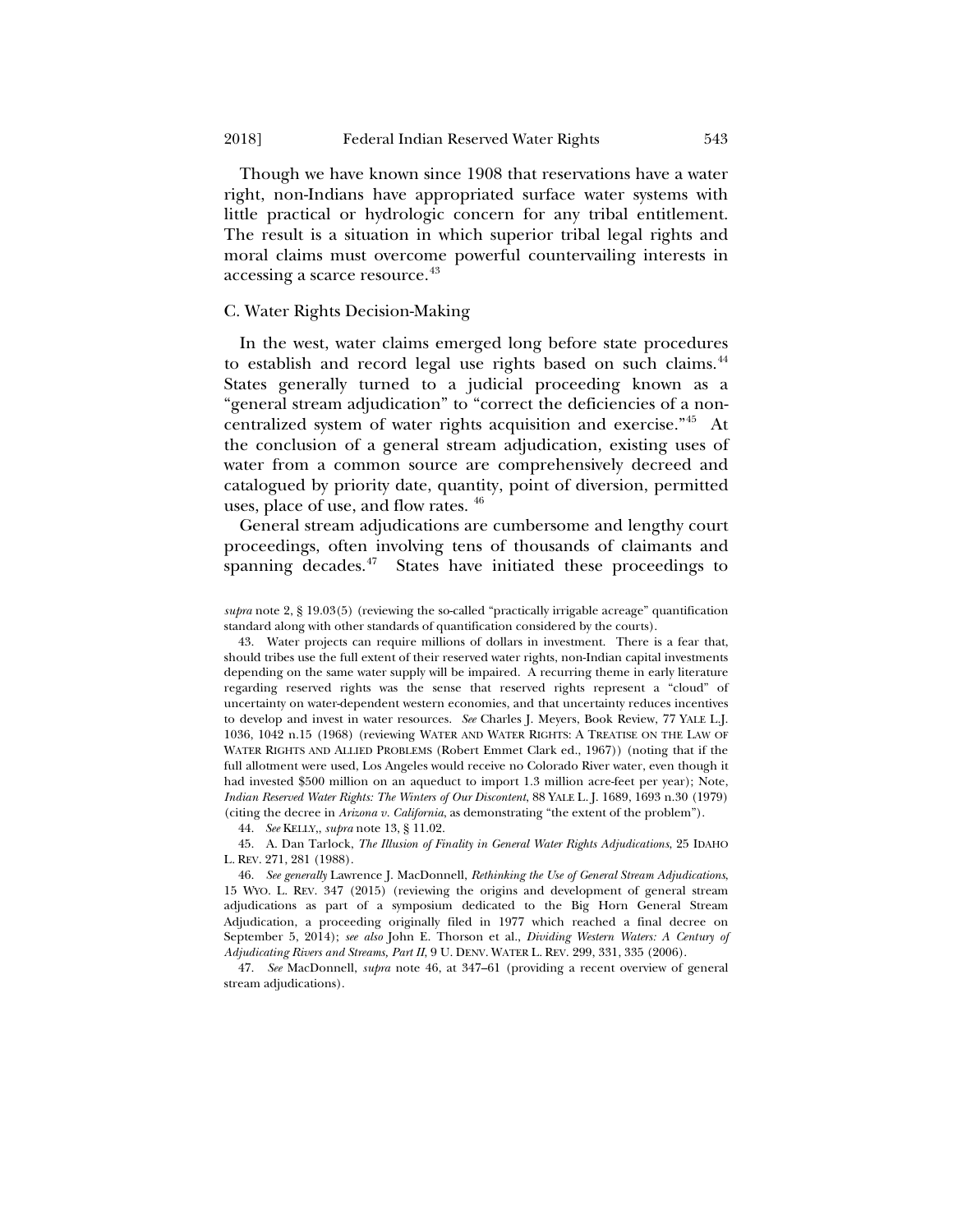bring pre-permit uses into their administrative water rights systems, as have senior water users seeking a determination of priority so that junior uses could be curtailed in times of shortage. In recent decades, states have initiated general stream adjudications most commonly to obtain a determination of federal and Indian reserved water rights.<sup>[48](#page-11-0)</sup>

For nearly seventy-five years, however, state courts lacked jurisdiction to determine tribal reserved rights. $49$  Then in 1952, Congress enacted the McCarran Amendment to waive federal sovereign immunity for the adjudication and administration of federal water rights.<sup>50</sup> In 1976, the Supreme Court extended this waiver to determination of tribal reserved rights.<sup>51</sup> With the ability to clear up both non-Indian and "ubiquitous"<sup>[52](#page-11-4)</sup> tribal rights to western river systems, the McCarran Amendment has driven water rights adjudications for the last four decades.<sup>53</sup> And while states commenced general stream adjudications with the "grim conviction" that federal reserved rights did in fact exist, this concern was somewhat softened by the fact that most of these rights would be determined in a forum perceived to be more favorable to state water users.<sup>[54](#page-11-6)</sup>

Obtaining jurisdiction to determine federal and tribal reserved rights, however, did not change the fact that the rights are

<span id="page-11-1"></span><span id="page-11-0"></span>49. For a comprehensive overview of jurisdiction to adjudicate Indian claims to water rights, see COHEN'S HANDBOOK, *supra* note [2,](#page-1-7) § 19.05(1). Until 1976, tribal water rights were primarily determined in federal court adjudications.

<span id="page-11-2"></span>50. The McCarran Amendment, 43 U.S.C. § 666(a) (2012), expressly authorized joinder of the United States as a party to state general stream adjudications, and with the belief that water rights administration should be undertaken by state administrative bodies. The rationale for the Amendment was set forth in the Committee Report. *See* State Eng'r v. S. Fork Band of Te-Moak Tribe of W. Shoshone Indians*,* 339 F.3d 804, 812 n.1 (9th Cir. 2003) (quoting S. REP. NO. 82-755, at 5–6 (1951) ("Since it is clear that the States have the control of the water within their boundaries, it is essential that each and every owner along a given water course, including the United States, must be amenable to the law of the State, if there is to be a proper administration of the water law as it has developed over the years.").

51. Colo. River Water Conservation Dist. v. United States, 424 U.S. 800, 810–12 (1976).

<span id="page-11-4"></span><span id="page-11-3"></span>52. *Id*. at 811 ("Thus, bearing in mind the ubiquitous nature of Indian water rights in the Southwest, it is clear that a construction of the Amendment excluding those rights from its coverage would enervate the Amendment's objective.").

<span id="page-11-6"></span><span id="page-11-5"></span>53. Tarlock, *supra* not[e 45,](#page-10-6) at 280 ("The Act was passed in 1952, but it did not begin to drive water rights adjudications until the Supreme Court interpreted it to apply to Indian and non-Indian water rights."); *see also* Thomas H. Pacheco, *How Big Is Big? The Scope of Water Rights Suits Under the McCarran Amendment*, 15 ECOLOGY L.Q. 627 (1988) (summarizing the purpose and nature of McCarran Act adjudications).

54. Thorson et al., *supra* not[e 46,](#page-10-0) at 337.

<sup>48.</sup> Thorson et. al, *supra* not[e 46,](#page-10-0) at 304–05, 336.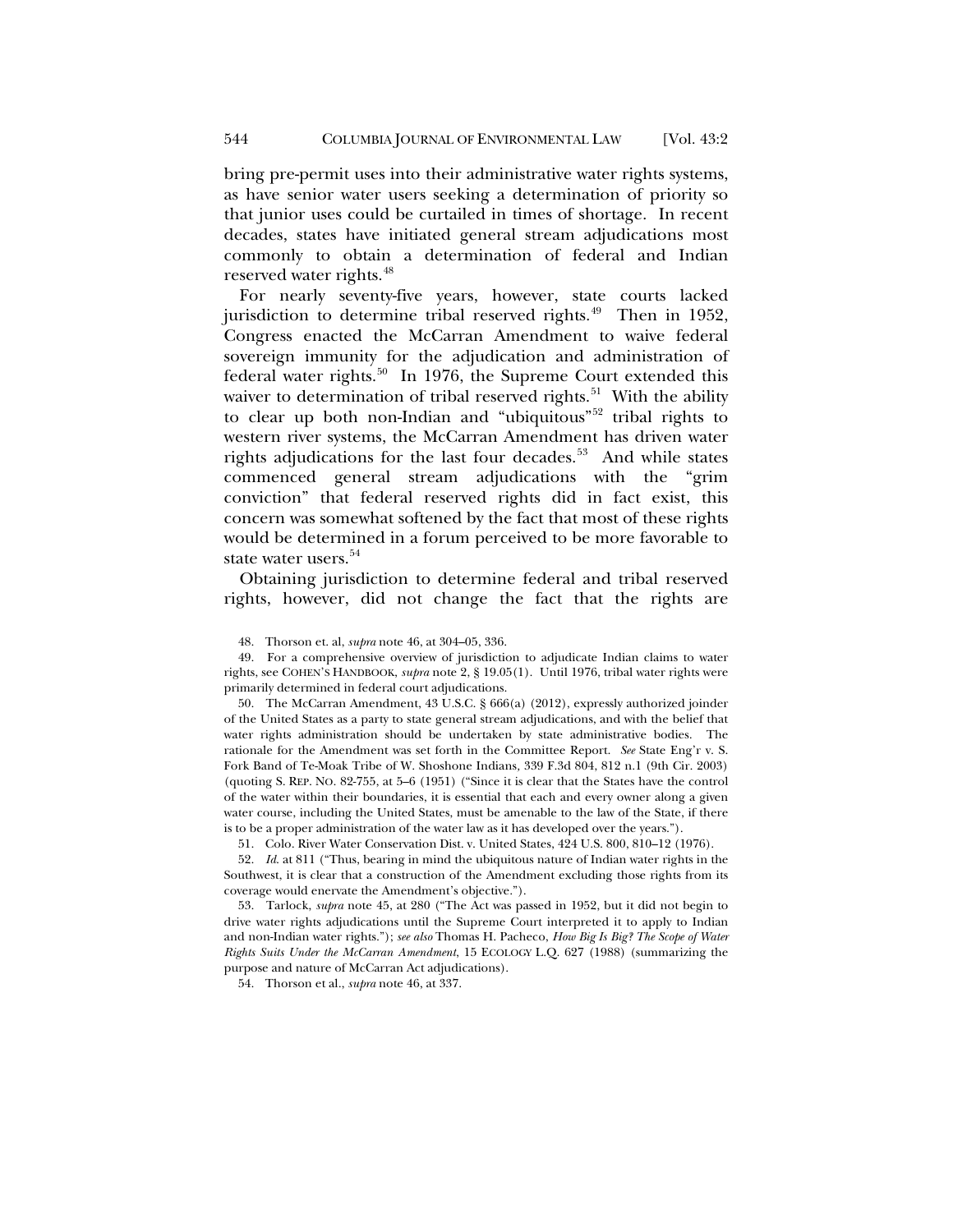<span id="page-12-5"></span>predicated on federal law and not dependent on state substantive law.[55](#page-12-0) As the Supreme Court has stated, "[s]tate courts, as much as federal courts, have a solemn obligation to follow federal law."[56](#page-12-1) There is hardly any federal law to follow, however, when it comes to administration of reserved rights. Reserved rights are judicially created, undefined, and in most cases, remain unquantified. By comparison, state water law is statutory and constitutional, oftlitigated and well known, with clear rules for establishing a right and administering stream conditions based on priority.

Maybe unsurprisingly, the result of turning tribal water rights determinations over to state courts has resulted in variable and often incompatible applications of federal law.[57](#page-12-2) The biggest challenge is adjudicating water rights disputes in a way that fully accounts for any unrealized tribal rights to that water source, whether an adjudicated paper right or a right that has yet to be quantified. Indeed, there are more than 300 land areas in the United States administered as federal Indian reservations,<sup>[58](#page-12-3)</sup> any of which theoretically includes an implied right to sufficient water to satisfy the purpose of the reservation. Meanwhile, there have been only a handful of adjudications of tribal rights, and thirty-six settlements of these rights in recent decades.<sup>[59](#page-12-4)</sup>

<span id="page-12-0"></span>55. For a detailed discussion of the issue, including where state law has been applied to the determination of some Indian reserved water rights, see *infra* Part IV. Tribes are also increasingly consenting to the application of state law in settlement terms. *See* COHEN'S HANDBOOK, *supra* note [2,](#page-1-7) § 19.01(1) ("Because of the inevitable interplay between reserved rights and state rights, however, Indian rights to water cannot be understood apart from state water-law regimes, in particular the prior appropriation system of the western states."); *see also Colo. River Water Conservation Dist.,* 424 U.S. 800; Winters v. United States*,* 207 U.S. 564, 577 (1908).

<span id="page-12-1"></span>56. Arizona v. San Carlos Apache Tribe of Ariz., 463 U.S. 545, 571 (1983). The McCarran Amendment "in no way changes the substantive law by which Indian rights in state water adjudications may be judged." *Id*.; *see also* Montana *ex rel.* Greely v. Confederated Salish & Kootenai Tribes of Flathead Reservation, 712 P.2d 754, 765–66 (Mont. 1985).

<span id="page-12-2"></span>57. *Compare In re* Gen. Adjudication of All Rights to Use Water in the Gila River Sys. & Source, 989 P.2d 739, 748 (Ariz. 1999) [hereinafter *Gila River I*], *with* Confederated Salish & Kootenai Tribes of the Flathead Reservation v. Stults, 59 P.3d 1093, 1098–99 (Mont. 2002), *and In re* Gen. Adjudication of All Rights to Use Water in the Big Horn River Sys. & All Other Sources, 753 P.2d 76, 100 (Wyo. 1988) [hereinafter *Big Horn I*], *aff'd by an equally divided court*, Wyoming v. United States, 492 U.S. 406 (1989) (mem.).

<span id="page-12-4"></span><span id="page-12-3"></span>58. *Frequently Asked Questions*, U.S. DEP'T INTERIOR: BUREAU INDIAN AFFS., https://www.bi a.gov/frequently-asked-questions [https://perma.cc/P4NQ-YHJK] (last visited Mar. 12, 2018).

59. STERN, *supra* not[e 29,](#page-6-9) at 10–12.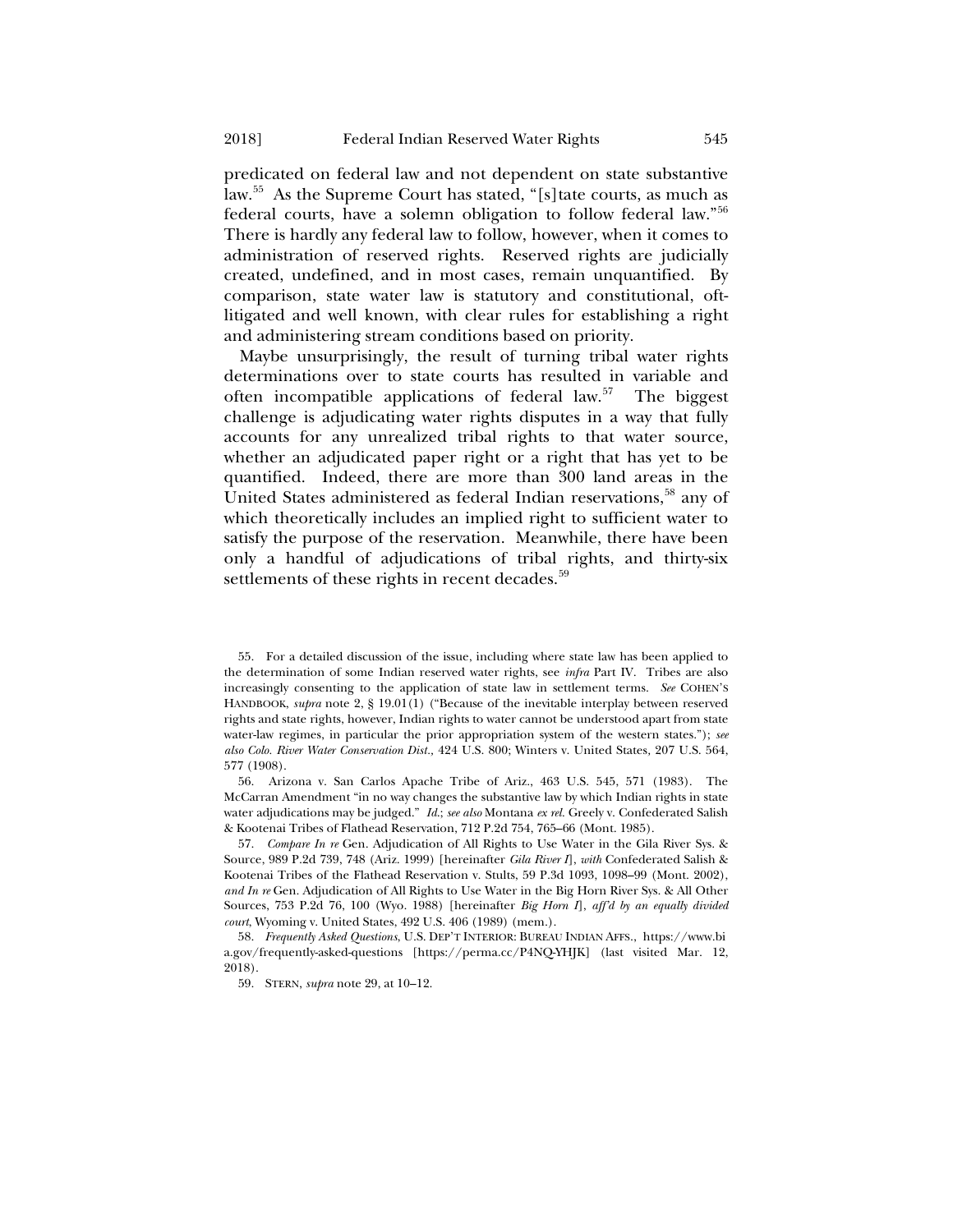The legal and practical challenges surrounding reserved rights has driven resolution of tribal water claims away from general stream adjudication and towards settlement. Since the early 1990s, most reserved rights determinations have arisen from negotiated settlements involving a variety of stakeholders, including tribes and tribal advocates, the DOI, state water officials, and appropriative rightsholders, among others.<sup>60</sup> Settlement can provide a workaround to ill-defined common law attributes of reserved rights, and parties have often stipulated to terms regarding administration of the right going forward.<sup>61</sup> The settlements will also typically provide economic assistance to tribes in developing water resources, sometimes amounting to tens or hundreds of millions of dollars, in which case Congress must approve the terms and provide for the appropriation.<sup>[62](#page-13-2)</sup> As discussed below, Congress' ratification of these agreements makes settlement an indirect and piecemeal legislative solution in areas where federal law is otherwise silent.

<span id="page-13-4"></span>This Part reviews the origins of both state appropriative and tribal reserved water rights and the tensions that arise in adjudicating reserved rights claims in western water systems. Tribes with a federal reservation have a reserved right to surface water resources, though establishing the right requires adjudication or settlement. Furthermore, establishing the measure and priority of a water right only scratches the surface of the water rights legal system with which a rightsholder must engage. It is in the permitting of new water uses, review of water use changes, and other on-the-ground administrative issues that the gaps in federal law become unworkable.<sup>[63](#page-13-3)</sup>

60. *See id.* at 6–7.

62. *See* STERN, *supra* not[e 29,](#page-6-9) at 10–12 tbl.1.

<span id="page-13-3"></span><span id="page-13-2"></span>63. For a state-by-state review of each western state's water rights legal system, including adjudication, permitting and change review, record keeping, and distribution and enforcement functions, see Michelle Bryan, *At the End of the Day: Are the West's General Stream Adjudications Relevant to Modern Water Rights Administration?*, 15 WYO. L. REV. 461, 464–506 (2015).

<span id="page-13-1"></span><span id="page-13-0"></span><sup>61.</sup> Common settlement terms outside the scope of this Note include clarifying the source of the right, such as confirming the tribal right to groundwater, application of the right to non-consumptive uses such as instream flow, and providing for water marketing in some form. *See generally infra* notes [163](#page-35-0)[–179](#page-37-0) and accompanying text (referencing the terms of settlement agreements).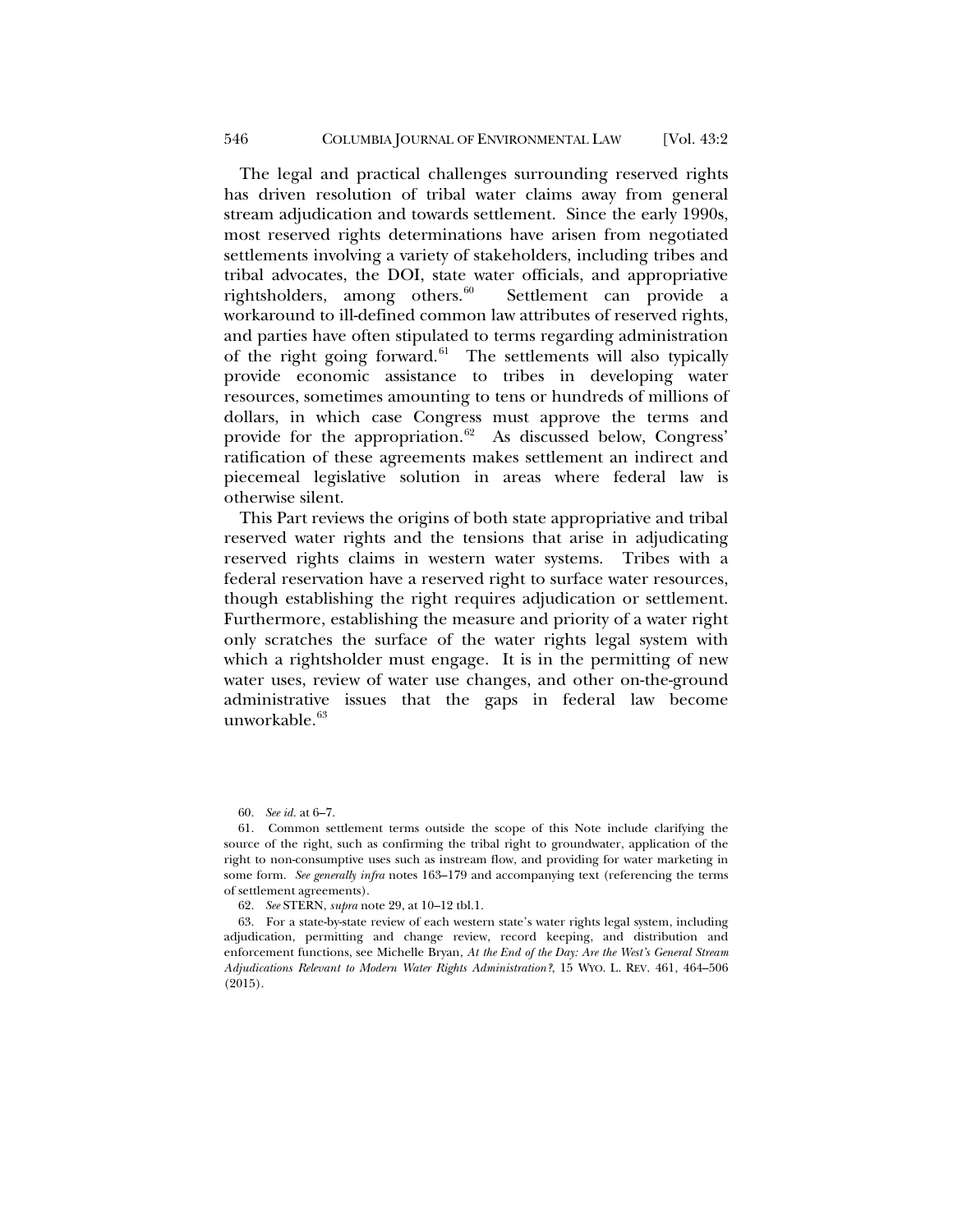## <span id="page-14-5"></span>III. PERMISSIBLE END USES FOR INDIAN RESRERVED WATER RIGHTS

Though water conservation is making a difference, growing populations, and particularly growing cities across the west are pressuring scarce water resources. $64 \text{ Legal certainty under these}$ conditions is crucial, particularly as a precursor for the types of capital-intensive water projects needed to achieve economic development goals and the basic needs of communities. How tribal reserved rights fit into sophisticated state water legal systems is uncertain, and of major concern not only for tribes as rightsholders, but also state water users and administrators of the common resource.

Harold Ranquist, an attorney in the DOI Office of the Solicitor, Division of Indian Affairs, addressed this uncertainty in a 1972 memorandum concerning application of a tribal reserved right:

<span id="page-14-0"></span>After [the purpose of the reservation has been established and a measure used], by decree or otherwise, to determine the amount of water impliedly reserved for an Indian reservation . . . what may the tribe do with the water? Is the tribe's use of the water restricted to that use impliedly contemplated at the time of the creation of the reservation, or may the Indians change the place and nature of use of their reserved water the same as other water users? $65$ 

The question seems straightforward: what may the tribe do with its water right? The same question, directed at a state appropriative rightsholder, has a simple answer under state law. One can use the water in the manner that originally established the right, with minimal flexibility.<sup>[66](#page-14-3)</sup> For tribal rightsholders, however, there is no clear answer. State law should not apply without tribal consent,  $67$ and federal law is silent as to administration of the right. Thus, nearly a half century after the issue was raised by an attorney in the agency with trust obligation to Indian tribes, the parameters of this critical tribal property right remain unsettled.

<span id="page-14-1"></span><sup>64.</sup> DAVID H. GETCHES ET AL., WATER LAW IN A NUTSHELL 149–66 (5th ed. 2015) [hereinafter WATER NUTSHELL]; *see also* Hans Poschman, *Water Usage in the West*, COUNCIL STATE GOV'TS,<http://www.csgwest.org/policy/WesternWaterUsage.aspx> [https://perma.cc /4UER-HKAU] (last visited Mar. 13, 2018).

<span id="page-14-4"></span><span id="page-14-3"></span><span id="page-14-2"></span><sup>65.</sup> Harold A. Ranquist*, The Effect of Changes in Place and the Nature of Use to Water Reserved Under the "Winters" Doctrine*, 5 NAT. RESOURCE. LAW. 34, 35–36 (1972).

<sup>66.</sup> *See infra* Part IV.A (discussing the "no harm rule" under state law).

<sup>67.</sup> *See supra* not[e 55](#page-12-5) and accompanying text.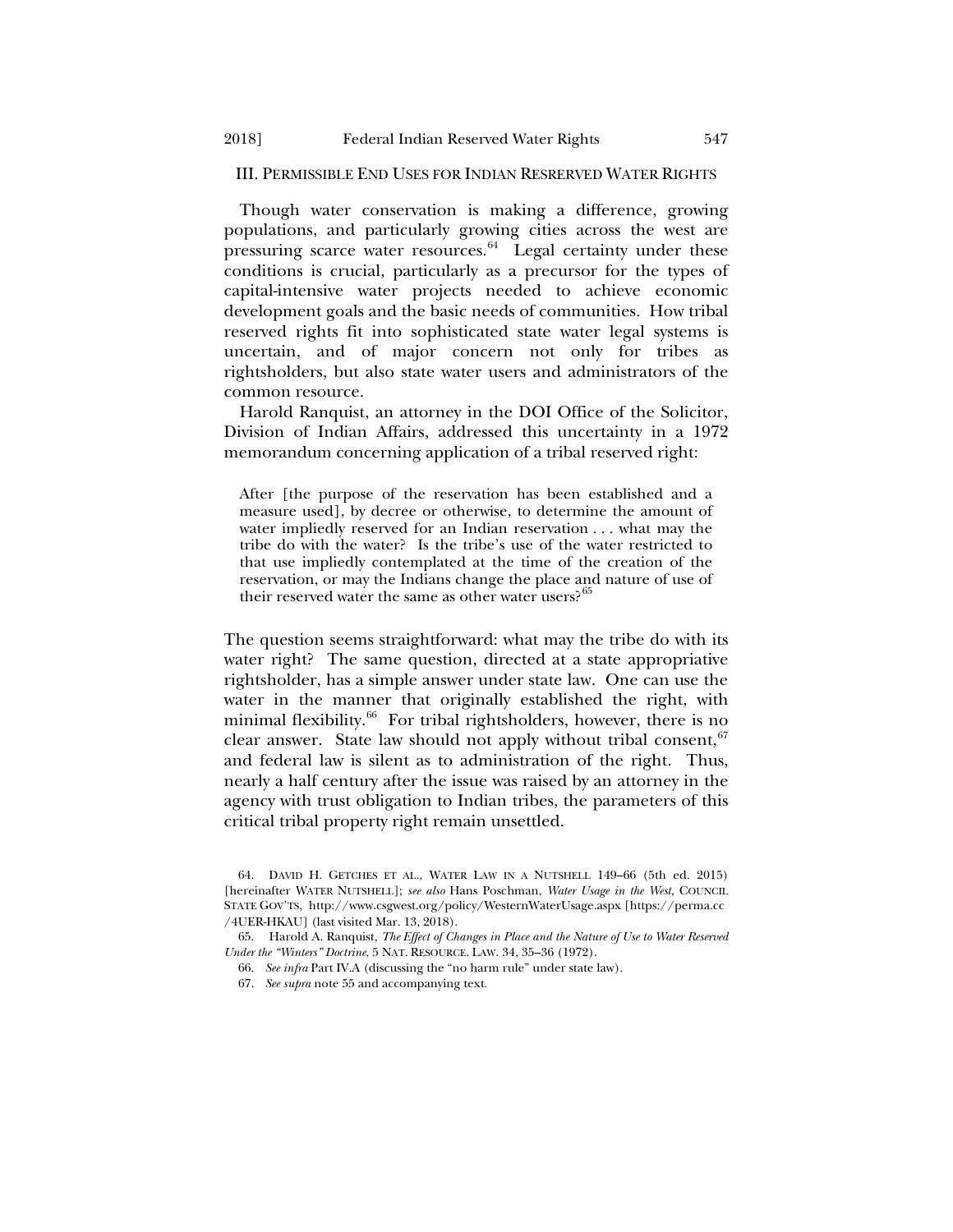This Part addresses the first prong of Harold Ranquist's question: whether a tribe's use of water under a reserved right is restricted to that use impliedly contemplated at the time of the creation of the reservation. The use contemplated by federal officials in creating Indian reservations in the mid-to-late nineteenth century was irrigated agriculture.<sup>68</sup> Thankfully, there is general agreement that in our contemporary society, Indian tribes will not be restricted to agricultural applications of their water. $69$  That is not to say water is not needed for irrigation and other agricultural applications on reservations.<sup>[70](#page-15-2)</sup> Tribal communities are growing,<sup>[71](#page-15-3)</sup> increasing municipal water load. And industrial and other applications, such as marketing water to an off-reservation community, are often superior economic opportunities compared to agriculture. This Part briefly discusses the legal consensus, albeit with a few eyebrowraising exceptions, that tribes have at least as much flexibility as state water users to shift water among end uses. Addressing this range of permissible end uses is an important threshold issue to understanding how a tribe might be limited in changing the *character* of its water use for a particular end use.

Approaching quantification of a tribal reserved right as a matter of first impression, the Supreme Court in *Arizona v. California* based its calculation of the water right on the reservation's agricultural potential—it's practically irrigable acreage.<sup>[72](#page-15-4)</sup> In that case, a special water master tasked with making the initial determination articulated the federal government's purpose in creating the reservation as to provide a viable agricultural economy for the tribe's benefit.<sup>73</sup> The water master also opined that, despite a

<span id="page-15-2"></span><span id="page-15-1"></span><span id="page-15-0"></span>70. *See* Judith Royster, *Climate Change and Tribal Water Rights: Removing Barriers to Adaptation Strategies*, 26 TUL. ENVTL. L.J. 197, 198 ("Water drives the economy for many tribes, supporting agriculture, energy production, fisheries, grazing, towns, and communities.")

<span id="page-15-3"></span>71. *See* TINA NORRIS ET AL., U.S. CENSUS BUREAU, THE AMERICAN INDIAN AND ALASKA NATIVE POPULATION: 2010, at 1 (2012) (describing the "rapid growth" in population of thirtynine percent from 2000 to 2010); *see also Indian Country Demographics*, NAT'L CONGRESS AM. INDIAN, http://www.ncai.org/about-tribes/demographics [https://perma.cc/4C6L-HBLB] (last visited Mar. 12, 2018) (describing that the number of American Indian-and Alaska Native-owned businesses were up 17.9 percent between 2002 and 2007).

72. *Arizona v. California*, 373 U.S. at 600.

<span id="page-15-5"></span><span id="page-15-4"></span>73*. Id.* A court adjudicating water claims often appoints a "water master" to oversee onthe-ground determinations of water claims, stipulated to by the parties to the litigation and submitted to the court for approval.

<sup>68.</sup> *See* Arizona v. California, 373 U.S. 546, 600 (1963).

<sup>69.</sup> *See* United States v. Washington, 375 F. Supp. 2d 1050 (W.D. Wash. 2005).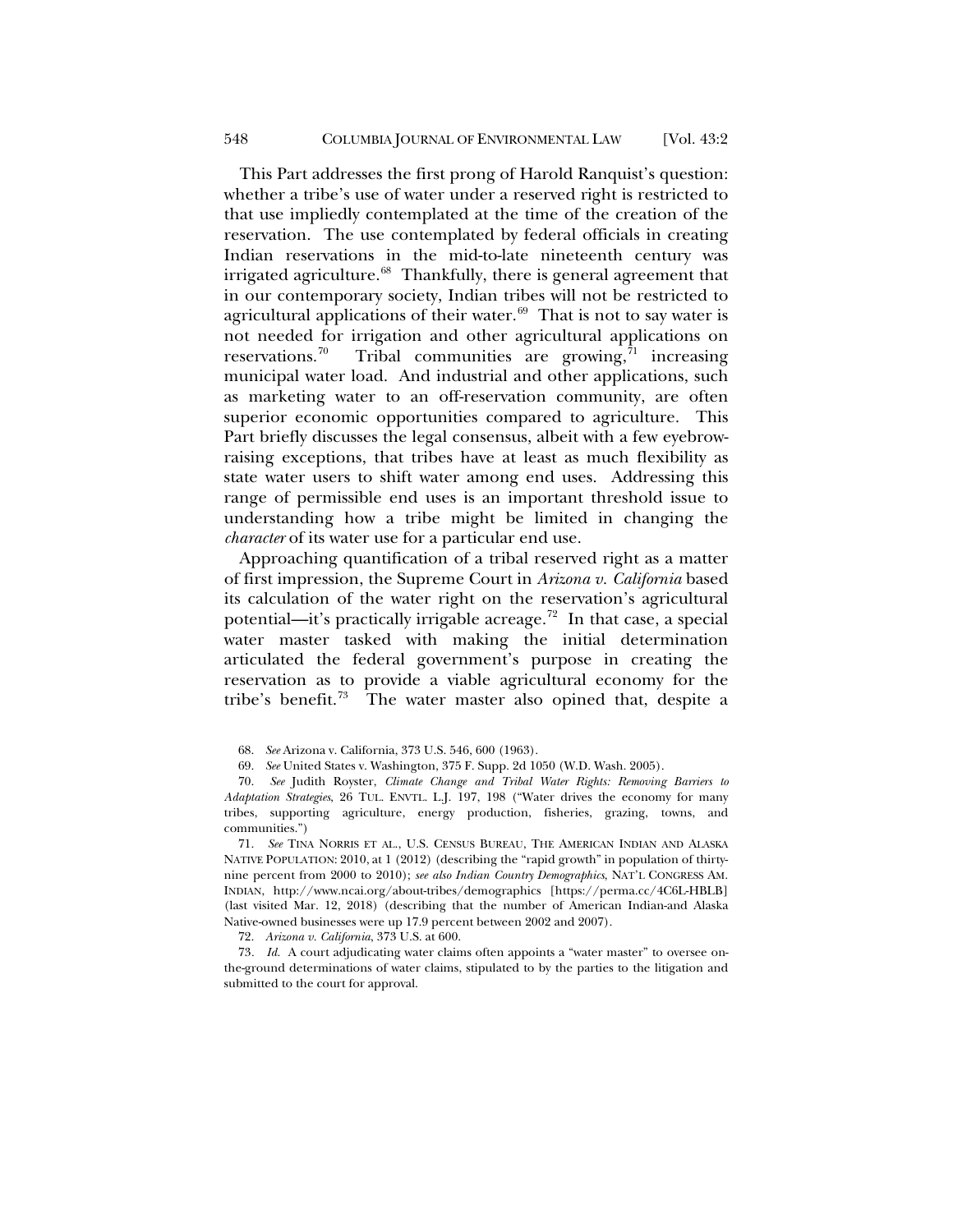quantification methodology based on agricultural potential, the tribe should not be limited to irrigation in putting its water right to use.<sup>74</sup> Opponents of tribal reserved rights have argued, unsuccessfully, to the contrary: that agricultural development is both the basis of the right, and a limitation on application of the right.[75](#page-16-1)

A 1964 opinion of the Solicitor of the DOI relies heavily on the special master's report to argue that changes in end use of a reserved right are permissible.[76](#page-16-2) The issue arose in the department's review of a tribal proposal to lease land and water rights to a non-Indian corporation for non-agricultural purposes including a resort and housing development. The Solicitor advised the Interior Secretary to approve the lease, writing:

We know of no reason for holding that the Indians' water rights must be used only for agriculture any more than for holding that their

<span id="page-16-0"></span>74. *See* Report of the Special Master at 265–66, Simon Rifkind, *Arizona v. California*, 373 U.S. 546 ("The reservations of water were made for the purpose of enabling the Indians to develop a viable agricultural economy; other uses, such as those for industry, which might consume substantially more water than agricultural uses, were not contemplated at the time the reservations were created. Indeed, the United States asks only for enough water to satisfy future agricultural and related uses. *This does not necessarily mean, however, that water reserved for Indian Reservations may not be used for purposes other than agricultural and related uses. The question of change in the character of use is not before me.* I hold only that the amount of water reserved, and hence the magnitude of the water rights created, is determined by agricultural and related requirements, since when the water was reserved that was the purpose of the reservation. . . . *[T]he decree establishes a property right which the United States may utilize or dispose of for the benefit of the Indians as the relevant law may allow.*") (emphasis added).

<span id="page-16-1"></span>75. *See generally* COHEN'S HANDBOOK, *supra* not[e 2,](#page-1-7) § 19.03(4). Courts have considerable flexibility in determining the purpose of the reservation as the basis for the reserved right, and not all cases have interpreted the purpose to be irrigated agriculture. For instance, the Arizona Supreme Court once declined to apply the PIA quantification standard and found an implied "homeland" purpose. *See In re* Gen. Adjudication of All Rights to Use Water in the Gila River Sys. & Source, 35 P.3d 68, 76 (Ariz. 2001) [hereinafter *Gila II*] (basing its reasoning on simple fairness, the court noted that no other water rights users are confined to nineteenth century uses and that "nothing should prevent tribes from diversifying their economies if they so choose and are reasonably able to do so"). There is a thread of the purpose-of-the-reservation doctrine which could work against tribes, however. For non-Indian federal reserved water rights, the Supreme Court adjudicates the right based on the purpose of the reservation, but distinguishes between a primary and secondary purpose. *See*  United States v. New Mexico, 438 U.S. 696, 702 (1978). The federal water right is calculated only from the primary purpose, and the government must acquire appropriative rights to fulfill any secondary purpose of the reservation. *Id*. The Supreme Court has not addressed arguments that the primary/secondary purpose distinction should apply to Indian water rights.

<span id="page-16-2"></span>76. *See* Ranquist, *supra* not[e 65,](#page-14-0) at 36–37.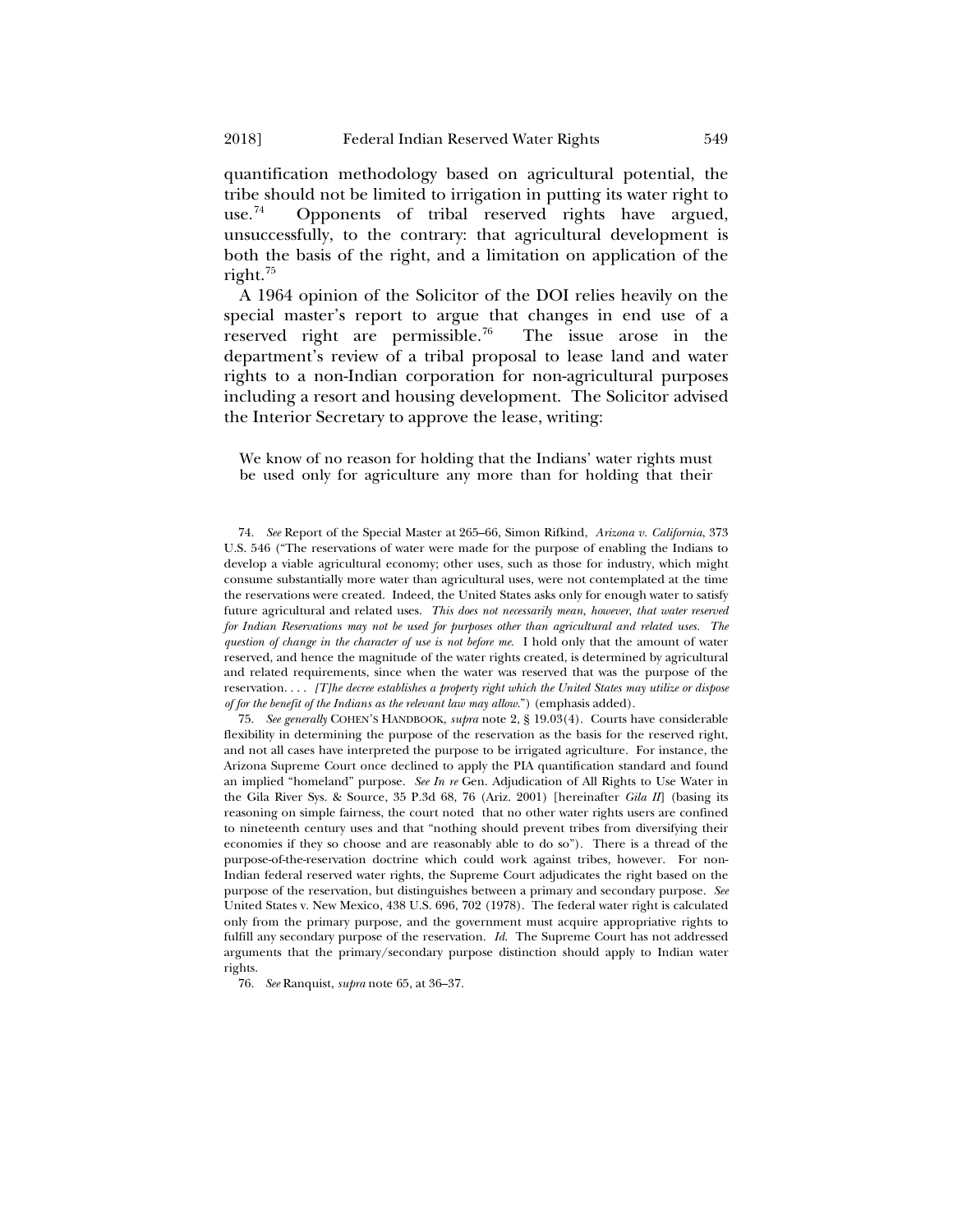lands themselves must be so used. The water right itself is but a special type of real property which is a part and parcel of the Reservation.<sup>[77](#page-17-0)</sup>

For the most part, both federal and state courts hold that once the tribal reserved right has been quantified, the water may be used for any purpose.<sup>78</sup> Based on the small number of cases that have addressed the issue, this is most settled for consumptive water uses, for instance agricultural, municipal, and industrial uses.<sup>[79](#page-17-2)</sup>

Several outlier cases emerge from instances where a tribe establishes a non-consumptive use of its water. $80$  A nonconsumptive use refers to when the water right is applied to a purpose without diversion from the water source, or diminishment of the source. The most relevant example of a non-consumptive use is for instream flow, which involves keeping the volumetric measure of the water right in the source, typically for conservation purposes. There are important environmental and cultural reasons why tribes might prefer to maintain the flow level of a river.

The general stream adjudication on Wyoming's Big Horn River illustrates the controversy surrounding change in end use of reserved rights, as well as concerns regarding state courts as forums for the adjudication of Indian reserved water rights.<sup>81</sup> In 1985, based on the Fort Bridger treaty, the Shoshone and Arapaho tribes were decreed approximately 189,000 acre-feet per year of "future

<span id="page-17-2"></span>79. *See Colville Confederated Tribes*, 657 F.2d at 49; *United States v. Washington*, 375 F. Supp. 2d at 1070.

80. *See supra* note[s 119](#page-25-0)[–120](#page-25-1) and accompanying text (discussing the *Big Horn* litigation).

<span id="page-17-4"></span><span id="page-17-3"></span>81. The concluding phase of the general stream adjudication is *In re* Gen. Adjudication of All Rights to Use Water in the Big Horn River Sys. & All Other Sources*,* 835 P.2d 273 (Wyo. 1992) [hereinafter *Big Horn III*]; *see also* Peggy Sue Kirk, Casenote, *Water Law – Indian Law – Cowboys, Indians and Reserved Water Rights: May a State Court Limit How Indian Tribes Use their Water?*: In re General Adjudication of All Rights to Use Water in the Big Horn River System and All Other Sources, 28 LAND & WATER L. REV. 467 (1993) (providing a comprehensive summary of the Big Horn litigation shortly after it was resolved).

<sup>77.</sup> *Id*. (quoting Memorandum for the Sec'y of the Interior (Feb. 1, 1964)).

<span id="page-17-1"></span><span id="page-17-0"></span><sup>78.</sup> *See* Colville Confederated Tribes v. Walton, 647 F.2d 42, 49 (9th Cir. 1981) ("We note that permitting the Indians to determine how to use reserved water is consistent with the general purpose for the creation of an Indian reservation providing a homeland for the survival and growth of the Indians and their way of life."); United States v. Washington, 375 F. Supp. 2d 1050, 1070 (W.D. Wash. 2005) ("Once the water rights of the Lummi have been quantified, the water may be used for any purpose, including domestic, commercial and industrial purposes.").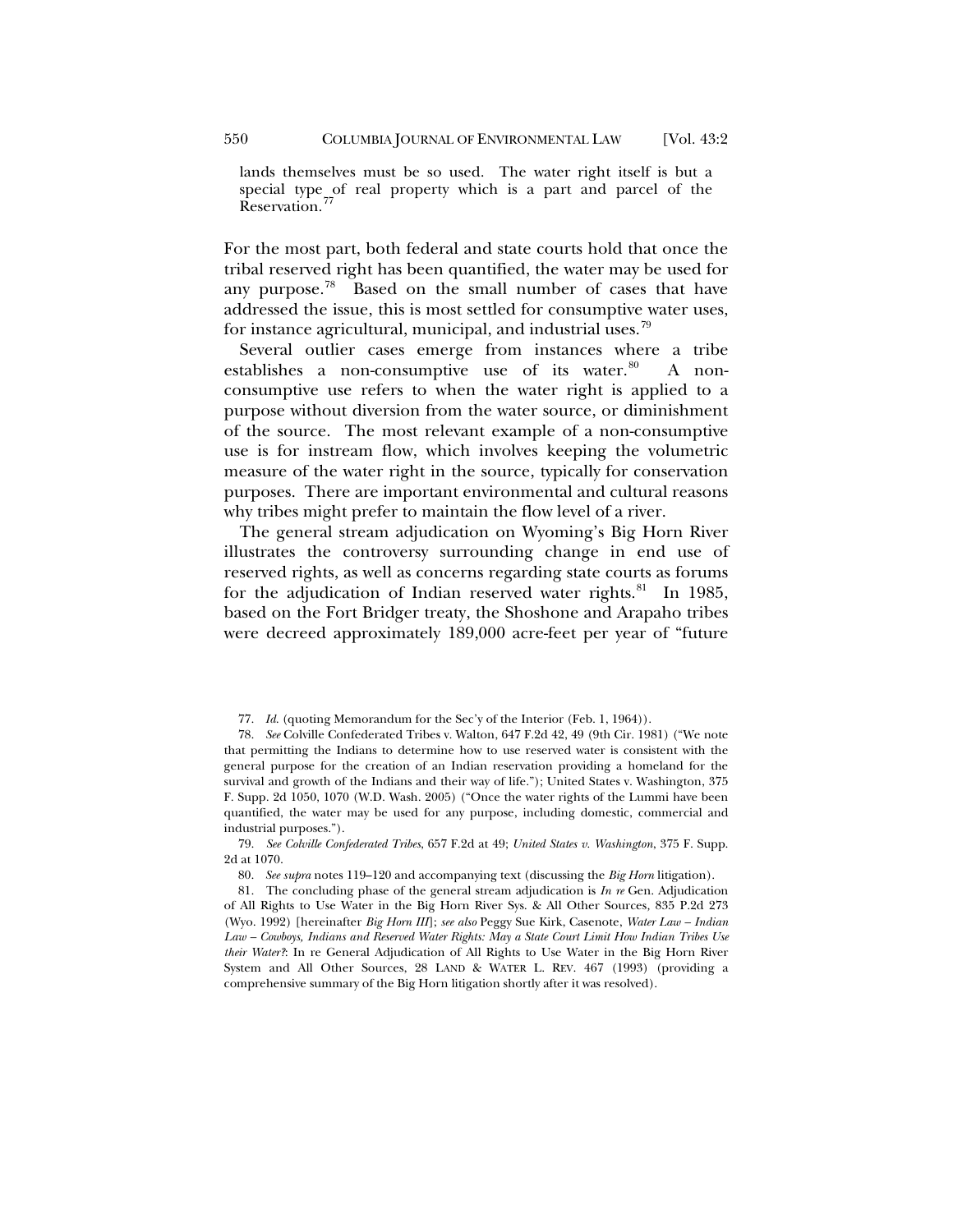projects water" with an 1868 priority date. $82$  The water right was computed by a special water master on the basis of the reservation's practicably irrigable acreage in a report that also stated the tribes may use the right for any purpose.<sup>83</sup>

With its decreed right, the tribes adopted a Wind River Interim Water Code, created the Wind River Water Resources Control Board, and in 1990 granted themselves an instream flow permit for that irrigation season for "fisheries restoration and enhancement, recreational uses, ground water recharge downstream benefits to irrigators and other water users."[84](#page-18-2) Shortly after issuance of the permit, the tribes complained to the Wyoming state engineer that the diversion of state water users was causing Wind River flows to dip below the amount mandated by the instream flow permit. $85$ The state engineer refused to curtail state water users, and the tribes filed suit in state court to enforce their rights as a senior priority user in the water system.<sup>[86](#page-18-4)</sup>

The Wyoming Supreme Court held that application of the tribal water to instream flow could only be done in accordance with state law.<sup>[87](#page-18-5)</sup> Because Wyoming law does not recognize instream flow as a beneficial use, the court would not enforce the priority of the tribe's water right.<sup>88</sup> The decision is questionable for ignoring that a tribe's reserved water right is a federal right arising under federal

<span id="page-18-1"></span>83. Report of the Special Master at 267–274, Teno Roncalio, *In re* Gen. Adjudication of All Rights to Use Water in the Big Horn River Sys. & All Other Sources, Civil No. 4993 (5th Jud. Dist. Ct., Wyo., Dec. 5, 1982).

<span id="page-18-2"></span>84. *See Big Horn III,* 835 P.2d at 276 (quoting Instream Flow Permit No. 90–001 (1990)). "The tribal water code and tribal water planning efforts" for the Eastern Shoshone and Northern Arapaho tribes reflect "attention not only to familiar consumptive uses (agricultural, domestic, municipal, and industrial), but also to an array of non-consumptive uses, including cultural, religious, recreational and instream flow for fisheries, wildlife, pollution control, aesthetic, and cultural purposes." Anne MacKinnon, *Eyeing the Future on the Wind River*, 15 WYO. L. REV. 517, 517 (2015).

<span id="page-18-3"></span>85. *See Big Horn III*, 835 P.2d at 276. The Tribes' challenge focused on non-Indian farmers who had been using water on allotted lands within the reservation boundary for many years. The United States had actually "expended over \$77 million to develop non-Indian" irrigation works on the reservation, "as compared with only \$4 million expended for the Indian farms." Susan M. Williams, *Indian Winters Water Rights Administration: Averting New War*, 11 PUB. LAND L. REV. 53, 54 (1990).

<span id="page-18-0"></span><sup>82.</sup> Amended Judgment and Decree at 3–16, *In re* Gen. Adjudication of All Rights to Use Water in the Big Horn River Sys. & All Other Sources*,* No. 101-234 (1st Jud. Dist. Ct., Wyo., May 24, 1985).

<span id="page-18-4"></span><sup>86.</sup> *See Big Horn III*, 835 P.2d at 276.

<span id="page-18-5"></span><sup>87.</sup> *Id*. at 279.

<span id="page-18-6"></span><sup>88.</sup> *Id.*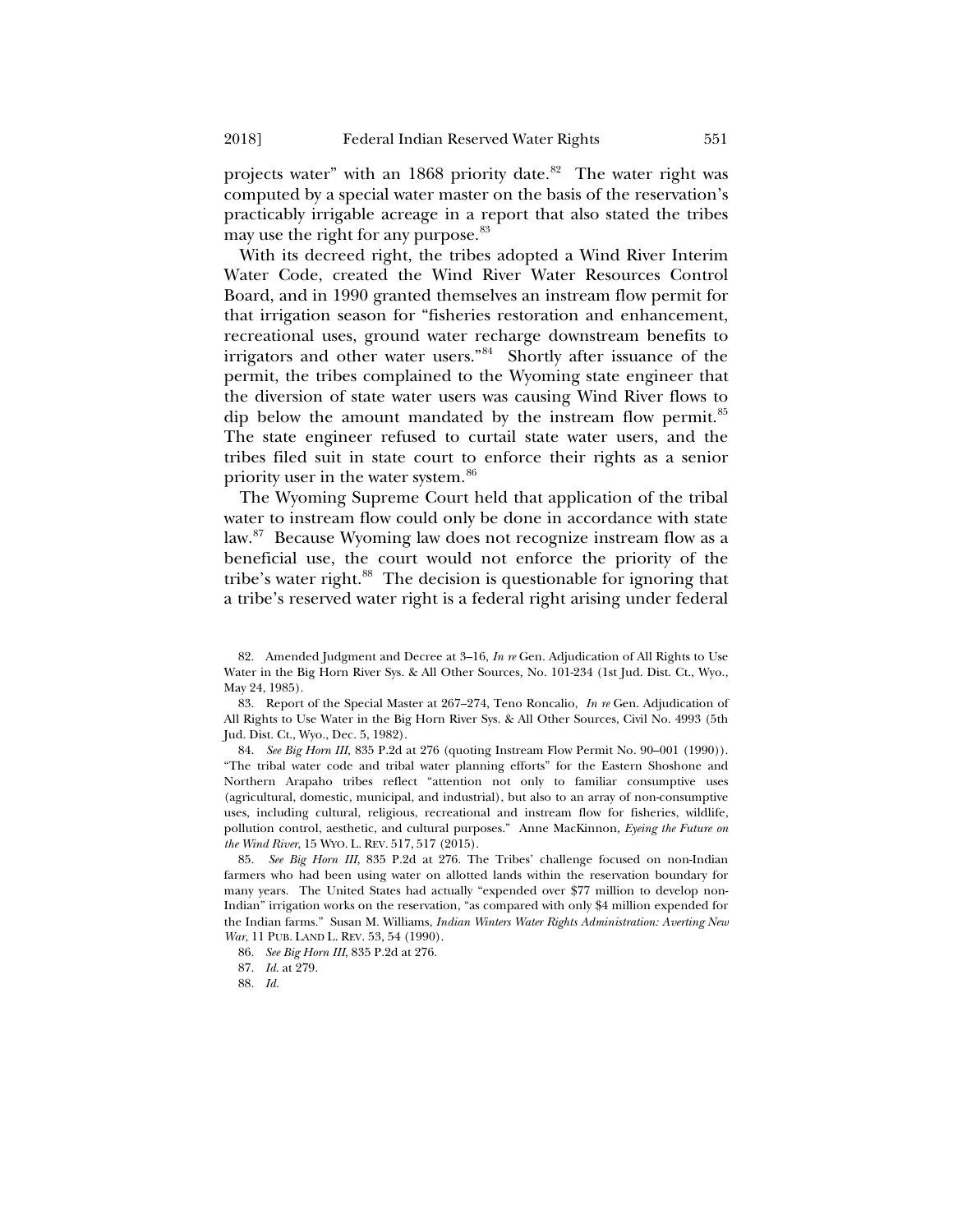law.[89](#page-19-0) The Wyoming judges wrote separate opinions offering little cohesive rationale for their application of state law principles and confirming the fears of many tribal advocates that the waiver of tribal sovereign immunity to state general stream adjudications would yield variable and unfair interpretations of reserved rights.<sup>[90](#page-19-1)</sup>

Even though it is generally accepted that a tribe is not limited to the purpose of the reservation in establishing an end use for its water, the *Big Horn III* litigation is a cautionary tale. The PIA standard quantifies reserved water rights without concern for how much water, if any, is unspoken for in systems already overburdened by state users. Utilizing its right to 189,000 acre-feet of water in an already water-short system was going to be a battle for the Wind River tribes, and the conflict could become a familiar one as more tribes perfect their water rights and make plans for water use. The case also illustrates the backlash a tribe might face in developing a water code which deviates from state water law, particularly one which permits end uses of water not recognized as beneficial use by the state. As long as tribes can change end uses, the question becomes what administrative restrictions will apply, borrowed from state law or otherwise.

## IV. CHANGING THE CHARACTER OF USE FOR RESERVED RIGHTS

The permitting of new water uses and change of use review is at the core of state water rights legal systems. The previous Part touches on why flexibility is desirable for water rights and discusses whether some inherent limit as to permissible end uses is built into a reserved right. This Part addresses how, even if there is no limitation on end uses under federal common law, subjecting reserved rights to state water law administration will practically limit tribal water use and potentially restrict tribes to less socially or economically desirable uses. The principal question is whether

<sup>89.</sup> COHEN'S HANDBOOK, *supra* not[e 2,](#page-1-7) § 19.03(2).

<span id="page-19-1"></span><span id="page-19-0"></span><sup>90.</sup> One justice argued that the tribes could use their water for agricultural and subsumed uses only. A second argued that the tribes could not devote water to an instream flow because that use was prohibited by state law. The third argued that tribes could only change the use of their water right after they had put it to agricultural use. None addressed that the United States Supreme Court in *Arizona v. California* had expressly rejected any connection between an agricultural quantification and restriction to agricultural use. The court blurred the line between state substantive and procedural water law. *See generally Big Horn III*, 835 P.2d 273.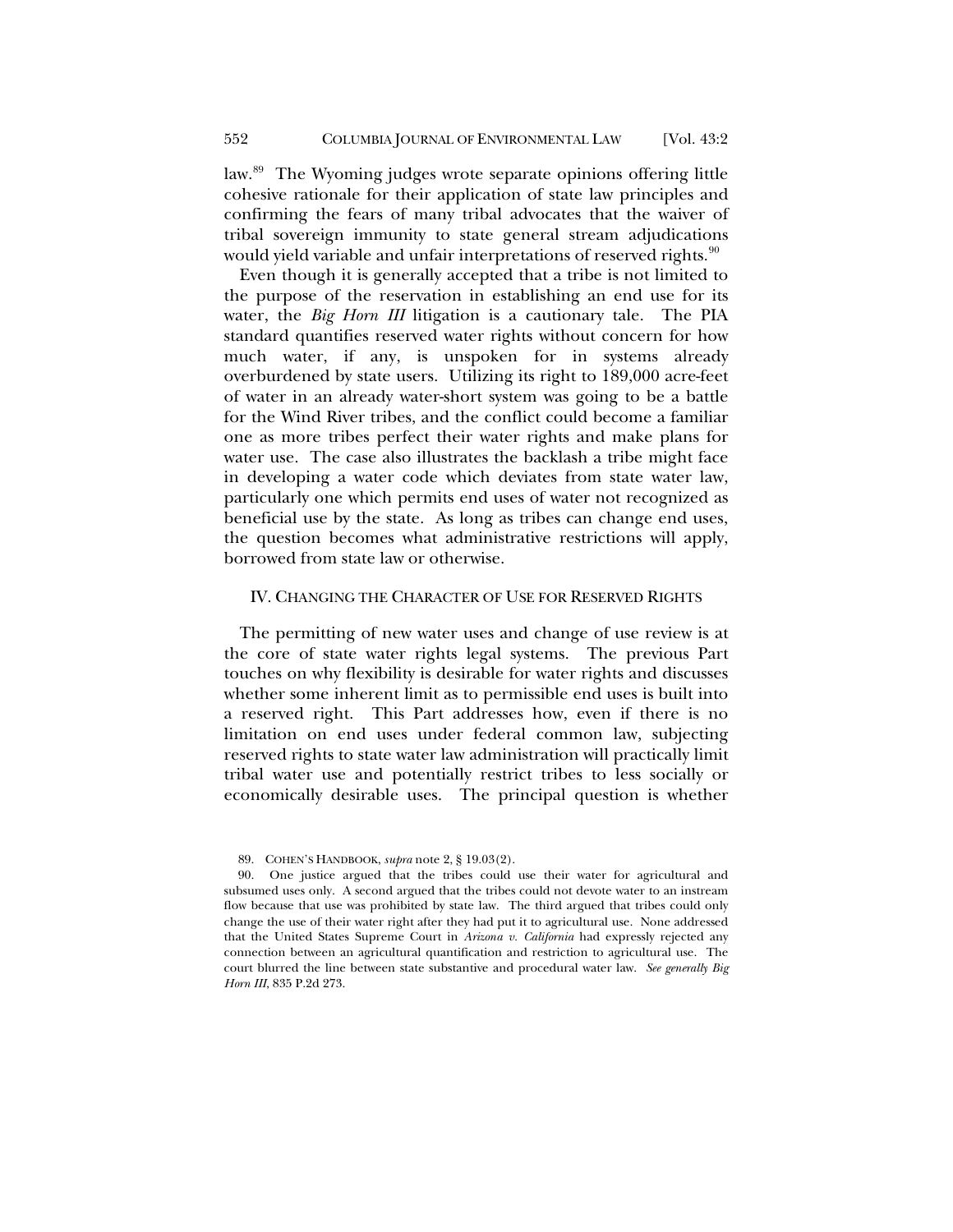change in use of a reserved right will be subject to the "no harm" principle from state water law.

## A. State Law Change of Use Restrictions: The No Harm Rule

To effect a change of end use or transfer of her water right, a state water user must generally apply to a state administrative body for approval. The approval will depend on the proposed change meeting certain conditions.The condition recognized in all prior appropriation states is that junior users are entitled to the maintenance of water conditions substantially as they existed on the date they first exercised their rights. $91$  Any change in water use by a senior rightsholder must not cause material harm to other appropriators in their water use. $92$  This principle is often referred to as the "no injury" or "no harm" rule.

The transfer of water from agricultural to a municipal or industrial use provides a helpful illustration. Many of the most senior appropriative water rights were established for agriculture. $93$ These rights might include a large quantity of water with an early priority, but might also be limited to the unique use profile of irrigated agriculture, for instance a specific point of diversion from the water source, as well as the locus of use, $94$  timing of use, and return flow.[95](#page-20-6) These various characteristics of the original appropriation are part in parcel of the right, and will limit the

<span id="page-20-5"></span><span id="page-20-4"></span><span id="page-20-3"></span>94. A change in the place of use is obviously implicated where a water right is transferred apart from the land. While transfer of a water right along with the land is a routine manner, water rights may also be granted separately from the land, or by a reservation of the water right by the grantor upon conveyance of the land. *See* WATER NUTSHELL, *supra* note [64,](#page-14-5) at 151–55. Changing the place of use becomes particularly controversial where a transfer would involve water leaving the watershed of the source, or crossing state lines. If, for example, water diverted from a source is subsequently transferred out of a watershed, then there will be no return flow and the consumptive use will double or even triple. There are many state law restrictions on transfers apart from the land, in particular trans-basin diversions. *See id.* at 151–55.

<span id="page-20-6"></span>95. Many changes of water use will implicate more than just consumptive use. Changing from any direct use to a storage of water may affect both the timing of use and the amount of consumptive use. *See* WATER NUTSHELL, *supra* note [64,](#page-14-5) at 158–163. A seasonal agricultural right switched to a continuous diversion to cool a steam generator is a major change.

<span id="page-20-2"></span><span id="page-20-1"></span><span id="page-20-0"></span><sup>91.</sup> The prior appropriation doctrine recognizes a right of junior appropriators "in the continuation of stream conditions as they existed at the time of their respective appropriations." Farmers Highline Canal & Reservoir, Co. v. City of Golden, 272 P.2d 629, 631 (Colo. 1954); *see also* HUTCHINS ET AL., *supra* note [25,](#page-6-10) at 577.

<sup>92.</sup> *Id.* 

<sup>93.</sup> *See supra* Part II.A.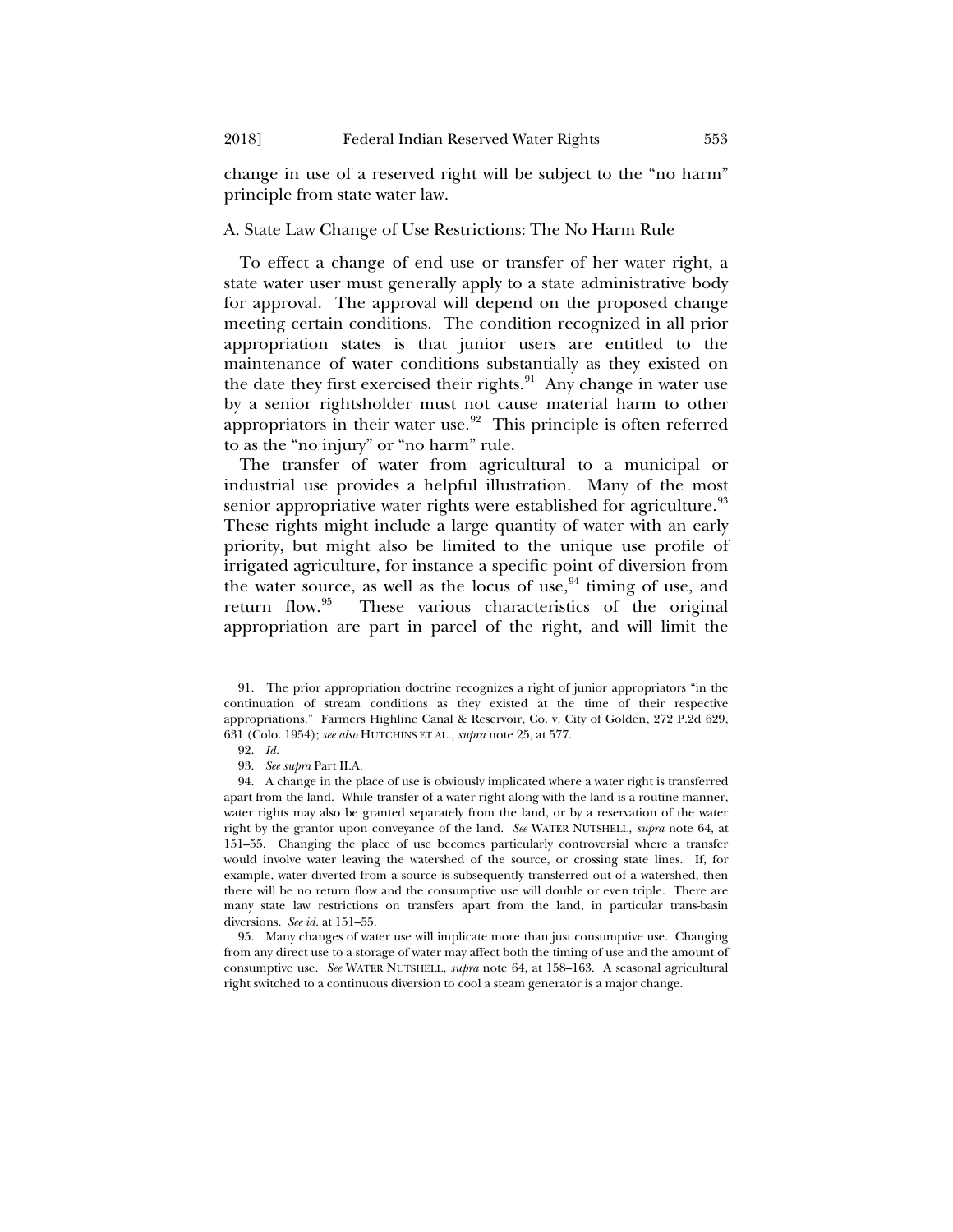rightsholder's flexibility if the change in use would harm other appropriators either by depriving them of the quantity or quality of water that was available before the change.

The baseline concern for any change is consumptive use. Consumptive use refers to water that is removed from a watershed, making it unavailable for other uses. A right to divert a quantity of water may differ greatly from the consumptive use of its application.<sup>96</sup> The amount that does return to the stream, or "return flow," becomes available at certain times and places for others to divert, and is a major factor in a junior appropriator's expectations for water availability for her own use. By contrast to irrigation, municipal uses are usually more consumptive because returns (usually sewage effluent) are a small percentage of the quantity diverted. Using water for cooling steam generators, or for hydroelectric power generation, on the other hand, is "less consumptive than irrigation,"[97](#page-21-1) returning a greater percentage of the diversion.

State water administrators will often permit a change, but only for a lesser quantity of water. For a change in use from irrigation to municipal use, for instance, the water administrator or a court might stipulate that "[t]he portion which would have returned to the stream must be left in the stream, and only the balance can be stored or taken into the municipal system."[98](#page-21-2) The general principle is that changes in the nature or character of use must not increase consumption so as to interfere with other users.<sup>[99](#page-21-3)</sup>

<span id="page-21-0"></span>96. Irrigation is a good example—only a portion of water diverted for irrigation is actually consumed by evaporation from water distribution infrastructure as the water travels from the source to the point of use, or by being taken up by the plants to be retained or transpired into the atmosphere. For instance, the consumptive use of a wheat farm will be a volume of water including loss of water from direct evaporation and a specific transpiration profile of the wheat plant, which is also characterized by a time of use profile. *See Consumptive Water Use*, U.S. DEP'T INTERIOR, http://eros.usgs.gov/lir/consumptive-water-use [https://perma.cc/4P7C-M4WB] (last visited Mar. 12, 2018) (discussing "evapotranspiration"). Irrigation practices typically result in a non-trivial quantity of the diverted surface water percolating into the groundwater system, returning to the source via ditches or fields, or being caught in ponds or sumps.

<span id="page-21-3"></span><span id="page-21-2"></span><span id="page-21-1"></span>98. Edward W. Clyde, *Current Developments in Water Law*, 53 NW. U. L. REV. 725, 743 (1959).

99. *Id*.

<sup>97.</sup> *Id.* at 160.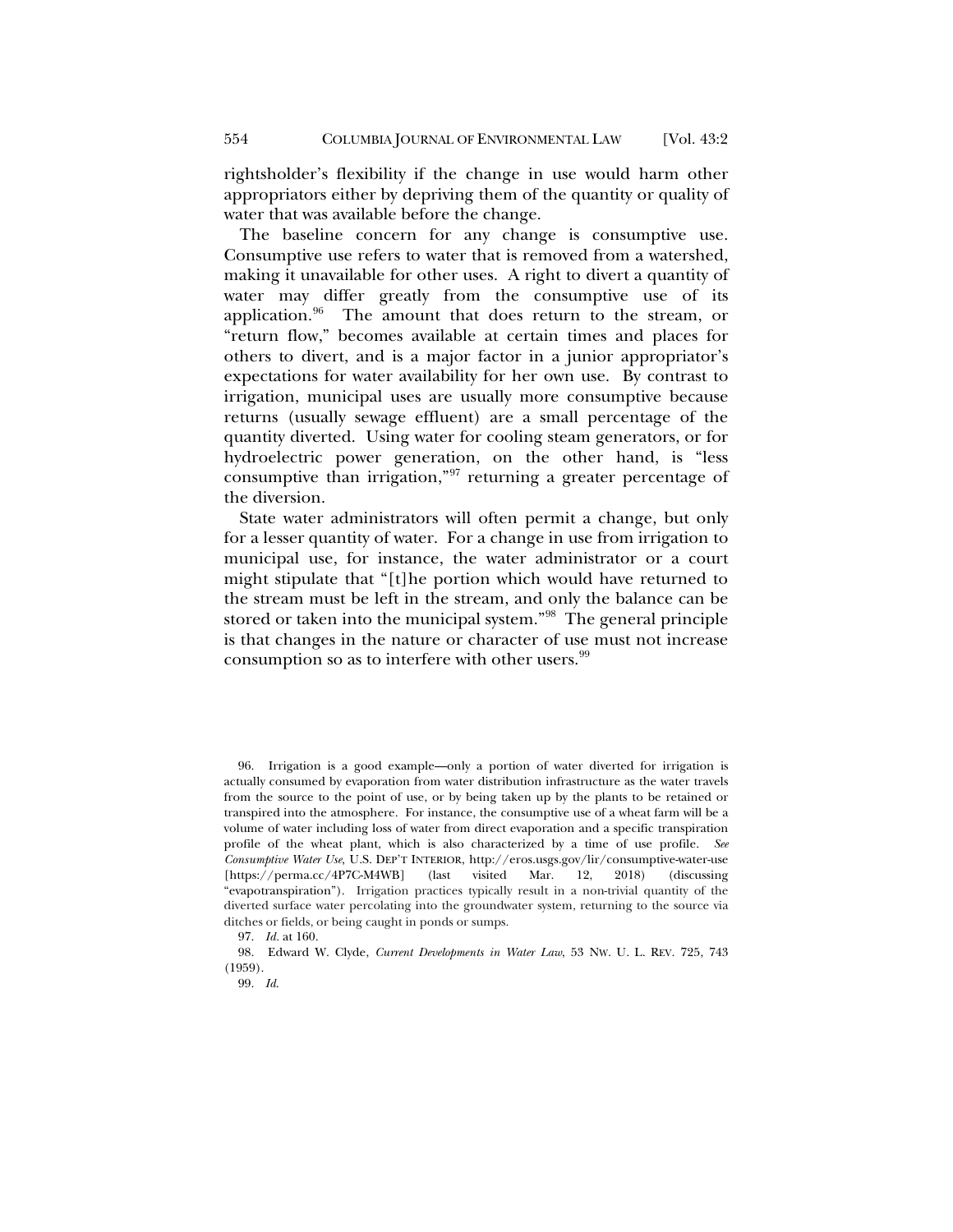Not all actions that injure junior users are subject to the no harm rule.[100](#page-22-0) The prevailing rule is that changes in the purpose of use that necessitate permission of an administrative agency or court and invocation of the no harm rule occur only when water is put to a different type of beneficial use.<sup>[101](#page-22-1)</sup> Furthermore, a change in use might be approved if conditions can be imposed that are sufficient to protect junior appropriators from harm.<sup>[102](#page-22-2)</sup> However, the amount diverted to accomplish the changed use can never exceed the diversion right stated in the permit or decree.<sup>[103](#page-22-3)</sup> Commonly, the new use will be limited not to the historical diversion right, but the historical consumptive use, or maybe even the more restrictive "reasonably necessary" historical consumptive use.<sup>[104](#page-22-4)</sup>

#### B. Indian Reserved Rights and the No Harm Rule

There is a strong intuition among some appropriative rightsholders, water administrators, and jurists that state law-based prior appropriation principles should apply to administration of

<span id="page-22-1"></span>101. Planting crops that consume more water or using different facilities to irrigate (*e.g.*, sprinklers instead of flood irrigation) are not usually considered changes in purpose, though the manner of use is different and others may be harmed by a reduction in seepage or elimination of return flows resulting from reduced application or increased consumption. Montana v. Wyoming, 563 U.S. 368 (2011). This apparent loophole in the no harm rule is built on traditional assumptions of water users, especially irrigators, that they should be able to plant whatever they want and irrigate as necessary so long as the amount of water used does not exceed the amount allowed by a permit or decree.

<span id="page-22-2"></span>102. For example, a seasonally used direct-flow irrigation right may be transferred to a continuous storage use provided diversions are restricted to the irrigation season. *See*  Brighton Ditch Co. v. City of Englewood, 237 P.2d 116 (Colo. 1951).

<span id="page-22-3"></span>103. Schuh v. Wash. Dep't of Ecology, 667 P.2d 64, 68 (Wash. 1983); *see also* Santa Fe Trail Ranches Prop. Owners Ass'n v. Simpson, 990 P.2d 46, 54 (Colo. 1999). For example:

[I]f the historical consumptive use of a decreed right of 200 [cubic feet-per-second] c.f.s. was 100 c.f.s. (50% consumptive), the new user is entitled to consume 100 c.f.s. If the new use is only  $40\%$  efficient, however, the new user would have to divert 250 c.f.s. in order to consume 100 c.f.s. Since the changed use or transferred right is also limited to the original decreed diversion right of 200 c.f.s., the new user will only be able to use 80 c.f.s (200 c.f.s. x 40% consumption).

<span id="page-22-4"></span>WATER NUTSHELL, *supra* not[e 64,](#page-14-5) at 163–64.

104. WATER NUTSHELL, *supra* not[e 64,](#page-14-5) at 164.

<span id="page-22-0"></span><sup>100.</sup> *See* WATER NUTSHELL, *supra* not[e 64,](#page-14-5) at 156 ("Reuse or more intensive consumptive use of the water on the same land for the same general purposes (*e.g.* irrigation), changes in use of imported water, and, in some jurisdictions, certain changes.... [I]n the use of relatively small quantities of water may be allowed where the change meets certain minimal criteria.").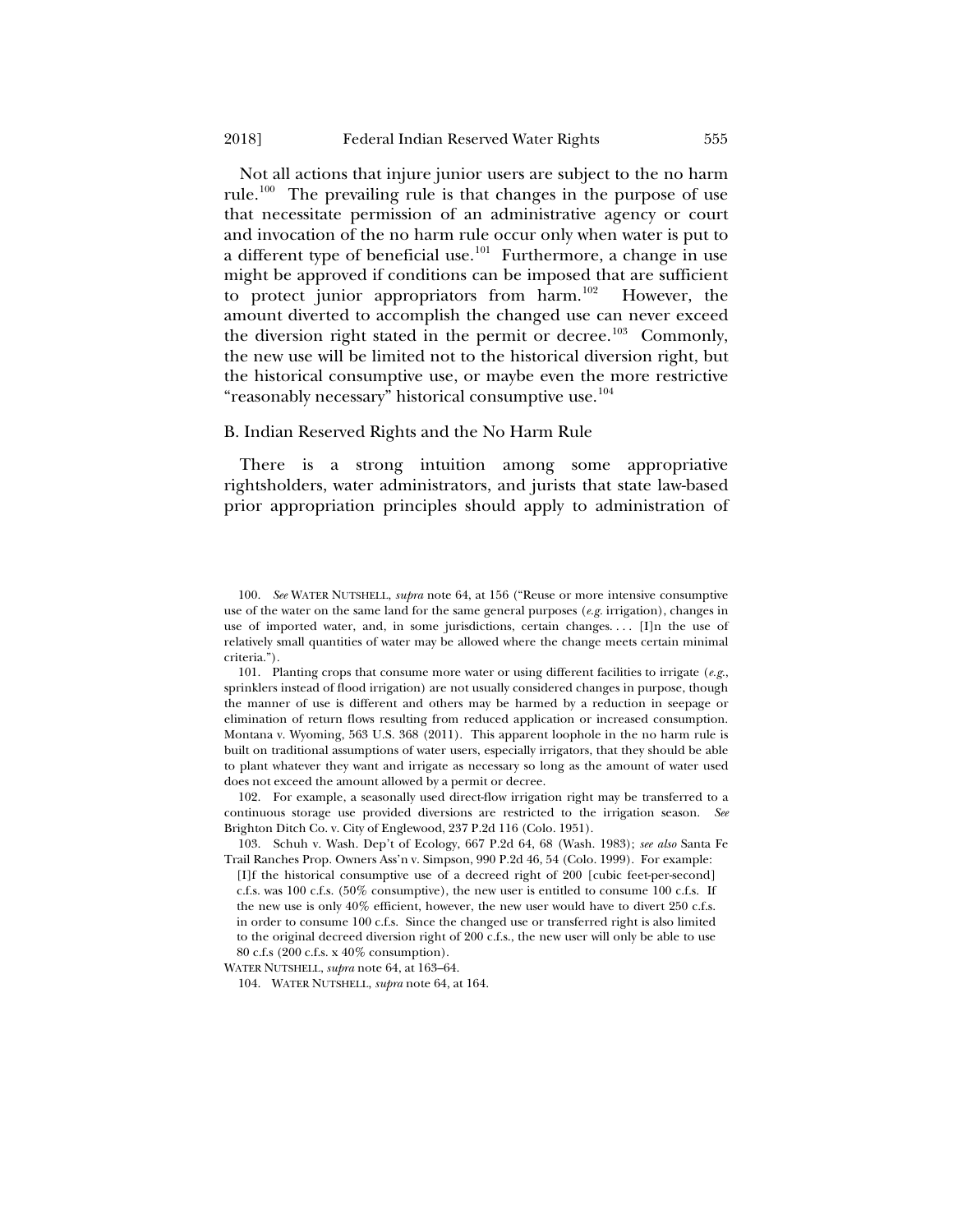<span id="page-23-5"></span>Indian reserved rights. $105$  Indeed, the nuance of state law pertaining to the change or transfer of water rights underscores why tribal reserved rights can be so controversial to begin with. Any water decreed to the tribe threatens to alter stream conditions on some later date. The consumptive use, point of diversion, use or return, evaporation losses, and other characteristics of the right will not be known until the water is actually put to use. For state water users, who closely monitor stream conditions and police any deviation, newly decreed reserved water rights are a big potential for harm.

As of 1972, Harold Ranquist was aware that "no body of law has been determined to be applicable to changes in the use of federally created rights to the use of water."[106](#page-23-1) He assumed that the right to change the character of use "is or will be established," and foresaw several issues which remain unresolved to this day.<sup>107</sup> How will the effect of changes to the character of on-reservation water use be decided relative to the rights of other federal and private water users? Who will regulate such changes, and what body of law will apply? In broad terms, Ranquist suggested several possible solutions: (1) case-by-case judicial determinations; (2) state control of all water use, or  $(3)$  some corrective act of Congress.<sup>[108](#page-23-3)</sup> While none of these "solutions" has come to bear in the intervening decades, they provide a useful framing to discuss recent legal developments and policy considerations going forward.

## 1. Judicial Approaches to Tribal Change in Use Scenarios

In the early 1970s, it was conceivable that federal courts would continue to determine the basis and measure of reserved rights for Indian reservations. Whichever court adjudicated the right could retain jurisdiction over "all the questions that arise"[109](#page-23-4) from a change in use, such as whether a change in the nature of the use

<span id="page-23-4"></span>109. *Id*. at 40.

<span id="page-23-0"></span><sup>105.</sup> The Conference of Western Attorneys General suggest that "once quantified, reserved water rights should be subject to the same rules as all other water rights in the western United States." CONFERENCE OF W. ATTORNEYS GEN., AMERICAN INDIAN LAW DESKBOOK § 8:9 (2017) [hereinafter AMERICAN INDIAN LAW DESKBOOK]; *see also Indian Reserved Water Rights: The Winters of Our Discontent*, *supra* note [43,](#page-10-7) at 1701 (arguing that "the same flexibility, subject to the protection of others in the watershed, must be available to Indian reservations to ensure efficient allocation of water resources").

<span id="page-23-2"></span><span id="page-23-1"></span><sup>106.</sup> Ranquist, *supra* not[e 65,](#page-14-0) at 39.

<sup>107.</sup> *Id.* at 38.

<span id="page-23-3"></span><sup>108</sup>*. Id*. at 40–41.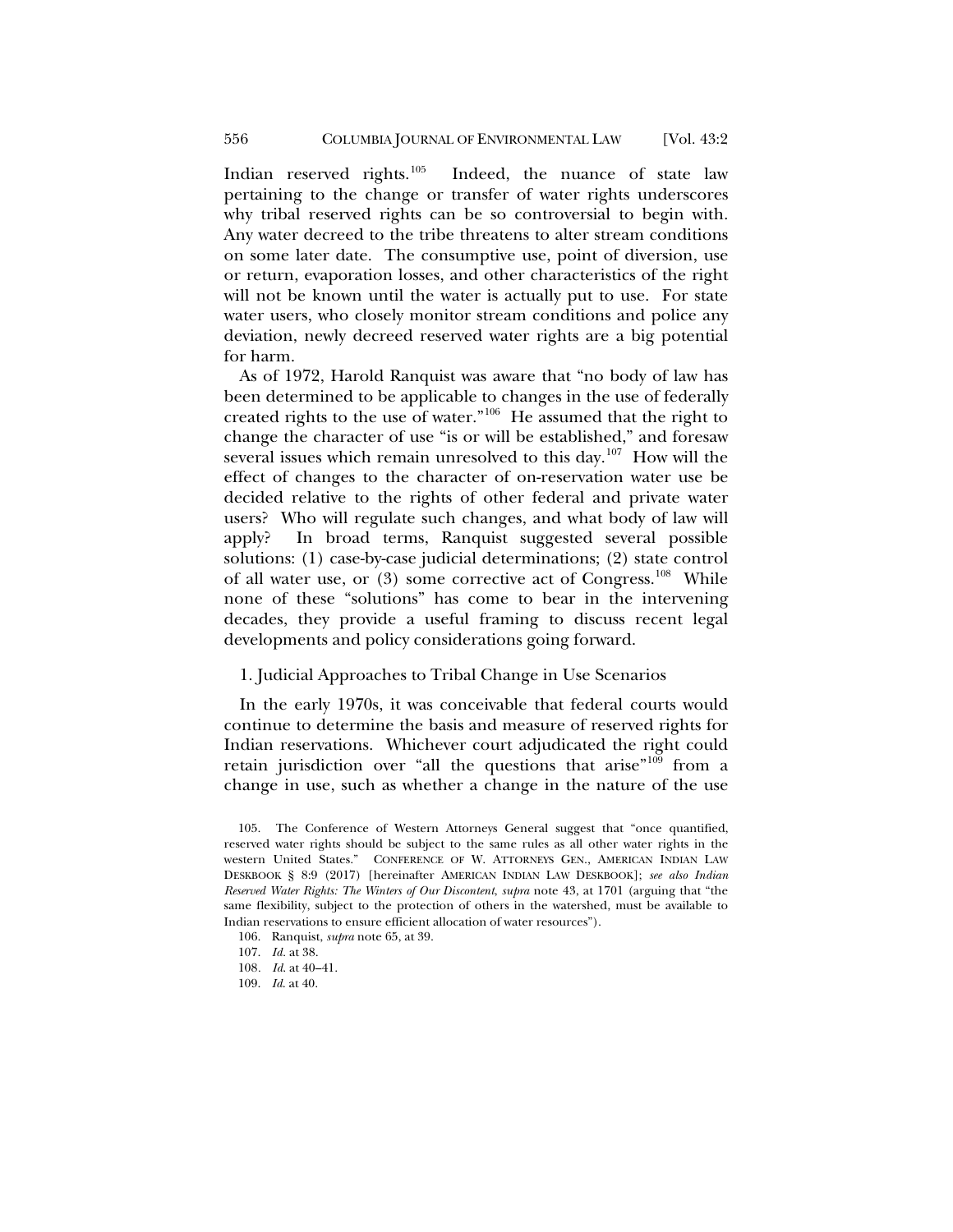would alter stream conditions to the detriment of junior appropriators. Ranquist saw the ongoing role of the courts as a balancing act in which adjudicating reserved water rights served the dual purpose of preserving water for Indian tribes' benefit while clarifying in a legal forum what water remained available for public appropriation.<sup>110</sup> Subsequent water decrees would be living documents, a reference for current or prospective water users regarding the "present status of water in any given stream."[111](#page-24-1)

For the most part, this vision of water rights administration did not come to bear. In 1976, the McCarran Act was extended to state court adjudication of Indian rights.<sup>[112](#page-24-2)</sup> The decrees resulting from water rights adjudications are not the living documents Ranquist envisioned. The decree underlying the *Arizona* and *Orr* cases was central to resolving a dispute between state and Indian rights, but decrees are not a living picture of water use on those stream systems. On-the-ground administration is left to state agencies.

The *Arizona* line of cases was the last of the handful of Supreme Court cases quantifying the use of waters passing through Indian lands.<sup>113</sup> The case approved a stipulated supplemental decree that specifically set forth conditions to be applied "[i]f all or part of the adjudicated water rights of any of the five Indian Reservations is used other than for irrigation or other agricultural application."<sup>[114](#page-24-4)</sup> The supplemental decree treats reserved water rights similarly to appropriative rights for the purpose of a change by specifying that

112. *See supra* Part II.C.

<span id="page-24-3"></span><span id="page-24-2"></span>113. *See* Arizona v. California, 439 U.S. 419 (1979) [hereinafter *Arizona IV*], *amended by*, 466 U.S. 144 (1984) (the Arizona line of cases dealt primarily with the division of the waters of the Colorado River, but also quantified the water rights of several Indian reservations along the river); *see also* United States v. Powers, 305 U.S. 527 (1939) (construing water rights related to Indian allotments under 25 U.S.C. § 381); COHEN'S HANDBOOK, *supra* note [2,](#page-1-7) § 19.06.

<span id="page-24-4"></span>114. *Arizona IV*, 439 U.S. at 422–23. As a threshold matter, the parties stipulated that the rights could be used for non-agricultural purposes and the Court agreed. Provisions setting forth limiting conditions to be applied if all or part of tribal reserved water rights were to be used for other than agricultural purposes were also included in the final settlement agreements approved by the Supreme Court. Arizona v. California, 547 U.S. 150, 167–69 (2006).

<sup>110.</sup> *See id*. at 38–39

<span id="page-24-1"></span><span id="page-24-0"></span><sup>111.</sup> *Id*. at 40–41 ("A record having been made in the court, an amendment to the decree would issue giving notice to the general public of the effect the change had caused. Under such a system, the present status of water in any given stream would be obtained by checking with the State Engineer's Office of the state involved and with the various court decrees and all amendments thereto, affecting that particular stream.").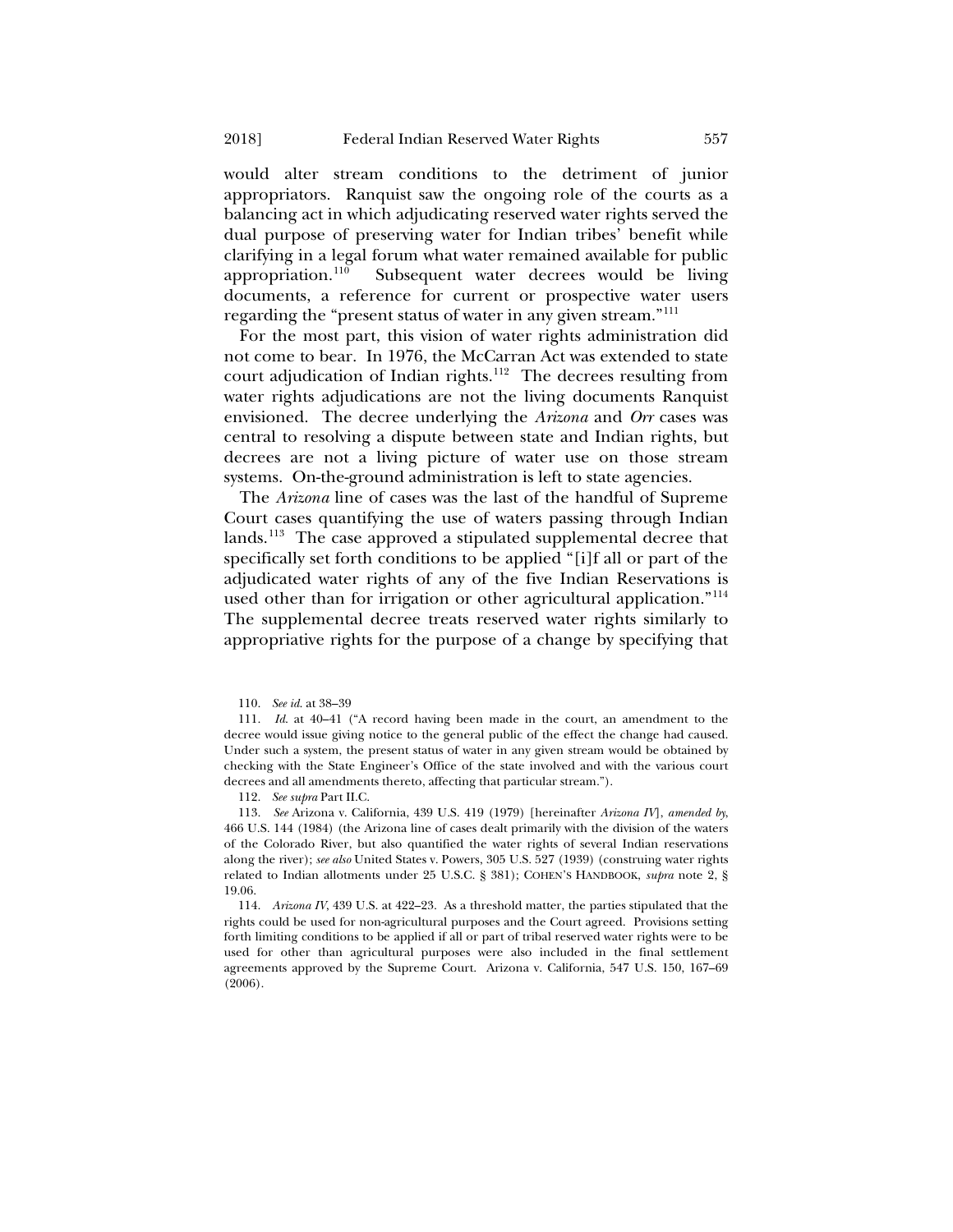a consumptive use limitation applies.[115](#page-25-2) The actual measure of the tribes' water rights is expressed as a "unit diversion quantity" per irrigable acre.<sup>[116](#page-25-3)</sup> This amount, ranging from 5.97 to 6.67 acre-feet per irrigable acre, is deemed the "quantity of water necessary to supply consumptive use required for irrigation."<sup>[117](#page-25-4)</sup> The decree clarifies that water use other than for agriculture shall not exceed the consumptive use had the water been used to irrigate the number of practically irrigable acres specified for the reservation.<sup>[118](#page-25-5)</sup>

The supplemental decree is helpful, in that it clarifies that between the "unit diversion quantity," the amount of water the tribe would divert off the river to satisfy use, and the consumptive use of an irrigation project, the consumptive use will be the limitation for non-agricultural uses. Application of this rule is complicated somewhat by any future rights award, because one cannot be sure of consumptive use until the water is actually put to use. This raises the absurd possibility that a tribe may only change the end use of the right after it has been applied to an agricultural use, and its consumptive use determined.

<span id="page-25-1"></span><span id="page-25-0"></span>In *Big Horn III*, Justice Cardine would have held that "future project water<sup>"[119](#page-25-6)</sup> must first be put to use for agricultural purposes before being transferred to other uses.<sup>120</sup> As a matter of law, Justice Cardine was trying to reconcile the contemporary water needs of tribes with his conviction that irrigated agriculture was the sole purpose for the federal reservation of the water. As a practical

<span id="page-25-6"></span><span id="page-25-5"></span><span id="page-25-4"></span><span id="page-25-3"></span>119. Justice Cardine understands "'future project water'" to be "water that is quantified and included in the reserve right but not yet put to beneficial use." *Big Horn III*, 835 P.2d 273, 285 (Wyo. 1992) (Cardine, J., concurring in part and dissenting in part).

<span id="page-25-7"></span>120. *Big Horn III* considered an application of future project water to instream flow—a non-consumptive use. Part of the debate concerned whether the tribe could apply its right to instream flow at all, let alone what quantity of water available. Justice Cardine writes, concurring in part and dissenting in part, that "once a paper right has been converted to beneficial use by actually being applied to the practicably irrigable acreage, I would allow the Tribes to apply to change their use of the water." *Id.* at 287. He advocates that Indian water rights "be interpreted with sufficient flexibility to allow for change in use which may be needed when the needs of the Tribes also change," but "would make this change subject to a reasonable set of procedures, which may be more liberal than those contained in Wyoming law." *Id.*

<span id="page-25-2"></span><sup>115.</sup> *See Arizona IV*, 439 U.S. at 422–23 ("If all or part of the adjudicated water rights . . . is used other than for irrigation or other agricultural application, the total consumptive use . . . shall not exceed the consumptive use that would have resulted if the diversions listed in [the decree] had been used for irrigation of the number of acres specified [therein].").

<sup>116.</sup> *Id*. at 422.

<sup>117.</sup> *Id*.

<sup>118.</sup> *Id*.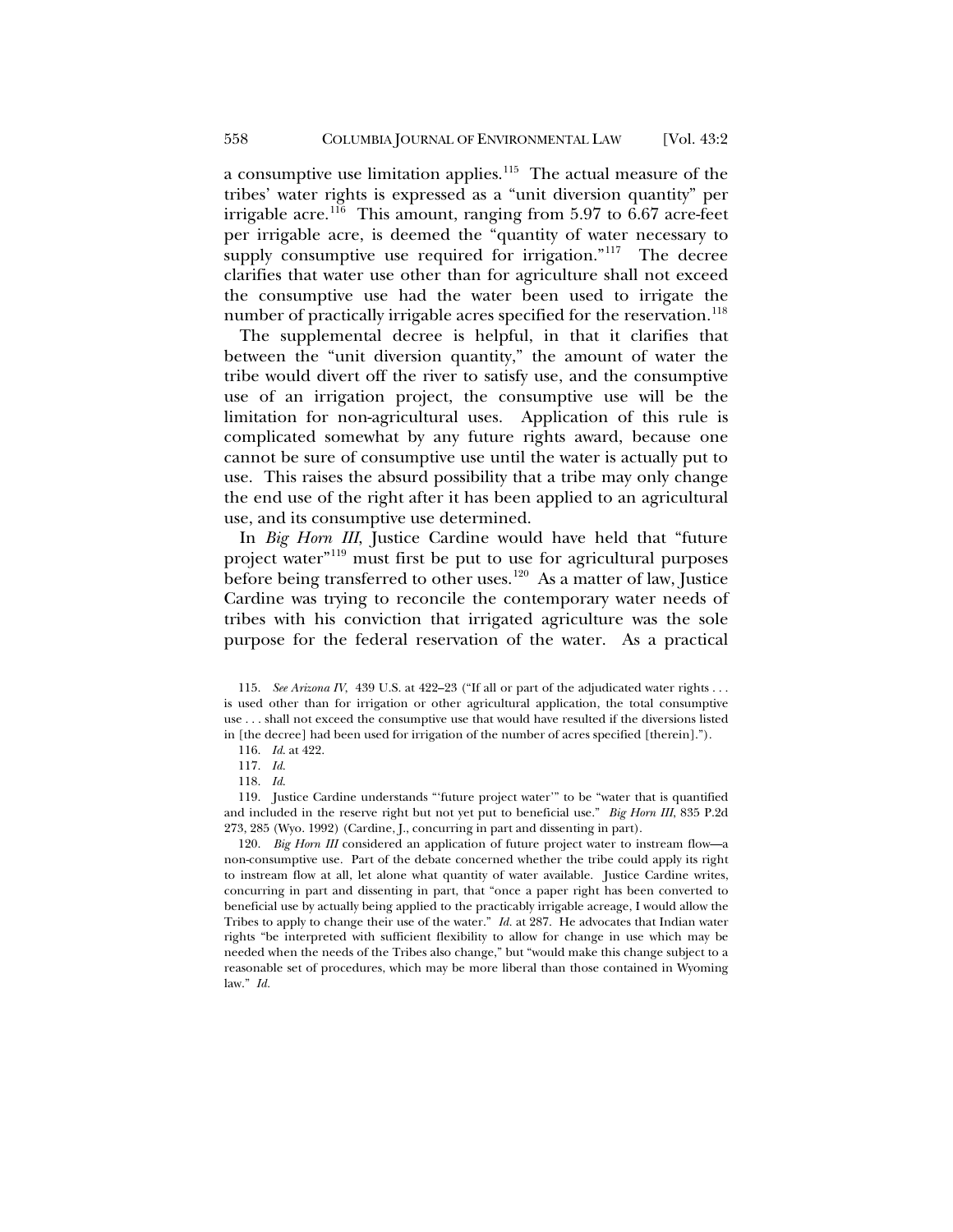matter, however, a tribe desiring to divert water to a growing municipality would first need to invest in an irrigation project simply to establish the baseline consumptive use. The reason that tribes are not making use of paper water rights at all is that they do not have sufficient funds for *any* water infrastructure, let alone an irrigation project as a tool for perfecting consumptive use for a water right.

Furthermore, establishing consumptive use addresses only one of several consequential characteristics of a water right for the purpose of administration. In protecting her interest, a junior user might also police the deviations of senior users with respect to the place of use, means of diversion, timing of use, and site of return flow to the source, if any. If a tribe were to develop an irrigation project in order to determine the consumptive use for the right, would the tribe also be restricted to these other characteristics of water use for that project going forward? It is an intractable question, certainly not addressed in *Big Horn III*, a case which better illustrates the pitfalls of judicial resolution in this area than it does any principle around beneficial use, consumptive use, or other characteristics of reserved rights.

There is only one federal case arising from a state water user's challenge to the change in use of a tribal water right: *United States v. Orr Water Ditch Co.*<sup>[121](#page-26-0)</sup> In 2001, the Pyramid Lake Paiute Tribe of Indians filed two applications with the Nevada State Engineer to temporarily transfer the use of about 25,000 acre-feet of water from the irrigation of reservation lands to maintaining instream flows in the Truckee River.<sup>[122](#page-26-1)</sup> Both transfer applications were opposed by the Truckee-Carson Irrigation District and City of Fallon, Nevada. In a 2002 ruling, the state engineer granted both applications, albeit for a slightly smaller amount of water than requested, and the parties in opposition appealed to federal district court.<sup>[123](#page-26-2)</sup>

121. *See* United States v. Orr Water Ditch Co., 309 F. Supp. 2d 1245 (D. Nev. 2004).

<span id="page-26-1"></span><span id="page-26-0"></span>122. *See id*. at 1254–57. The tribe filed similar applications for two distinct water rights decreed by the Orr Ditch Decree: (1) a water right to a maximum of 14,742 acre-feet of water per year to irrigate 3,130 acres of reservation bottom lands; and (2) a right to a maximum of 15,344.55 acre-feet of water per year to irrigate 2,745 acres of reservation bench lands. *Id.* at 1247.

<span id="page-26-2"></span>123. In his ruling granting the applications, the State Engineer held that the water rights . . . were federal reserved water rights; that is, water rights that were implicitly reserved as part of the creation of the Tribe's Reservation. As such, the State Engineer held that the transfer applications could not be challenged on the state law basis that the underlying water rights were not perfected, or were abandoned or forfeited. The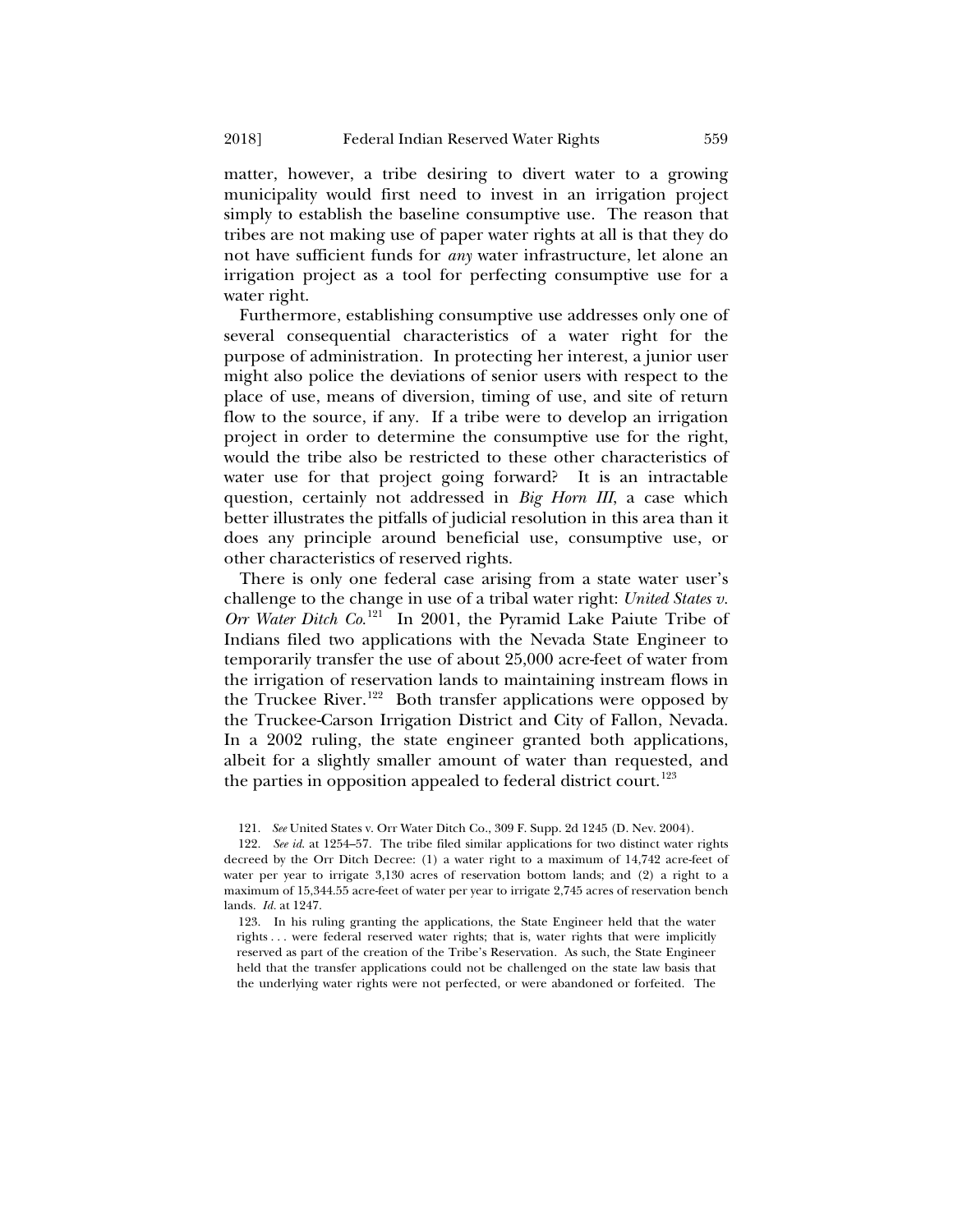The District of Nevada found, as a threshold matter, that the applied-for use was a primary purpose of the reservation and that accordingly, the tribe did not need to acquire a new water right to fulfill that purpose. $124$  The court went on to analyze the injury caused by the tribe's change in use. The tribe is subject to Nevada water law pursuant to its decree, and Nevada law incorporates the no harm rule, providing that a change in place or manner of use must not impair existing water rights held by other persons.<sup>[125](#page-27-1)</sup> To this end, the state engineer ruled that "[j]unior appropriators are entitled to maintenance of the conditions as they existed on the date they first exercised their rights,"[126](#page-27-2) and that "potential impairment to junior appropriators is analyzed by comparing the impact of a proposed change against a baseline of existing conditions."[127](#page-27-3)

The novelty of *Orr Ditch* lies in the state engineer's interpretation of this "baseline of existing conditions."[128](#page-27-4) The Irrigation District and City of Fallon argued that the relevant existing conditions against which the state engineer must determine potential impairment was the tribe's actual use (or non-use) of Truckee River water.<sup>129</sup> The state engineer disagreed, reasoning that when the challengers first established their water right, the then-existing conditions included the tribe's superior right to use the water in the place, manner, and amount decreed.<sup>130</sup> Even though its full potential impact on stream conditions was not felt at the time, the

<span id="page-27-0"></span>124. *Id.* at 1252–53. As to the issues whether the place and manner of use of the right could appropriately be changed, the state engineer further concluded that the transfer would not be detrimental to existing users and would not be against public interest. The state engineer granted the application under the first right in the amount of 8,420 acre-feet annually, and the application under the second right in the amount of 11,254.5 acre-feet annually. *Id.* at 1247.

125. NEV. REV STAT. § 533.345(2) (2017); *see Orr Ditch*, 309 F. Supp. 2d at 1253.

<span id="page-27-6"></span><span id="page-27-5"></span><span id="page-27-4"></span><span id="page-27-3"></span><span id="page-27-2"></span><span id="page-27-1"></span>126. *Orr Ditch*, 309 F. Supp. 2d at 1253 (alteration in original) (quoting HUGH RICCI, OFFICE OF THE STATE ENG'R OF THE STATE OF NEV., RULING NO. 5185, at 64 (2002)).

State Engineer further ruled that the transfer applications sought to apply the water to a primary purpose (fishery) of the Tribe's Reservation. As such, the State Engineer held that the Tribe did not need to "apply" for the water as if it was a new water right, but that the Tribe merely needed to satisfy the "transfer" requirements of state water law. *Id.* at 1247.

<sup>127.</sup> *Id.* 

<sup>128.</sup> *Id.*

<sup>129.</sup> *Id.*

<sup>130.</sup> *Id.*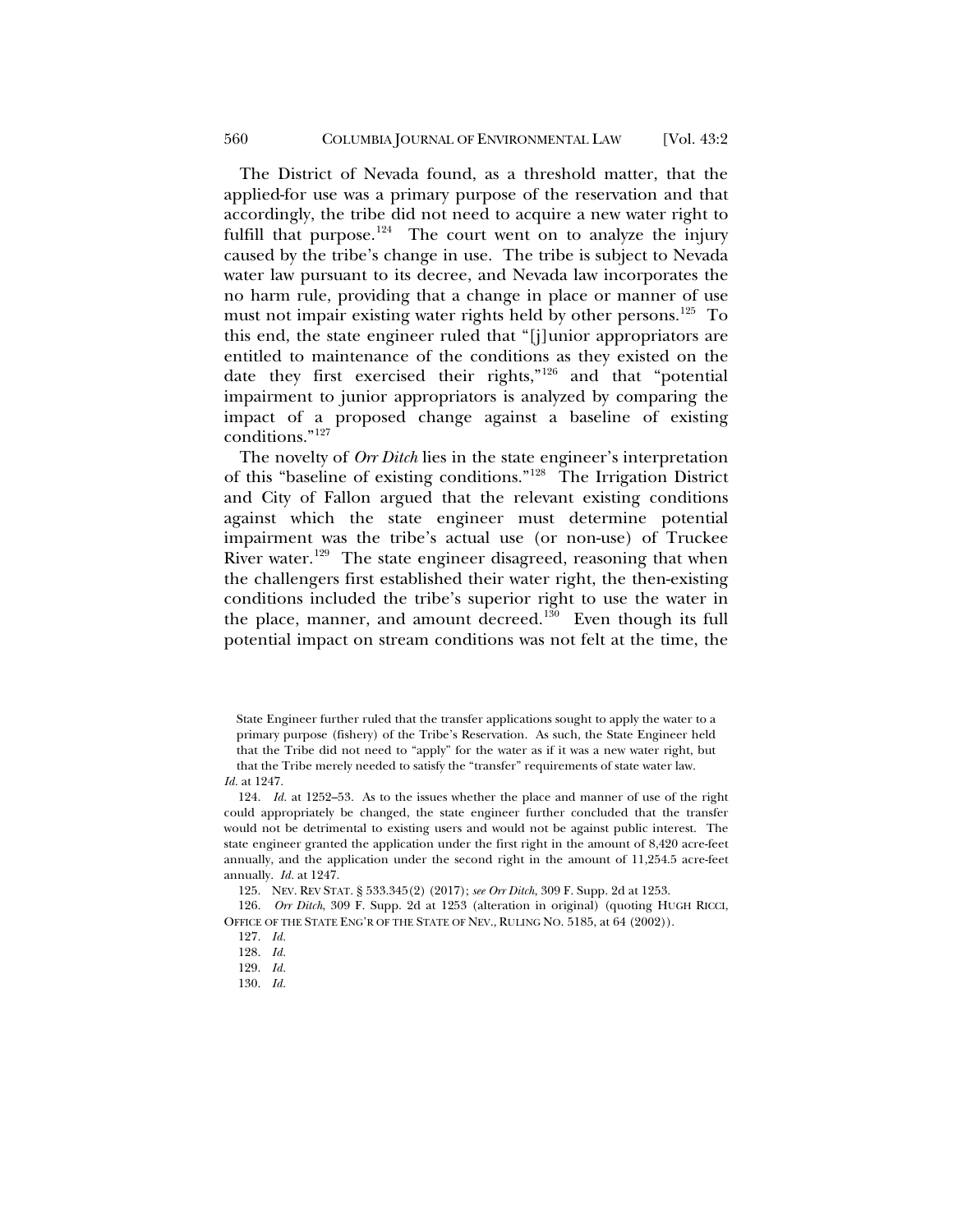tribe's decreed right to water was "an existing condition" for the purpose of measuring future injury.<sup>[131](#page-28-0)</sup>

The court sided with the state engineer's interpretation of the Orr Ditch Decree.<sup>132</sup> To show an injury to their existing water rights, other Truckee River water users would have to establish that the proposed application of tribal water would have constituted an injury compared to the decreed right, not present actual use of the right.[133](#page-28-2) The case boldly legitimizes tribal reserved rights, the majority of which still exist by implication, in a water rights system grounded in "use it or lose it."

Ranquist's "judicial solution," where courts would not only establish the basis and measure of reserved rights but also serve as the arbiters for integration of the rights among state water users, has not come to bear. Judicial determinations of Indian reserved rights are rare. Cases such as *Orr Ditch*, which go beyond establishing the basis and measure of the right to consider a change in use and the character of reserved rights, are even rarer.[134](#page-28-3) Hardly a judicial solution, we have a handful of case-bycase determinations from which it is nearly impossible to draw core principles. Needless to say, it is not an encouraging legal environment for tribes or other entities which may be considering investment in a project involving reserved water rights.

The relative lack of federal common law regarding administration of reserved rights also fuels the intuition among western water users and courts that state law should control. The

132. *Id*.

<span id="page-28-2"></span><span id="page-28-1"></span>133. *Id*. ("At most [other Truckee River water users] have shown only that their water usage would be impacted if the Tribe starts to use its full water rights, regardless of whether the Tribe applies the water pursuant to the proposed change or the [Orr Ditch] Decree. Such impact to water usage, however, is not an *injury* to the water rights of either entity. Accordingly, the State Engineer did not err in finding that the proposed change will not injure either the Irrigation District's or Fallon's water rights.").

<span id="page-28-3"></span>134. *Arizona IV* is the only United States Supreme Court case which discusses the character of a reserved right at all, in that case approving a supplemental decree as to a consumptive use limitation on the right. *Big Horn III* and *Orr Ditch*, in state and federal court respectively, are the only cases interpreting limitations on the right on appeal from administrative proceedings regarding a tribe's change in use.

<span id="page-28-0"></span><sup>131.</sup> *Id.* at 1254 ("[T]he Decree established, as a matter of law, that the Tribe would not injure other person's water rights when it began using its entire water duty in the place and manner described in Claims No. 1 and 2. Further, because the Tribe's water rights have not been extinguished, the Tribe can still begin to use its full water rights as decreed without injuring other person's water rights. Accordingly, the relevant 'existing conditions' against which to determine potential injury are the Tribe's decreed rights, rather than the Tribe's actual water usage.").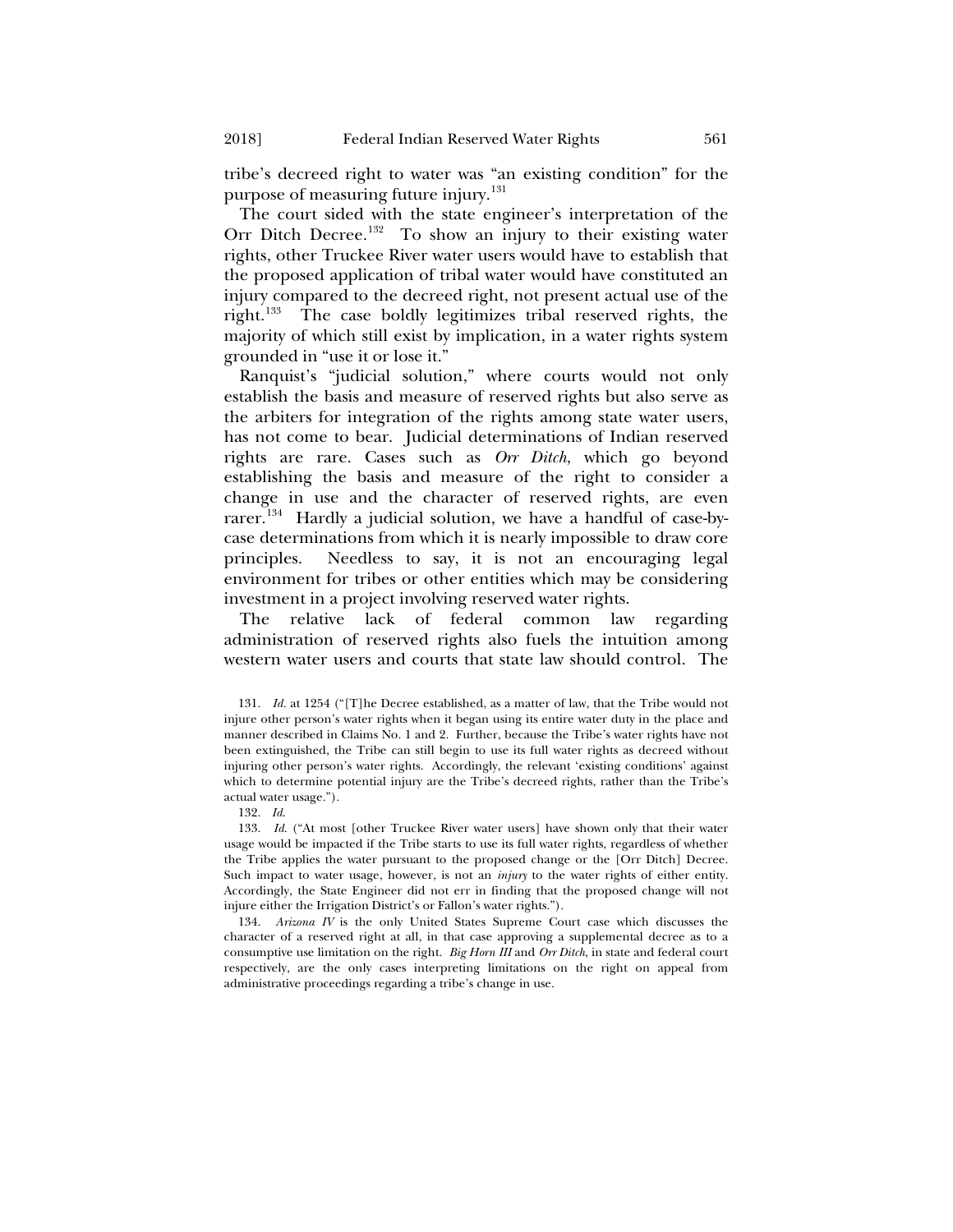no harm rule recognized by all western states is a concrete and familiar fallback for reconciling competing claims for scarce resources; however, there is no state law precedent for handling claims of injury where one of the water rights exists mostly on paper. *Orr Ditch* managed to reconcile the concept of a tribe's future right to use decreed water with the expectations of junior appropriators. It should serve as a model for future cases in which a tribal right is subject to state law, and a tribe's attempt to change the use of its water is challenged.

## 2. Application of State Law to Reserved Rights

The second "solution" Ranquist envisioned was, quite simply, that state law change of use principles could apply.[135](#page-29-0) He was writing at the advent of concurrent state court jurisdiction over general stream adjudications, and recognized that although both state and federal water rights claims would be dropped into "'one bucket'" for the purpose of adjudication, the state law water rights framework does not apply to federal reserved rights.<sup>[136](#page-29-1)</sup> Thus, it would be a "solution" if states, presumably as parties to water rights litigation in either state or federal court, could successfully argue that states control the manner of water use within their boundaries whether arising under federal or state law.<sup>[137](#page-29-2)</sup>

In some cases, there is real ambiguity as to which law applies. The decree governing the reserved rights in the *Orr Ditch* case provides that any proposed change to the place or manner of use would be accomplished "in the manner provided by law."[138](#page-29-3) Though the tribe and the United States argued in *Orr Ditch* that

<span id="page-29-2"></span>137. *Id.* at 40. ("The states may desire to try to breathe new life into the proposition that Congress has, by the various public land laws . . . already given the states control over the manner of *use* of waters within their boundaries, including the right to administrative control over *the exercise of rights to water* whether created by federal law or state law.").

<span id="page-29-3"></span>138. *Orr Ditch*, 309 F. Supp. 2d at 1251 (quoting 1944 Orr Ditch Decree) ("[P]ersons whose rights are adjudicated hereby, their successors or assigns, shall be entitled to change, in the manner provided by law the point of diversion and the place, means, manner or purpose of use of the waters to which they are so entitled or of any part thereof, so far as they may do so without injury to the rights of other persons whose rights are fixed by this decree.").

<sup>135.</sup> *See* Ranquist, *supra* not[e 65,](#page-14-0) at 40.

<span id="page-29-1"></span><span id="page-29-0"></span><sup>136.</sup> *Id.* at 38, 40 (citing William H. Veeder, Note, *Winters Doctrine Rights Keystone of National Programs for Western Land and Water Conservation and Utilization*, 26 MONT. L. REV. 149, 160–61 (1965)) ("Reference to existing rules under state water laws does not appear to be the solution because much of the legal framework created by state laws does not apply to the federally reserved right of the Indian reservations.").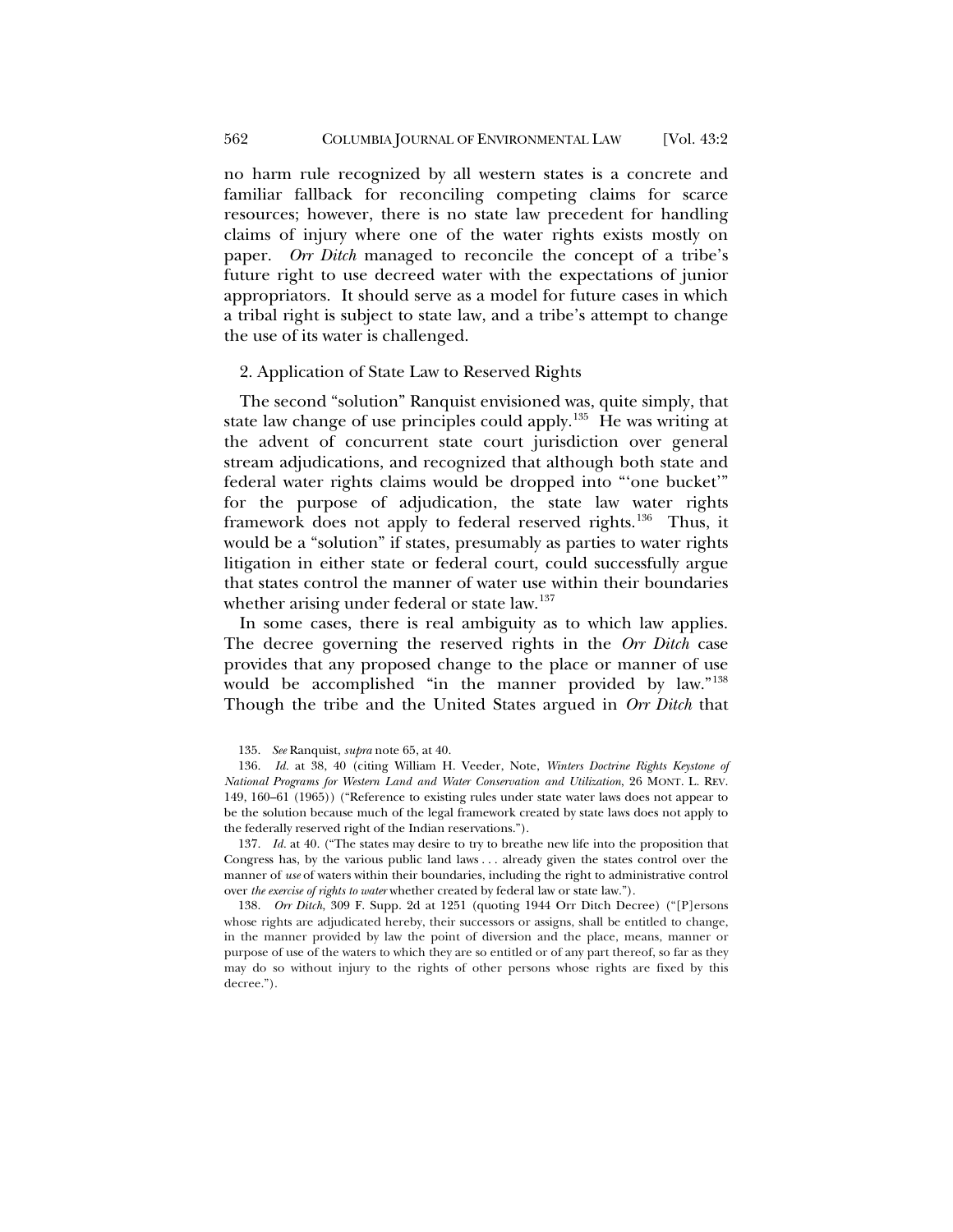federal reserved rights are not subject to state  $law<sub>139</sub>$  $law<sub>139</sub>$  $law<sub>139</sub>$ , the district court followed Ninth Circuit precedent interpreting the "manner provided by law" to be state substantive and procedural law except to the extent there is a preempting federal law.<sup>140</sup> The court went on to apply state law requirements regarding impairment to existing rights, evidently finding no controlling federal law on the matter.<sup>[141](#page-30-2)</sup>

The Ninth Circuit case on which the district court relied to apply state law had not adjudicated a tribal reserved right.<sup>[142](#page-30-3)</sup> The case involved interpreting the Orr Ditch Decree, but regarding quiet title to water for municipal sewage treatment.<sup>[143](#page-30-4)</sup> The Ninth Circuit concluded it must look to state substantive law in adjudicating nontribal federal water rights, following precedent which construed the 1902 Reclamation Act and other federal law as embodying a policy of deference to state water law principles.<sup>[144](#page-30-5)</sup> It is beyond the scope of this Note to dissect the court's reasoning other than to say it is concerning to see a federal circuit court rely on case law outside of federal Indian law to justify an outcome with such broad implications for tribal sovereignty. The opinion also ignores Ninth Circuit precedent predating the Orr Ditch Decree which holds that state water laws are not applicable within Indian reservations absent a showing that Congress made such statutes controlling there.<sup>[145](#page-30-6)</sup>

139. *Id.* at 1250.

<span id="page-30-2"></span>141. *Orr Ditch*, 309 F. Supp. 2d at 1253. The court did, however, find that state law principles of forfeiture, abandonment, and lack of perfection of water rights were preempted by "the federal exemption from appropriation of the Tribe's water rights." *Id*. at 1251.

142. *Orr Ditch*, 914 F.2d at 1304, 1307.

143. *Id.* at 1304.

<span id="page-30-5"></span><span id="page-30-4"></span><span id="page-30-3"></span>144. *Id*. at 1307 (quoting California v. United States, 438 U.S. 645, 653 (1978)) (for the "purposeful and continued deference to state water law by Congress"), *and* (quoting *Alpine Land & Reservoir Co*., 697 F.2d at 858) (for the proposition that "state law will control the distribution of water rights to the extent that there is no preempting federal directive"). This reasoning is contrary to Supreme Court precedent that "[f]ederal water rights are not dependent on state law or state procedures." *See, e.g.*, Cappaert v. United States, 426 U.S. 128, 145 (1976).

<span id="page-30-6"></span>145. *See* United States v. McIntire, 101 F.2d 650, 654 (9th Cir. 1939).

<span id="page-30-1"></span><span id="page-30-0"></span><sup>140.</sup> *Id.* at 1251. The Ninth Circuit interpreted the phrase "in the manner provided by law" to mean "[n]ot only state water law substance . . ., but procedure as well" regarding Orr Ditch water rights. *See id.* (alteration in original) (quoting United States v. Orr Water Ditch Co., 914 F.2d 1302, 1307–08 (9th Cir. 1990)). Elsewhere, however, the Ninth Circuit has recognized that "state water law will control the distribution of water rights to the extent that there is no preempting federal directive." *Id.* (quoting United States v. Alpine Land & Reservoir Co., 697 F.2d 851, 858 (9th Cir. 1983)).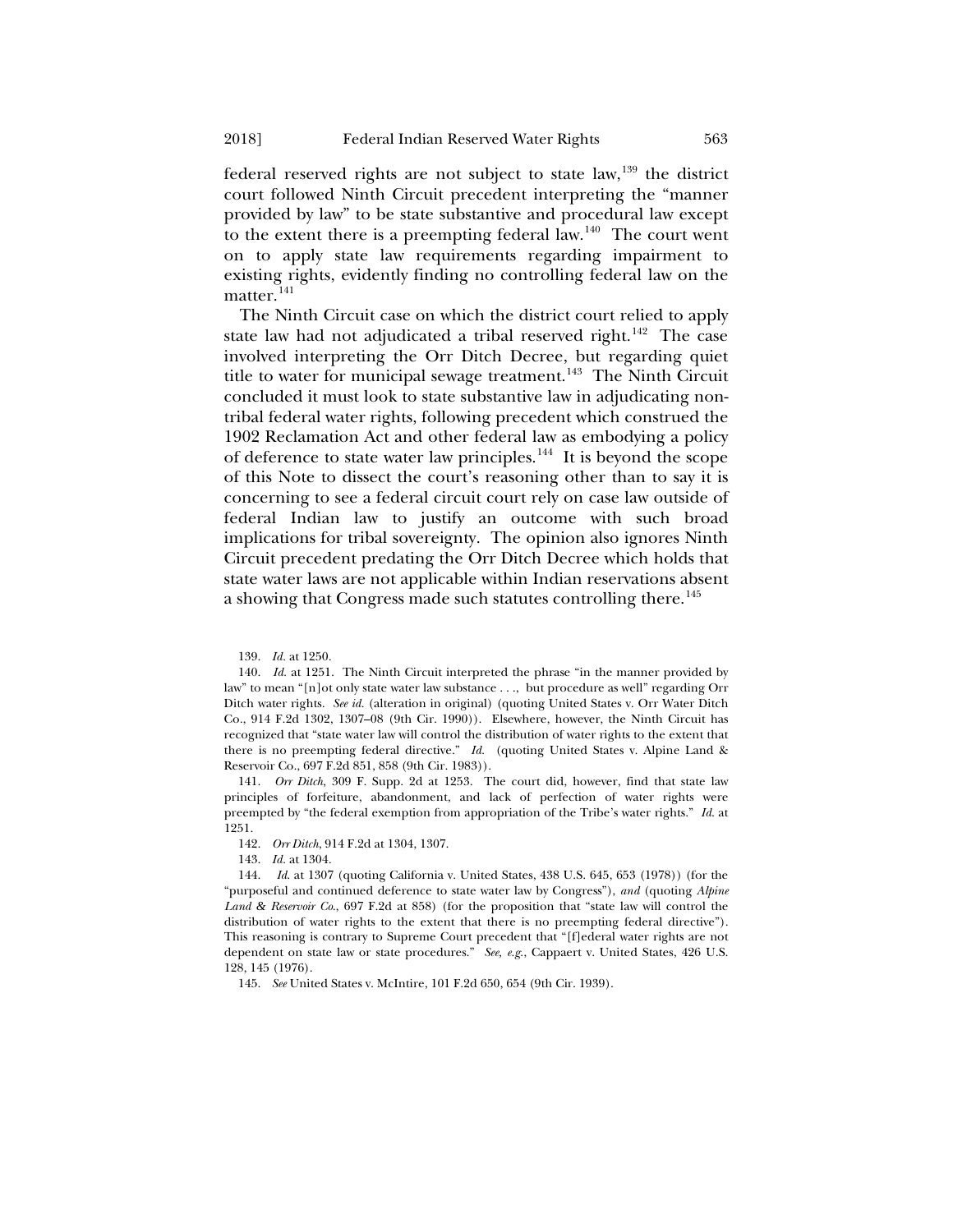The Supreme Court seems willing to defer to state water principles if presented with a conflict between state law and a tribal reserved right. With respect to the water use of federal agencies, there is a consistent congressional policy of accommodating state systems of water allocation.<sup>146</sup> This policy animates a Supreme Court case holding that Congress had impliedly reserved water only to support the *primary* purpose of a federal reservation.<sup>147</sup> The Supreme Court admonished that reserved water rights are to be narrowly drawn, since they not only are based on implication but also are an exception to the otherwise consistent thread of state primacy regarding the allocation of water.<sup>[148](#page-31-2)</sup> Congress must have known that "federal reserved water rights will frequently require a gallon-for-gallon reduction" of water available for state and private appropriators.[149](#page-31-3) Thus, with regard to *secondary* uses, the court ruled that Congress had intended the United States to "acquire water in the same manner as any other public or private appropriator," meaning, pursuant to state law.<sup>[150](#page-31-4)</sup>

Among tribal advocates' many fears in appealing federal Indian law cases to a conservative Supreme Court, it is conceivable that the Court could apply this primary/secondary purpose limitation to tribal water rights the next time it hears a reserved rights case. Federal courts have hinted at a "sensitivity" rationale and several courts have suggested an economic feasibility requirement, where quantification of the reserved right could be limited based on the likelihood that the tribe could afford to do anything with the

<span id="page-31-0"></span><sup>146.</sup> United States v. New Mexico, 438 U.S. 696, 702 n.5 (alteration in original) (quoting *Hearings on S. 1275 before the Subcommittee on Irrigation and Reclamation of the Senate Committee on Interior and Insular Affairs*, 88th Cong., 2d Sess., 302–310 (1964) (App. B, supplementary material submitted by Sen. Kuchel)) (In at least 37 statutes, "Congress has expressly recognized the importance of deferring to state water law, from the Mining Act of 1866, § 9, 14 Stat. 253, to the Act of Aug. 28, 1958, § 202, 72 Stat. 1059, stating Congress' policy to 'recognize and protect the rights and interests of the State of Texas in determining the development of the watersheds of the rivers . . . and its interests and rights in water utilization and control.'"). However, Congress' accommodation of state water law is not invariable. *See* Reed D. Benson, *Deflating the Deference Myth: National Interests vs. State Authority under Federal Laws Affecting Water Use,* 2006 UTAH L. REV. 241, 268–85.

<sup>147.</sup> *See United States v. New Mexico*, 438 U.S. at 701–02.

<sup>148.</sup> *Id*.

<span id="page-31-4"></span><span id="page-31-3"></span><span id="page-31-2"></span><span id="page-31-1"></span><sup>149.</sup> *Id.* at 705 ("[T]his reality has not escaped the attention of Congress and must be weighed in determining what, if any, water Congress reserved for use in the national forests").

<sup>150.</sup> *Id*. at 702.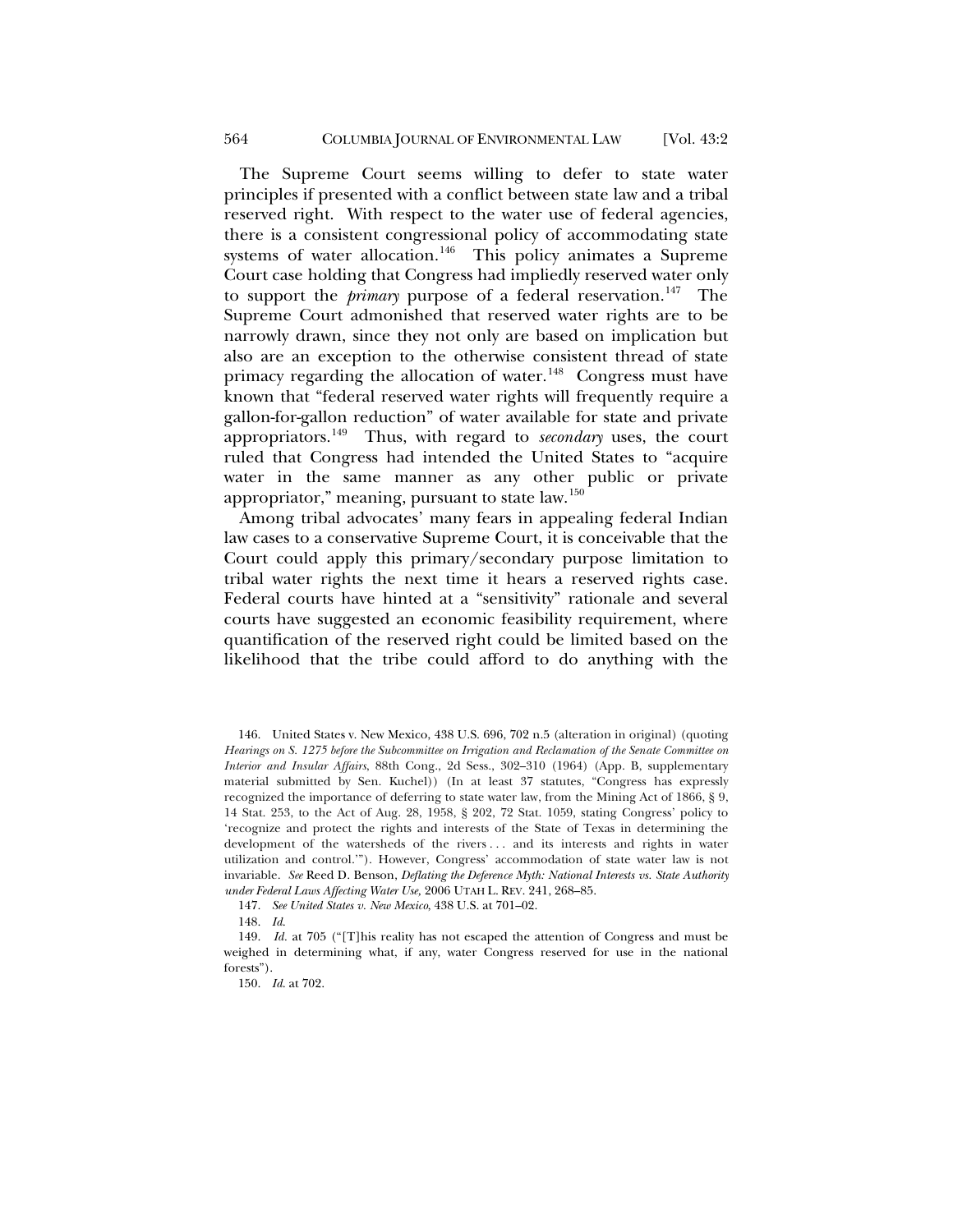water.<sup>[151](#page-32-0)</sup> The unpublished United States Supreme Court opinion, on appeal from the Wyoming Supreme Court's *Big Horn III* ruling, revealed five justices leaning towards a "sensitivity doctrine" to quantify reserved rights in a way that would better accommodate the impact of Indian reserved rights on prior appropriators.<sup>[152](#page-32-1)</sup>

This concept of "sensitivity" to state interests, however, is not the greatest threat to Indian tribes realizing their reserved rights. For one, the sensitivity concept is directly rebutted by *Winters* in that the practical implication of recognizing a reserved right was an absolute loss to non-Indian water users. Subsequent federal cases affirm that reserved rights "arise without regard to equities that may favor competing water users."[153](#page-32-2)

Of greater concern is the inference that sensitivity to state interest means operating under state law. The Conference of Western Attorneys General suggest that "once quantified, reserved water rights should be subject to the same rules as all other water rights in the western United States."<sup>154</sup> And while most state<sup>[155](#page-32-4)</sup> and federal<sup>[156](#page-32-5)</sup> courts have followed federal law in reserved rights cases,

<span id="page-32-0"></span>151. *See, e.g.*, Arizona v. California, 460 U.S. 605 (1983); New Mexico *ex rel*. Martinez v. Lewis, 861 P.2d 235 (N.M. Ct. App. 1993).

<span id="page-32-1"></span>152. Justice Brennan's draft dissenting opinion in the case challenges the proposed sensitivity doctrine as penalizing tribes for the lack of government investment in irrigation works on reservations and undermining the protections afforded by the *Winters* doctrine. For a detailed discussion of the draft Supreme Court opinions in *Wyoming v. United* States, see Andrew C. Mergen & Sylvia F. Liu, *A Misplaced Sensitivity: The Draft Opinions in* Wyoming v. United States, 68 U. COLO. L. REV 683, 685 (1997).

<span id="page-32-2"></span>153. *See* Colville Confederated Tribes v. Walton, 752 F.2d 397, 405 (9th Cir. 1985) (citing Cappaert v. United States, 426 U.S. 128, 138–39 (1976)) ("Where reserved rights are properly implied, they arise without regard to equities that may favor competing water users."); *see also* United States v. Adair, 723 F.2d 1394, 1411 (9th Cir. 1983) (To the extent that the tribes enjoy treaty-protected aboriginal fishing rights, they can "prevent other appropriators from depleting the streams [sic] waters below a protected level . . . .").

<span id="page-32-3"></span>154. AMERICAN INDIAN LAW DESKBOOK, *supra* note [105,](#page-23-5) § 8:9 (relying on *United States v. New Mexico*, the case that introduced the primary/secondary purpose distinction for non-Indian reserved rights, without mention of Indian reserved rights).

<span id="page-32-4"></span>155. *See In re* Determination of the Rights to Use the Surface Waters of the Yakima River Drainage Basin, 850 P.2d 1306, 1316–17 (Wash. 1993); Montana *ex rel.* Greely v. Confederated Salish & Kootenai Tribes of the Flathead Reservation, 712 P.2d 754, 765–66 (Mont. 1985); *see also Gila River I*, 989 P.2d 739, 747 (Ariz. 1999).

<span id="page-32-5"></span>156. *See, e.g.*, California v. Cabazon Band of Mission Indians, 480 U.S. 202, 207 (1987) ("[S]tate laws may be applied to tribal Indians on their reservations if Congress has expressly so provided."), *superseded by statute*, Indian Gaming Regulation Act, 25 U.S.C. §§ 2701–2721 (2012), *as recognized in* Michigan v. Bay Mills Indian Cmty., 134 S. Ct. 2024 (2014); Arizona v. San Carlos Apache Tribe of Ariz., 463 U.S. 545, 571 (1983) ("State courts, as much as federal courts, have a solemn obligation to follow federal law. Moreover, any state court decision alleged to abridge Indian water rights protected by federal law can expect to receive, if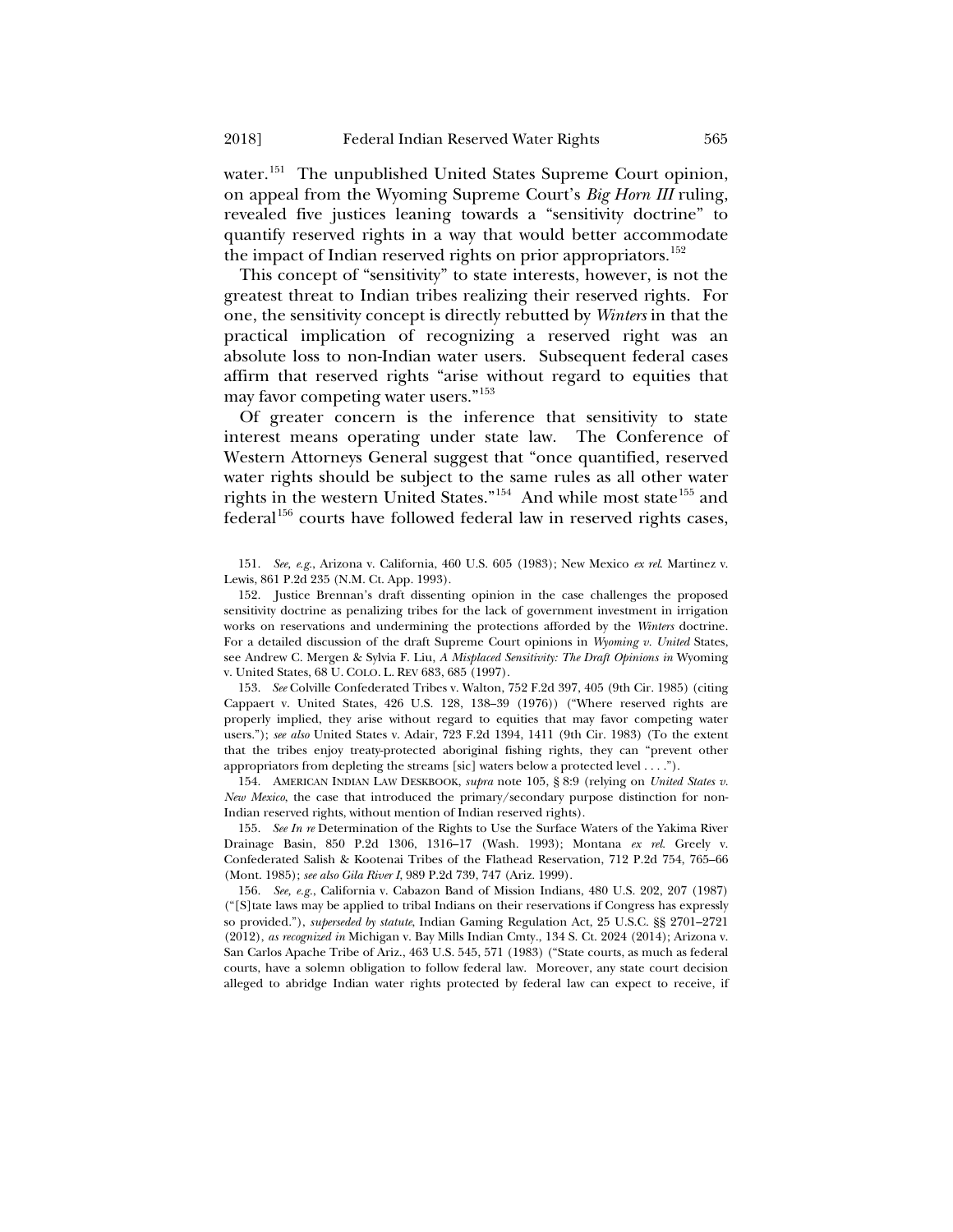there are some concerning deviations. The most infamous is *Big Horn III*, in which two of the three Wyoming Supreme Court justices writing for the majority would have applied state law to the question of tribal water use.<sup>157</sup> Justice Brennan also once pronounced that "Indian interests may be satisfactorily protected under regimes of state law," though, he did clarify that the McCarran Amendment "in no way abridges any substantive claim on behalf of Indians" and that the volume and scope of reserved rights remain federal questions.<sup>[158](#page-33-1)</sup>

They receive less attention from courts, but there are also federal and state policies which acknowledge the unique status of tribal reserved rights, as well as the preemptive effect of federal law. For instance, even where Congress has authorized the limited exercise of state civil jurisdiction in Indian Country, it has expressly withheld jurisdiction over Indian water rights.<sup>[159](#page-33-2)</sup> At the state level, several western states disclaim interest in (or control over) Indian

<span id="page-33-0"></span>157. *Big Horn III*, 835 P.2d 273, 279 (Wyo. 1992) ("We hold that the Tribes, like any other appropriator, must comply with Wyoming water law to change the use of their reserved future project water from agricultural purposes to any other beneficial use.").For a discussion of the *Big Horn III* controversy, see *supra* Part IV.B.1.

<span id="page-33-1"></span>158. Colo. River Water Conservation Dist. v. United States, 424 U.S. 800, 812–13 (1976) (construing the McCarran Amendment to reach Indian reserved rights).

<span id="page-33-2"></span>159. *See* Reclamation Projects Authorization and Adjustment Act of 1992, Pub. L. No. 102-575, § 3002(8), 106 Stat 4600, 4694 ("[T]he Federal Government has recognized and continues to recognize the primary jurisdiction of the several States over the allocation, priority, and use of water resources of the States, except to the extent such jurisdiction has been preempted in whole or in part by the Federal Government, including, but not limited to, express or implied Federal reserved water rights either for itself or for the benefit of Indian Tribes, and that the Federal Government will, in exercising its authorities, comply with applicable State laws.").

brought for review before this Court, a particularized and exacting scrutiny commensurate with the powerful federal interest in safeguarding those rights from state encroachment."); Gobin v. Snohomish Cty., 304 F.3d 909, 914 (9th Cir. 2002) ("State laws are not applicable to tribal Indians on an Indian reservation except where Congress has expressly intended that state laws shall apply."), *cert. denied*, 538 U.S. 908 (2003) (mem.); Colville Confederated Tribes v. Walton, 647 F.2d 42, 51–53 (9th Cir. 1981) (citing United States v. McIntire, 101 F.2d 650 (9th Cir. 1939)) ("[S]tate water laws are not controlling on an Indian reservation."), *cert. denied*, 454 U.S. 1092 (1982) (mem.); *Adair*, 723 F.2d at 1411, 1419 n.19 (citing United States v. New Mexico, 438 U.S. 696, 715 (1978); *Cappaert*, 426 U.S. at 145) ("[R]eserved rights doctrine is an exception to Congress' explicit deference to state water law in other areas" and federal water rights are not dependent upon state law.); *McIntire*, 101 F.2d at 654 (finding that state laws regarding water rights are not applicable within Indian reservations because "Congress at no time has made such statutes controlling in the reservation").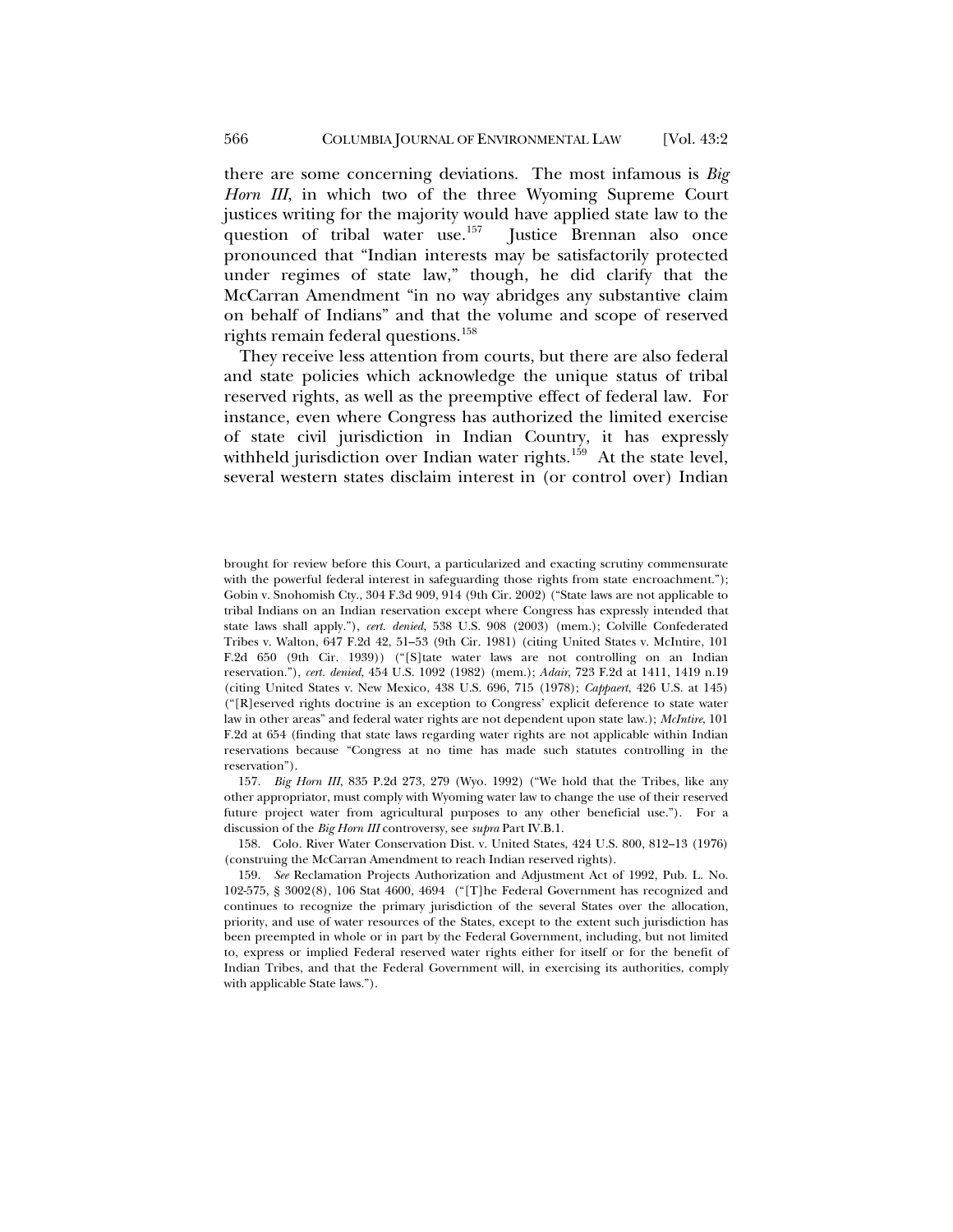reserved rights in their organic acts, enabling acts, and constitutions.[160](#page-34-0)

It is difficult to justify the varying judicial outcomes for tribal reserved rights other than to acknowledge a gap in federal law in a property rights system which demands granularity and certainty. The *Orr Ditch* case takes a big step forward in developing federal common law with practical implications for state water users alleging injury by tribal water use. It will be important to monitor how that precedent evolves as more tribes put reserved water rights to use, particularly rights that are explicitly subject to state law pursuant to negotiated settlements. *Orr Ditch* is also a cautionary note that ambiguity in choice of law in this area will likely be resolved in favor of state water principles.

3. Negotiated Settlements and Other Legislative Solutions

Often grasping at implications from legislation and persuasive authorities, the cases also speak to the outsized role Congress could play with any policy directly addressing tribal reserved rights. Congress has plenary authority over Indian tribes and could theoretically establish a system of federal water law with its own bureaucracy, administrative rules, and legal procedures for determining federal reserved rights and the interaction of these rights with state appropriators.<sup>161</sup> Congress could also pronounce all tribal reserved rights to be subject to state law administration. In his 1972 memorandum, Ranquist envisioned a hybrid, where a federal water code would describe the "source, measure, and extent of the federal water rights" including how changes in the character of use would be handled, while providing that state administrative procedures and machinery would be utilized, "provided they were updated where necessary to meet a minimum standard." $162$ 

Congress has not seriously pursued any of these options applicable to all federal Indian tribes. However, Congress has resolved some choice of law and administrative questions in a piecemeal fashion through its approval of water rights settlement

<span id="page-34-0"></span><sup>160.</sup> *See* Harold A. Ranquist, *The Winters Doctrine and How it Grew: Federal Reservation of Rights to the Use of Water*, 1975 BYU L. REV. 639, 705.

<span id="page-34-2"></span><span id="page-34-1"></span><sup>161.</sup> Needless to say, Congress has never seriously considered establishing a federal system of water law. Regarding the plenary authority of Congress over Indian affairs, see generally Michalyn Steele, *Plenary Power, Political Questions, and Sovereignty in Indian Affairs*, 63 UCLA L. REV. 666 (2016).

<sup>162.</sup> Ranquist, *supra* not[e 65,](#page-14-0) at 41.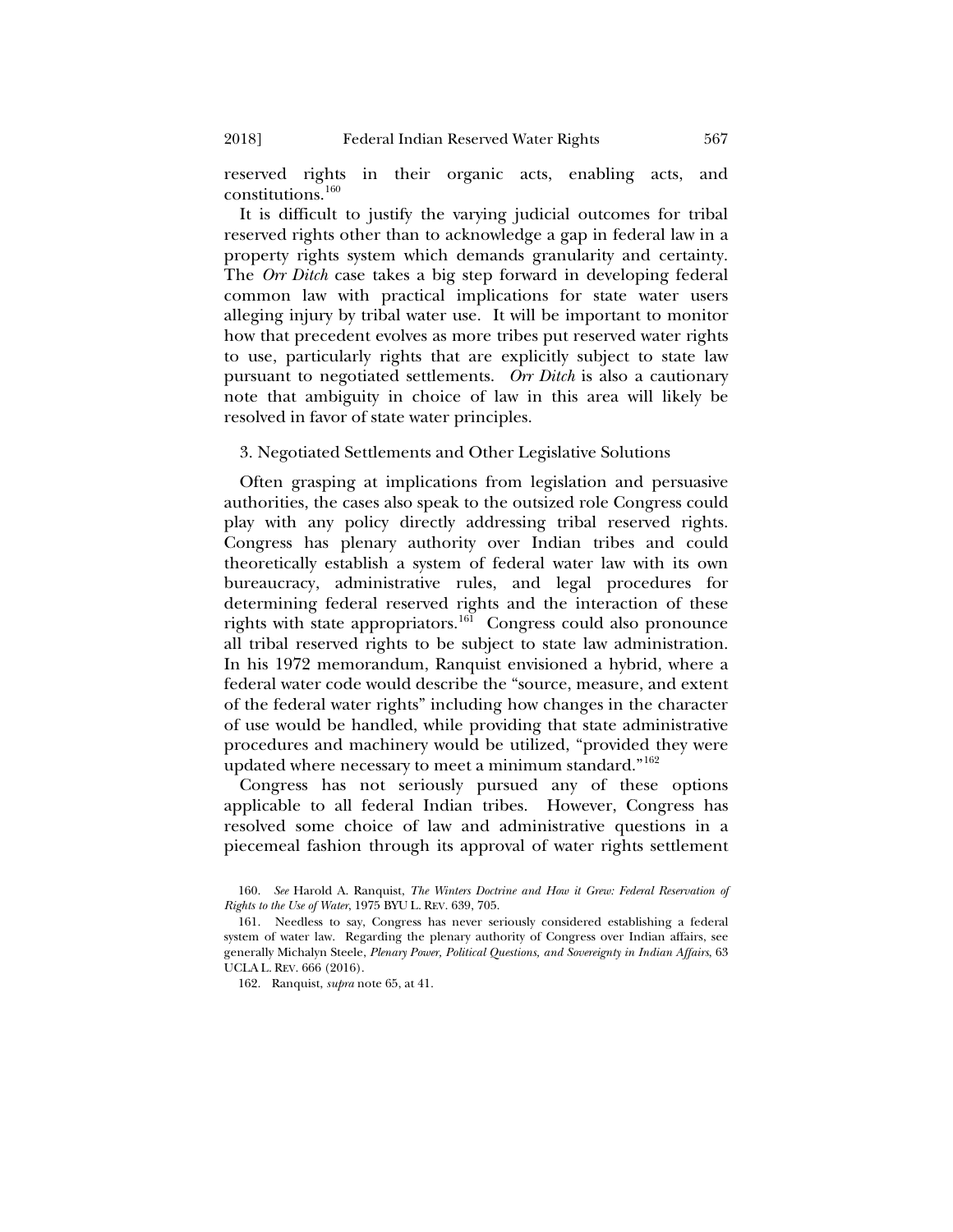agreements that address these subjects. $163$  A review of these agreements reveals that in more cases than not, settlement terms establishing the measure and priority of tribal reserved rights also provide that these rights will be administered subject to state law.<sup>[164](#page-35-2)</sup> These agreements have the force of law when approved by Congress, and while only controlling of the tribal right in question, reflect a trend worthy of close examination as more tribes enter settlement talks over water.

Many of the settlement agreements subject the reserved right to state law or specifically provide that a change in use or transfer of the right may not impair state-based rights.<sup>165</sup> The Northern Cheyenne-Montana Compact establishes the right of the Northern Cheyenne Tribe to divert thousands of acre-feet from several different stream systems.<sup>166</sup> Pursuant to the compact, the tribe may not exercise these rights "in a manner that adversely affects" most water rights junior to the tribal right, with a priority of  $1881$ .<sup>167</sup> The compact provides for off-reservation uses within a specified geographic area for beneficial uses recognized by Montana law, provided that the use does not adversely affect state appropriators.<sup>[168](#page-35-6)</sup> The tribe carries the burden of proving no harm to state and other water users protected therein.<sup>[169](#page-35-7)</sup>

Other settlements providing similar limitations include the Fallon Paiute Settlement, where the tribe's use of the Newlands Reclamation Project water is "subject to applicable laws of the State of Nevada."[170](#page-35-8) The court order approving a settlement of water rights for the Taos stipulates that any change in point of diversion, purpose, or place of use of water from a location within the Pueblo lands to a location outside of the lands shall be in accordance with

<span id="page-35-0"></span>

<span id="page-35-3"></span><span id="page-35-2"></span><span id="page-35-1"></span><sup>163.</sup> For a comprehensive list of the thirty-six Indian reserved rights settlement agreements, thirty-two of which have been enacted by Congress*,* see STERN, *supra* note [29,](#page-6-9) at 10–12.

<sup>164.</sup> *Id*.

<sup>165.</sup> *Id*.

<sup>166.</sup> Northern Cheyenne Montana Compact, MONT. CODE ANN. § 85-20-301 (2017).

<sup>167.</sup> *See id*. art. II(A)(2)(a)(ii), art. II(A)(3)(c).

<sup>168.</sup> *Id.* art. II(A)(2)(a)(ii); art. III(A)(4)(b)(iii)–(iv).

<sup>169.</sup> *Id.* art. III(D)(4)(c)(iii).

<span id="page-35-8"></span><span id="page-35-7"></span><span id="page-35-6"></span><span id="page-35-5"></span><span id="page-35-4"></span><sup>170.</sup> Fallon Paiute Shoshone Indian Tribes Water Rights Settlement Act of 1990, P.L. 101-618, § 103(E), 104 Stat. 3289, 3291 (1990).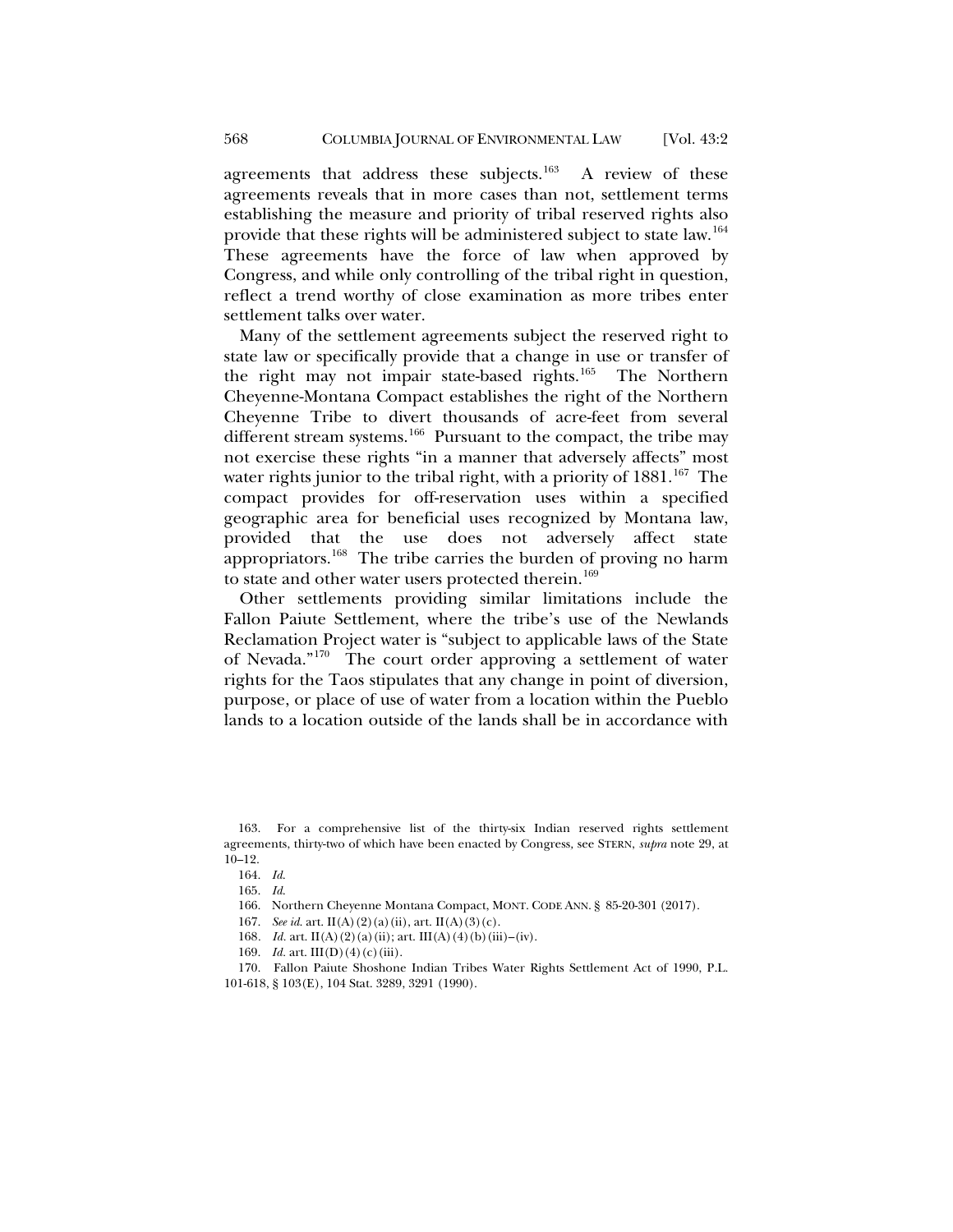state law.[171](#page-36-0) By virtue of the settlement reached with the State of New Mexico in the San Juan River Basin, the Navajo have agreed not to change their points of diversion off the mainstream of the river without adhering to state procedures.<sup>[172](#page-36-1)</sup> In the Crow Water Compact, water use cannot have an "adverse affect," defined as "interference with  $\dots$  the reasonable exercise of a water right."<sup>[173](#page-36-2)</sup>

Another issue to consider is that tribes will be subject not only to the substantive provisions of state water law, but to state administrative procedure as well.<sup>[174](#page-36-3)</sup> Challenges to tribal uses will be brought in state fora as in *Orr Ditch*, where the initial determination of injury was made by a state engineer. Tribes should also be vigilant of injurious appropriative water users, and will need to look to state fora to bring challenges of their own.

Lastly, it is important to consider how state law might evolve to the disadvantage of tribes holding reserved rights, and necessarily without tribal input. There are several states where water administrators are statutorily authorized to deny a change of use grounds that go beyond traditional no harm rule principles. For example, Nevada allows the state engineer to consider the economic consequences to the state of changes to uses "involving the industrial purpose of generating energy to be exported out of this state."<sup>175</sup> Wyoming does as well, permitting the water Wyoming does as well, permitting the water

<span id="page-36-3"></span>174. Typically, the appropriator must seek permission for a transfer or change in use. The decision whether or not to approve the change will rest with a state engineer or other administrative agency. In Colorado, change of use is approved through a statutorily established court proceeding and approved via court decree. *See* COLO. REV. STAT. § 37-92- 302 (2017). Most states place the burden on the applicant to demonstrate that the appliedfor use will not result in harm to another appropriator, and interested parties can file statements of opposition. This was the procedural posture in the recent case *United States v. Gila Valley Irrigation Dist*., 859 F.3d 789, 801–03 (9th Cir. 2017).

<span id="page-36-4"></span>175. NEV. REV. STAT. § 533.372 (2017) ("Based upon the public interest and the economic welfare of the State of Nevada, the State Engineer may approve or disapprove any application of water to beneficial use or any application which contemplates a change in the place or beneficial use of water to a use involving the industrial purpose of generating energy to be exported out of this state."). Considering power generation is a major source of economic development for many tribes, this is potentially very limiting.

<span id="page-36-0"></span><sup>171.</sup> New Mexico *ex rel.* State Eng'r v. Abeyta, No. 69CV7896 MV/WPL, slip op. at 6 (D.N.M. Feb. 11, 2016) (partial final judgment and decree on the water rights of Taos Pueblo).

<span id="page-36-1"></span><sup>172.</sup> New Mexico *ex rel.* State Eng'r v. United States, CV-75-184, slip op. at 11–12 (San Juan County, Eleventh Judicial District Court N.M., Nov. 1, 2013) (partial final judgment and decree of the water rights of the Navajo Nation).

<span id="page-36-2"></span><sup>173.</sup> Crow Tribe-Montana Compact Ratified, MONT. CODE ANN. § 85-20-901, art. II(3) (2017).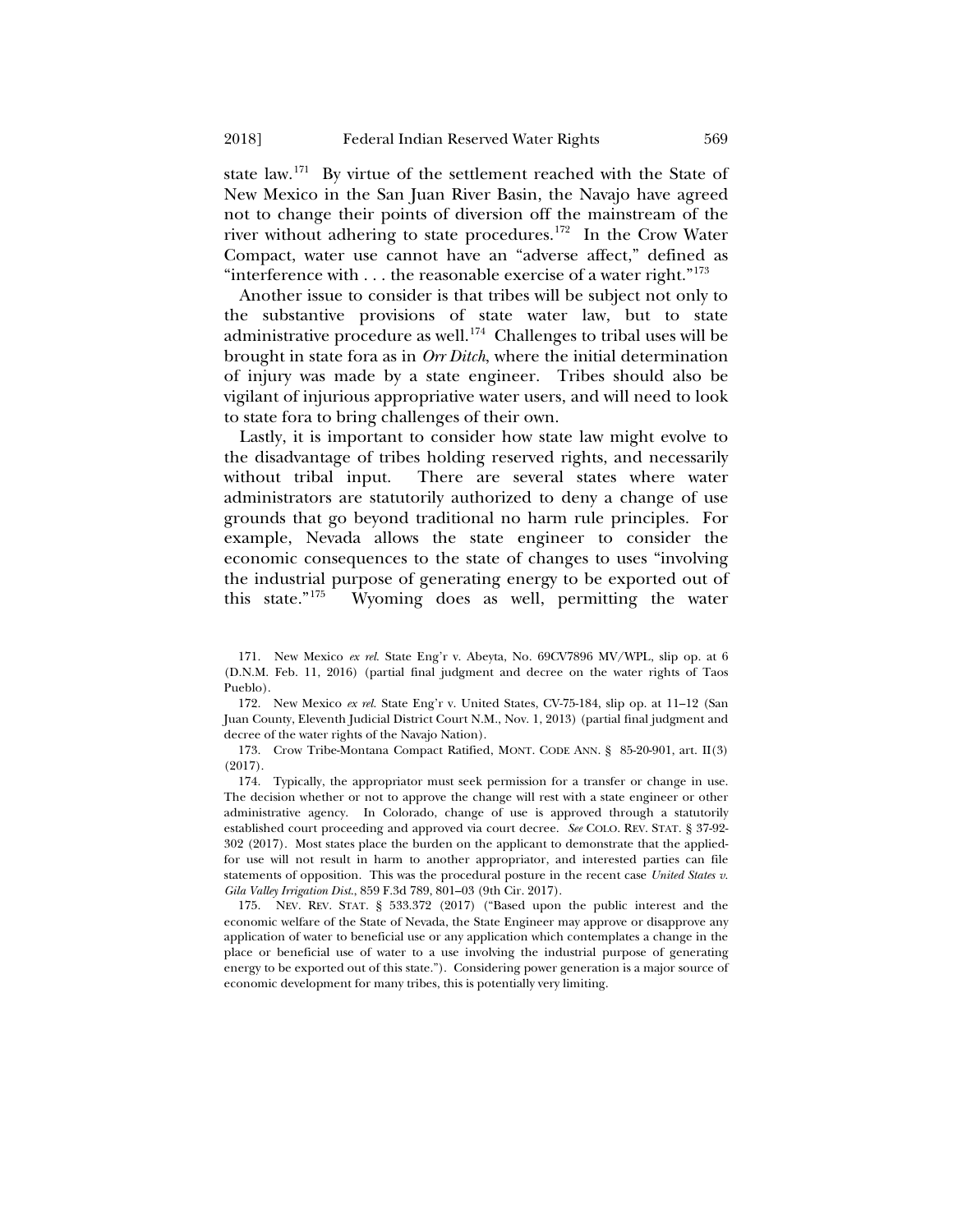administrator to consider economic loss to the locality and the state.<sup>[176](#page-37-1)</sup> These provisions seem to be an opportunity for state protectionism.

Other states go beyond economic criteria in change of use review. For instance, a Utah court required the state engineer to consider public welfare in adjudicating a transfer application even though this requirement did not appear in the statute.<sup>[177](#page-37-2)</sup> Similarly, in New Mexico, the review criteria for injury includes water conservation considerations, and in one case, a change of water rights from agricultural use to a proposed resort was found contrary to the public interest.<sup>178</sup> Finally, in Wyoming, the water administrator may be required to obtain consent forms signed by other users on the stream.[179](#page-37-4) There have been no cases yet applying these particular terms to a tribal change in use. However, these principles suggest a concerning potential for subjectivity in state adjudication of highly politicized tribal-state water disputes. *Big Horn III* is the prime example, where a state high court was swayed by the sense that "[w]ater is simply too precious to the well being of society to permit water right holders unfettered control over its use."[180](#page-37-5)

<span id="page-37-0"></span>As noted above, there are significant advantages to settlement compared to general stream adjudications for the resolution of tribal reserved rights claims, the most obvious being that tribes often receive a Congressional appropriation in the tens or hundreds of millions of dollars earmarked for water infrastructure.<sup>[181](#page-37-6)</sup> Other benefits include achieving greater certainty and specificity than an adjudication would provide, and fostering productive (rather than adversarial) relationships among parties that will need to work together as stewards of scarce water

<span id="page-37-1"></span>176. WYO. STAT. ANN § 41-3-104 (West 2017) (providing that the water administrator may consider the following facts in adjudicating a change of use: "(i) The economic loss to the community and the state if the use from which the right is transferred is discontinued; (ii) The extent to which such economic loss will be offset by the new use.").

<span id="page-37-2"></span><sup>177.</sup> *See* Bonham v. Morgan, 788 P.2d 497 (Utah 1989). For a discussion of general questions surrounding states' addition of public welfare criteria to water codes, see Consuelo Bokum, *Implementing the Public Welfare Requirement in New Mexico's Water Code*, 36 NAT. RESOURCES J. 681 (1996).

<span id="page-37-6"></span><span id="page-37-5"></span><span id="page-37-4"></span><span id="page-37-3"></span><sup>178.</sup> *See* N.M. STAT. ANN. § 72-5-23 (2018); *In re* Sleeper, 760 P.2d 787, 791–792 (N.M. Ct. App. 1988).

<sup>179.</sup> *See* WYO. STAT. ANN § 41-3-114.

<sup>180.</sup> *Big Horn III*, 835 P.2d 273, 280 (Wyo. 1992).

<sup>181.</sup> *See supra* note [62](#page-13-4) and accompanying text.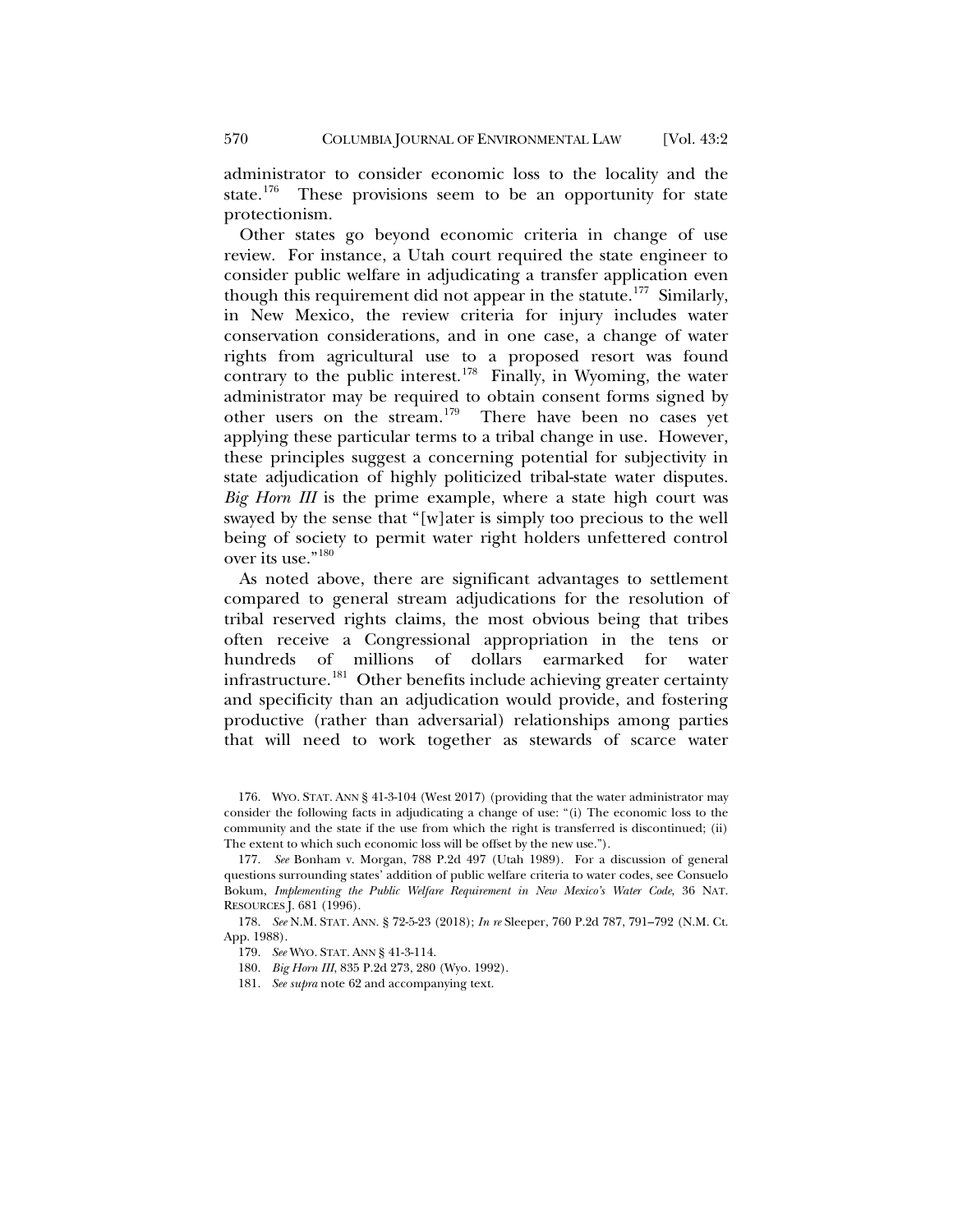resources. In this sense, it is difficult to judge whether acquiescence to state law might actually be a small price to pay in light of the benefit received. The purpose of this Note, though, is not to dissect the individual settlement terms, but simply to highlight where water rights settlements are providing piecemeal solutions to some of the intractable administrative questions.

## C. Applying *Orr Ditch* to Negotiated Settlement Terms

Negotiated settlement agreements are addressing many open questions in reserved water rights administration. A conspicuous detail they are lacking, however, is an approach to measuring injury if a state water user challenges the change in use of a tribal reserved right. The same issue that gave rise to the *Orr Ditch* litigation could arise among parties to a settlement, particularly since the monetary awards to tribes should enable them to put greater quantities of the reserved rights to use.<sup>182</sup> When higher-priority tribal uses are established and conflicts with state users arise, courts should follow *Orr Ditch* and decline to find an injury to a state user so long as the tribe is within the confines of its paper right.

For instance, pursuant to its settlement agreement, the Northern Cheyenne Tribe could allocate a portion of its 19,000 acre-feet of the Tongue River one season to agriculture. In a subsequent dry season, the tribe might decide to apply a majority of its entitlement to instream flow in order to maintain the environmental conditions in the river. A state water user with junior priority may have received her water in the year the tribe applied some of its entitlement to agriculture. However, in the dry year, the same state user might be curtailed and consider challenging the tribe's change in use from agriculture to instream flow under the no harm rule. Applying the reasoning in *Orr Ditch,* a state water administrator or court hearing the challenge should not find an injury as long as the tribe is within its decreed quantity of water.

The *Orr Ditch* case has received little attention from commentators or courts. Cohen's Handbook, the leading treatise on Indian Law, references the case only in a footnote.<sup>183</sup> One

<span id="page-38-0"></span><sup>182.</sup> *See* STERN, *supra* note [29,](#page-6-9) at 10–12 (providing a recent tally of projects under settlement agreements which became eligible for federal funding, typically through congressional enactment).

<span id="page-38-1"></span><sup>183.</sup> COHEN'S HANDBOOK, *supra* note [2,](#page-1-7) § 19.03(6) n.121 (referencing *Orr Ditch* for the proposition that "even though tribe's water rights are subject to state procedural law under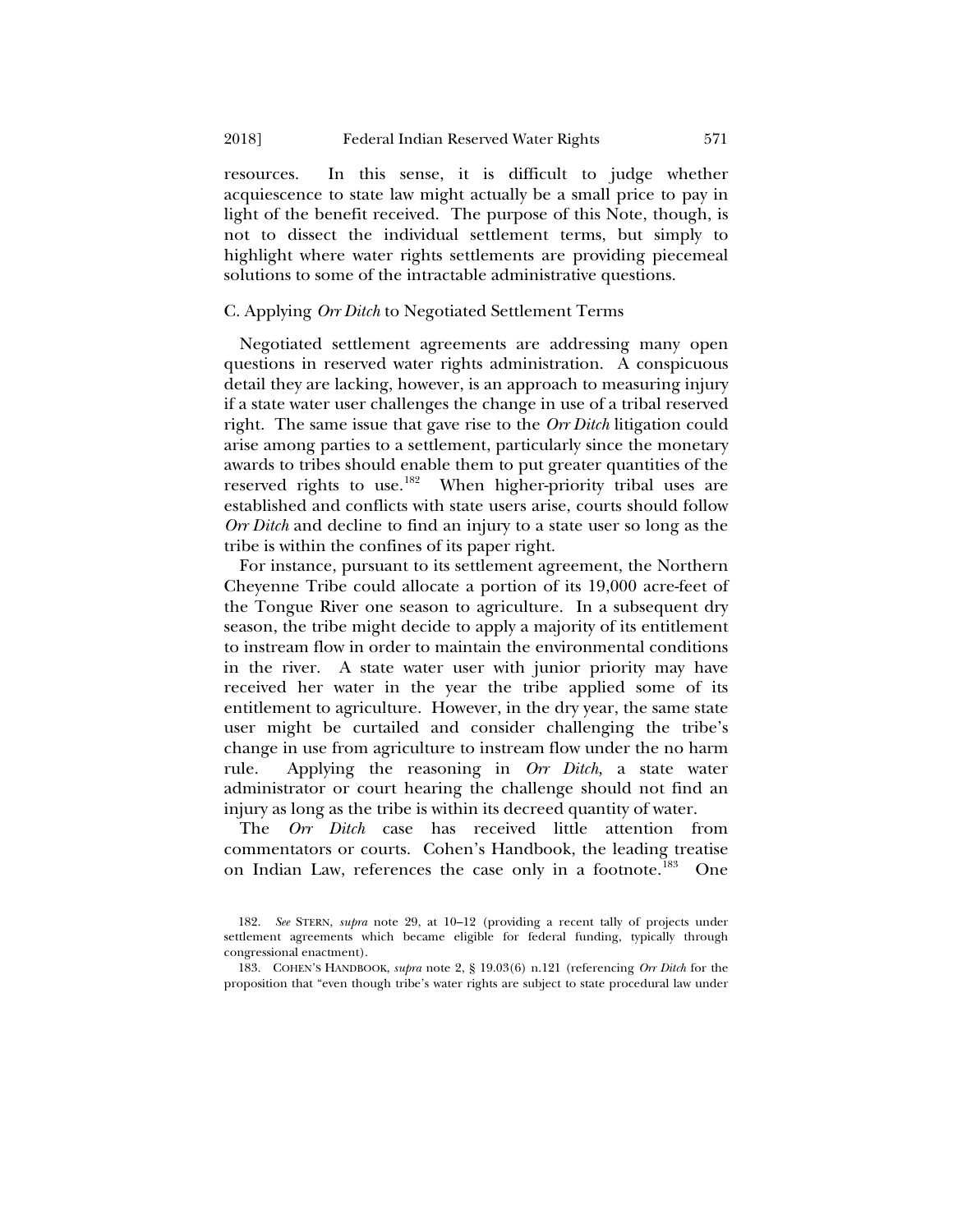explanation could simply be that analogous conflicts between state and tribal water users are relatively rare. It is difficult to say for sure without an exhaustive review of western states' administrative water adjudication fora, as well as state court systems. It is also conceivable that state water users have felt the effects of a tribe exercising its water right, yet declined to pursue a claim where it is unclear a court would apply state law change of use principles to the issue. *Orr Ditch* is particularly relevant to negotiated settlements because so many expressly provide that state law would apply.

*Orr Ditch* does have its limitations. The opinion directs that the injury to other users be measured by the hypothetical impact that would result if the tribe used its entire decreed water right. However, the impact of a particular water use will depend on more than just the quantity consumed. It will also depend on the place and timing of use, any amount of return flow, quality issues, and other factors. If the tribes' full paper water right provides the proper baseline for measuring injury, it is unlikely that the underlying decree will address any of these factors which are nonetheless important considerations in the state law no harm rule analysis. A tribe might resist specifying nature, place, and timing of use for its right in a decree, since it would only seem to limit its flexibility in use, and such a limitation is not required by federal common law.

It is interesting to imagine how state appropriators might react if the *Orr Ditch* approach to injury were more widely adopted. Some state users might try to ascertain whether they are reliant on water that might otherwise be required to satisfy a tribal reserved right. Harold Ranquist opined that "fair dealing dictates that the non-Indian appropriator ought to know at the earliest possible date just where the Indians intend to use their water and how, in order that he may make realistic adjustments in his plans and investments and not be misled by an apparent water supply."[184](#page-39-0) But who bears the burden for making this assessment? Thirty-six tribal reserved rights have been settled<sup>185</sup> and only a handful have been adjudicated, but reserved rights doctrine leaves no doubt that there are more tribes

<span id="page-39-1"></span><span id="page-39-0"></span>water rights decree, including 'no injury' rule for change in use, injury to junior users is properly measured by comparing [the] impact of tribe's proposed use against impacts that would result if tribe used its entire water right as decreed; if tribe begins using full water rights, adverse impacts on junior users are not 'injury' under state law").

<sup>184.</sup> Ranquist, *supra* not[e 65,](#page-14-0) at 38–39.

<sup>185.</sup> STERN, *supra* not[e 29,](#page-6-9) at 10–12.